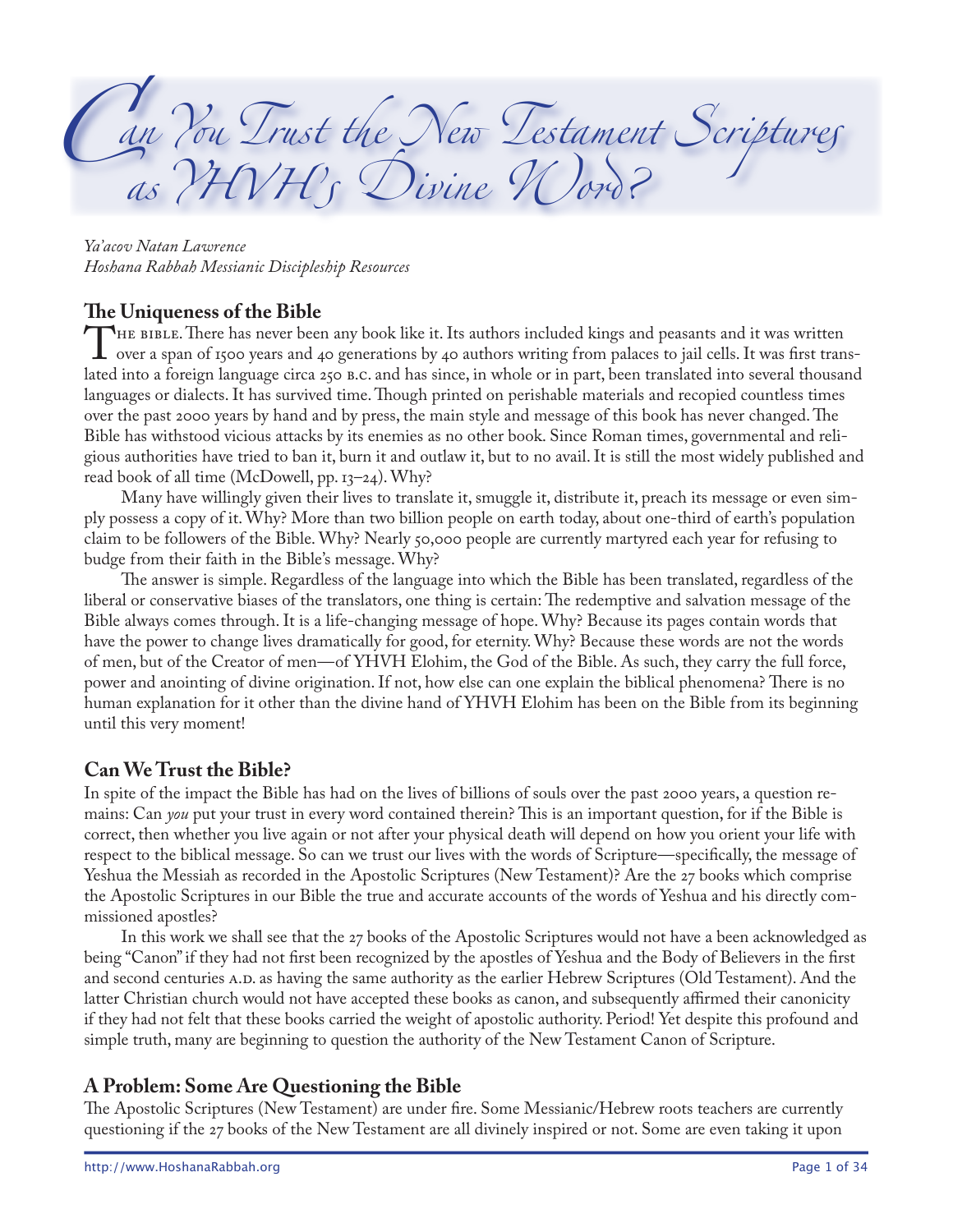themselves to begin tossing out certain books, such as the Epistle to the Hebrews, from the New Testament canon claiming that it was not divinely inspired and was added later to the canon of Scripture by the proto-Catholic Church. Others claim that the early church fathers "messed" with the original writings of the apostles leaving us to doubt whether we can trust the Apostolic Scriptures or not. What is the truth of the matter?

When was the New Testament canonized and by whom? Did YHVH Elohim leave his priceless Word hanging in the lurch for hundreds of years only to have the Christian church choose what would be Scripture or not?

We will produce substantial scholarly evidence from the Scriptures themselves and from first and second century historical documents that Yeshua commissioned certain apostles to canonize what would later become known as the "New Testament" Scriptures.

The work that follows will strengthen your faith in the inspired Word of Elohim as preserved in the 27 books of the Apostolic Scriptures, in the Gospel message, and in the person, redemptive work and deity of Yeshua. You will also have the tools to defend your faith and to help those who have fallen under the sway of false teachings questioning the divine inspiration of all of the Messianic Scriptures from Matthew to Revelation.

### **What Some Messianic Teachers Are Now Saying About the Apostolic Scriptures**

One Hebrew roots teacher has posted on his web site the following:

The Brit HaChadashah (the "New Testament") is not "Scripture," at least in the form that we have today, because there is no "Old Testament" or "New Testament" evidence for such a concept. Rather, the "New Testament" speaks of or alludes to the Law, the Prophets, and the Writings as Scripture in many places (Luke 4:21, John 10:35, Acts 1:16, Acts 8:35, Acts 17:11, 2 Timothy 3:16, James 2:8, 2 Peter 1:20). Thus, all "New Testament" doctrines must line up with the written evidence that is found in the Law, the Prophets, or the Writings. If we accept anything else as Scripture, when there is no written evidence to call it Scripture, then we are guilty of violating Scripture according to Deuteronomy 4:2 and  $12:32$  ( $13:1$  in Hebrew), thus making us liars (Proverbs :). This does not, however, mean that we cannot glean important insights and knowledge from reading it.

Another Messianic teacher has recently written the following in his widely circulated magazine concerning the Apostolic or Messianic Scriptures/Renewed Covenant or New Testament (all names for the same thing) and the Epistle to the Hebrews in particular:

The Bible is organized and printed by the church fathers to support their theology about the Old Testament (everything lumped together as the Old Covenant), and then starting with the Gospels, headed by a page never written by any Apostle, there is a page called 'The New Testament.' This definition for our present Bible did not actually happen until the fourth century when Jerome (the Bishop of Rome) [sic] put the Book of Hebrews into his compilation of the New Testament. Prior to that, the Book of Hebrews was disputed as appropriate for the Bible.

So, how did the early Gentile believers get so befuddled and confused about God's covenants? There are probably a number of reasons relating to past mistakes already mentioned, but I personally believe that the greater number of Churchmen have been mislead by something put into the New Testament—the Book of Hebrews.

There are contradictions and mistakes in the Book of Hebrews that have Bible scholars scratching their heads to this day.

Is the Book of Hebrews an example of Scripture written by Holy Men moved by the Holy Spirit, or is it a better example of second or third century Churchmen trying to sound like a first century Apostle with an agenda to get rid of the Jewish writings (the Old Testament). [Note: The author asks a question at the beginning of his sentence, but does not end with the proper punctuation of a question mark. So is he asking a question, or making a statement consistent with his own personal belief? In light of the author's negativity toward Hebrew's inclusion in the canon of Scriptures, it would seem that the latter (a statement) would be the likely answer.] By the way, the Book of Hebrews is one of the last books put in the New Testament. It was included in the New Testament by Jerome, the Bishop of Rome, (the Pope) [sic] in the fourth century.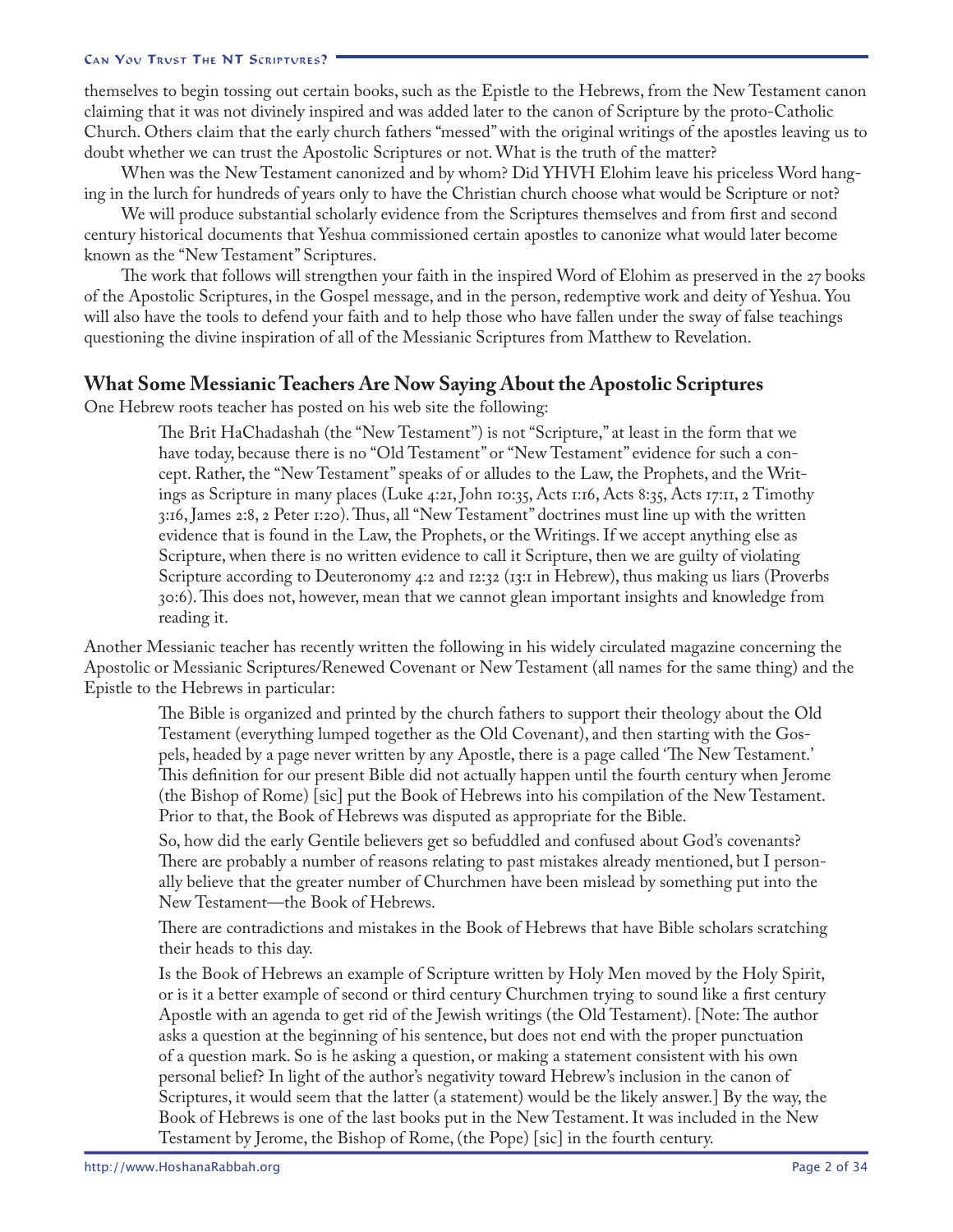These two writers make some serious allegations, yet they fail to give us one scintilla of documentation for their assertions. Are we to accept what they say just because they have said it? Who are they, or who is anyone, for that matter, that one should accept what another says on the merits of what is said alone? Yet, this is what these authors seem to be expecting of their readers. Are their accusations against YHVH's Word, as preserved in the canon of Scripture, correct, or have they fallen to a spirit of confusion or delusion?

It seems to the reasonable mind that any valid study of the canonization of Scripture should be grounded in historical facts, not in the unsubstantiated opinions of men. Any author who bases his arguments on his own unverified opinion has failed to do his proverbial homework!

In this work, we will attempt to provide you with scholarly proof, historical evidence and biblical references for everything we say. Scripture commands us to prove all things and to hold fast to that which is good ( $\tau$  Thes. 5:23), to study to show yourself approved unto Elohim by rightly dividing the YHVH's Word of truth ( $2$  Tim.  $2:15$ ), and to be noble as the Bereans by searching the Scriptures daily to determine the truth of what a biblical teacher says  $(Acts I7:II).$ 

### **Certain Key Issues That Must Be Considered Before Commencing This Study**

- There must be bedrock aspects of our faith that remain non-negotiable otherwise one will be tossed to and fro with every wind of doctrine (Eph. 4:14) and ever learning and never coming to a knowledge of the truth (2 Tim. 3:7). Period! To open the door of doubt in the areas of the deity, incarnation and virgin birth of Yeshua, the basic message of the cross, the means of salvation (by grace through faith in the atoning blood of Yeshua), as well as the divine inspiration and infallibility of YHVH's written Word from Genesis to Revelation, is to begin falling down a slippery slope that can lead nowhere good. If we hit a snag in our understanding in any of these areas, the problem does not lie with the Word of Elohim, but with our understanding. D<sub>A</sub>
- No one can prove definitively how the New Testament canon came to be or when this occurred. Nearly two thousand years have passed since the deaths of the last apostolic writers. Though written historical records exist from that time period, the histories are often vague and sketchy and can easily be interpreted in a variety of ways, even by competent scholars. Although on the surface there seems to be general consensus among Christian scholars as to how the New Testament canon came to be, upon a more careful analysis of the leading Christian scholars on this subject, it becomes evident that there are many, often opposing and varying, opinions and streams of thought on this subject. This all goes to prove that no one can definitively state how the New Testament canon came to be. What we will present here is credible evidence to support the idea that the apostles themselves canonized the New Testament, and that by the time the last apostle was dead (the Apostle John at the end of the first century) and by the beginning of the second century A.D. the 27 books of the New Testament were fixed in place and recognized by many early church fathers as authoritative and inspired. The later church councils simply confirmed what the majority of Christian churches prior to that date had already accepted. We cannot prove our point definitively, for two thousand years of since passed and we have no living eyewitnesses to events occurring then, nor do we have the original (handwritten) documents of the apostles. But neither can it be proven definitively that the proto-Catholic Church was the sole determiner of what would become the New Testament canon. It is our goal to study historical documents from that period, as well as the Scriptural record, and let them speak for themselves. D<sub>A</sub>
- Authority and canon(icity) are not synonymous terms, although some try to make them to be so. In confusing these terms they attempt to make official recognition of the New Testament books by the church also the act of deciding their authoritativeness. The historical record shows that their authoritativeness had already been long determined and recognized by the early second century. In other words, recognized authority proceeds canonization. D<sub>A</sub>
- One thing becomes apparent when studying the writings of the early church fathers  $(A.D. 70-120)$ . None questioned apostolic authority. They held the writings of the apostles to be on a plane above their own writings, and no other contemporary writings, no matter the author, was on the same par. The Person, work and message of Yeshua had touched, transformed and anointed the apostles in such a fundamentally profound way that it was impossible for others to deny this fact, as was the case with the Jewish rulers of the Temple (Acts  $4:13$ ). They marveled at the wisdom, demeanor, anointing and authority of the apostles, for they recognized that they had been with Yeshua. The same was the case with the early church fathers. Therefore, their D<sub>A</sub>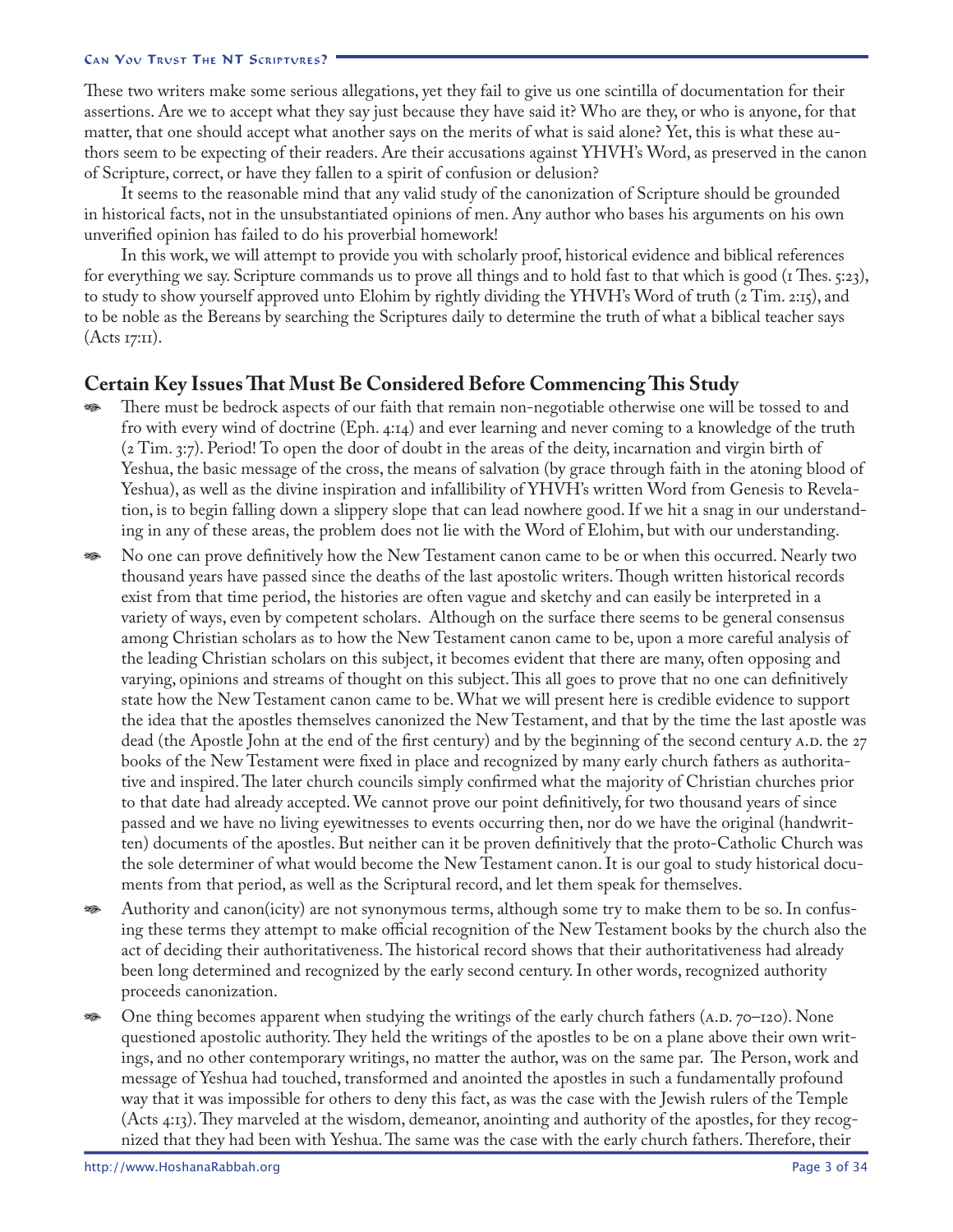writings were revered and venerated from the very beginning. An analysis of the writings of the early church fathers reveals this.

### **Derivation of the Word** *Canon*

The term *canon* relates to the list of books in the Bible that are considered inspired and of divine origination. There is the canon of the Hebrew Scriptures or Tanakh (Old Testament) and that of the Apostolic Scriptures (New Testament).

Canon derives from the Latin, which comes from the Greek *kanon*, which in turn was borrowed from the Hebrew *qaneh* meaning *reed* or *cane*. "The word was used of an instrument made of reed or other material, and denoted especially such an instrument used as a rod or ruler, as an aid in making straight lines or accurate measurements. Thus it came to mean a standard of straightness or accuracy" (Filson, p. 15–16). Since a reed was used as a measuring rod, one of the word's derivative meanings came to be a rule or standard in a metaphorical sense. "It is in this last sense that a Greek Father like Origen used the word *kanon* to denote what we called the rule of faith, the standards by which we are to measure and evaluate everything that may be offered to us as an article of belief" (Bruce, *The Books and the Parchments*, p. 95). Filson further notes that *canon* "in a figurative sense, [refers] to rules or standards for conduct or for workmanship. Paul, the only New Testament writer to use the word, used it in Gal. 6:16 of the rule or standard of Christian living, and in 2 Cor. 10:13-16 of the 'limit' or prescribed 'field' of the Christian leader's work" (Filson, ibid.).

"One use of the word *canon* was to describe documents which provided a standard or norm. In this connection we should note the word's use with the special meaning of a list of items or writings. It is not entirely clear whether the first use of the word *canon* to designate the books of the Bible referred primarily to the list of them or to the rule or standard of faith and life which they contained. It seems that neither idea could ever have been completely lacking—each was at least implied from the first—but conviction that these books were basic and authoritative appears primary" (Ibid.).

### **Distinction Between Authority and Canonicity**

There is much confusion in terms when it comes to discussing the idea of the canon of Scripture. As we shall see below, some view *canon* and *authority* as synonymous and codependent terms. Is it correct to assume this? It is probably safe to say that most Believers think that until the Christian church placed its official stamp of approval upon the writings of the apostles no one could be certain whether they were authoritative or not. Is it possible that the Apostolic Scriptures were viewed as authoritative by the majority of Believers, and that there was an unofficial, yet generally accepted list of apostolically-authored books long before there was an official Christian "Sanhedrin" to place its stamp of approval on that list? We will discuss these issues below.

Modern Christian apologist, Josh McDowell in his classic book, *Evidence That Demands a Verdict*, addresses the issue of apostolic authority this way: Quoting Stonehouse, he says,

"N. B. Stonehouse writes that the apostolic authority 'which speaks forth in the New Testament is never detached from the authority of the Lord. In the Epistles, there is consistent recognition that in the church there is only one absolute authority, the authority of the Lord himself. Wherever the apostles speak with authority, they do so as exercising the Lord's authority. Thus, for example, where Paul defends his authority as an apostle, he bases his claim solely and directly upon his commission by the Lord (Gal.  $\bar{x}$  and  $\bar{z}$ ); where he assumes the right to regulate the life of the church, he claims for his word the Lord's authority, even when no direct word of the Lord has been handed down' (I Cor. 14:37; cf. 1 Cor. 7:10). (McDowell, p. 36).

"The only one who speaks in the New Testament with an authority that is underived and self-authenticating is the Lord" (Ibid.).

Next Prof. F. F. Bruce relates for us the concept of "authority" with that of "canonicity":

"There is a distinction between the canonicity of a book of the Bible and its authority. Its canonicity is dependent upon its authority. For when we ascribe canonicity to a book we simply mean that it belongs to the canon or list. But why does it belong? Because it was recognized as possessing special authority. People frequently speak and write as if the authority with which the books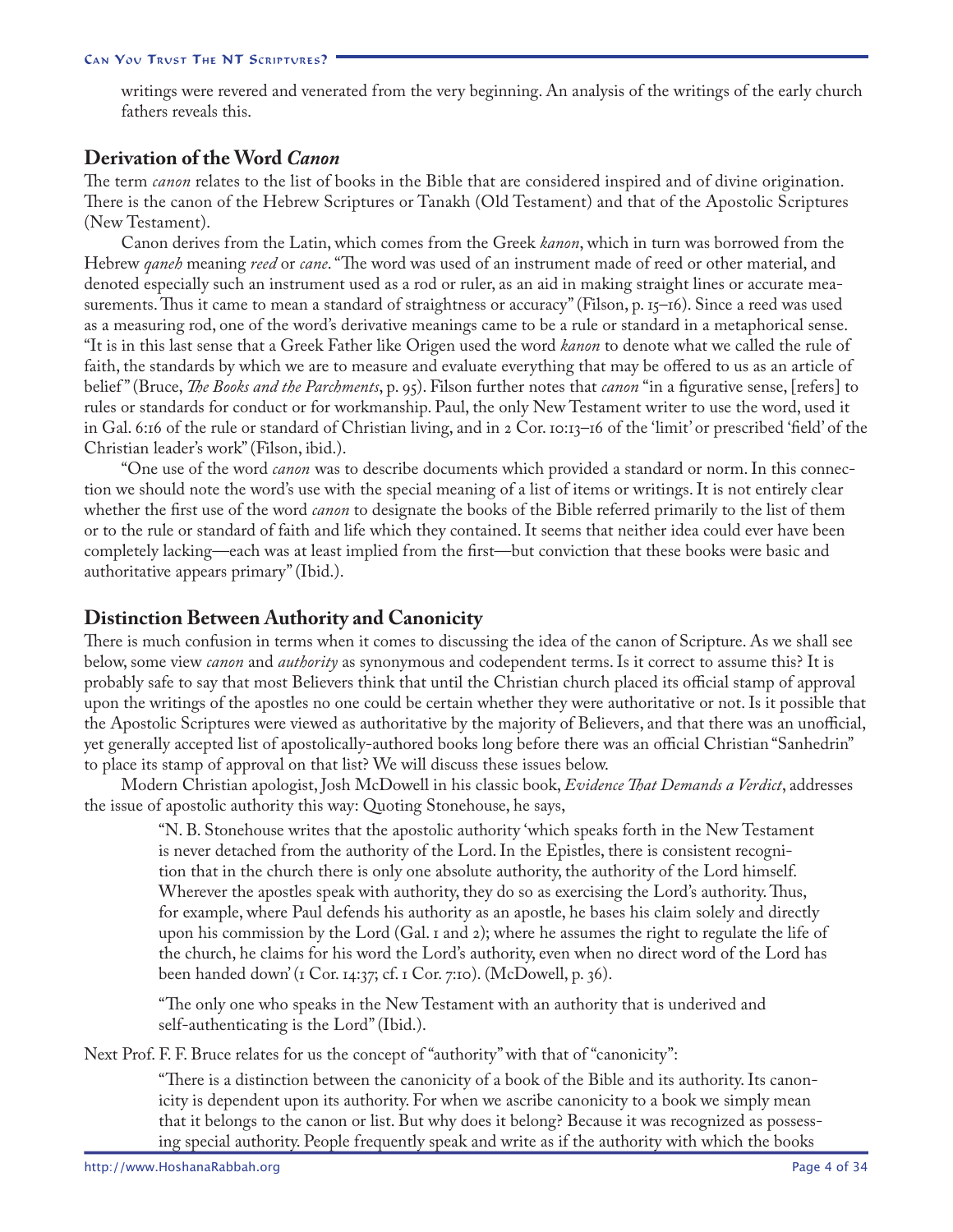of the Bible are invested in the minds of Christians is the result of their having been included in the sacred list. But the historical fact is the other way about; they were and are included in the list because they were acknowledged as authoritative" (Bruce, *The Books and the Parchments*, pp. 95–96).

## **First Century Cultural and Religious Context**

In discussing the canonization of the Apostolic Scriptures (New Testament) few Christian scholars take into consideration the cultural and religious context of the first century Jewish Believers. What was their view of "Holy Writ" and canonization? Too often the discussion of this subject focuses solely on the writings of the Gentile church fathers and ignores the antecedents: those who wrote the Scripture; what did they say, and what did they think about canonization?

Nineteenth century theologian and professor Louis Gaussen describes the cultural context of the Messianic Jews of the early first century. Understanding this is essential if one is to comprehend the spiritual ground out of which the Apostolic Writings emerged. He states:

"Before even consulting the ecclesiastical historians on this subject, we may already comprehend from the nature of things, that the idea of a divine collection of the writings of the New Testament, must have early sprung up in all the communities of those who believed in [the Messiah]. Is it not evident that it must have originated as soon as these churches saw the men, 'apostles and prophets,' who announced to them the gospel with the Holy Spirit sent down from heaven, beginning to write to them apostolical letters, or transmit to them the history of the Saviour's life and teachings?

"In fact, they were entirely prepared for it by having in their hands the Old Testament. This collection, already formed for so many ages, and of the divinity of which there was never but one opinion among the Jews … this collection, venerated by the people of God in every age, venerated by the Apostles, who called it the oracles of God; venerated by the Son of God himself, who called it the Law, your Law, the Scripture, the Scriptures; venerated by the Christian churches, who read it in all their assemblies; this collection, we say, must necessarily have led all their company to the notion of an analogous collection of sacred books of the New Testament.

"Was not the idea of a canon of the Scriptures the characteristic trait of the people of God for fifteen hundred years? Had it not always appeared to them from the beginning of their national existence, the very reason of their existence and the indispensable means of its continuance? Yet, at the same time, this notion born in the desert with the Israelitish church, and always maintained by that church, had never been that of a code completed by one hand, or in one generation, or received in its fullness once for all. On the contrary, it was that of a collection commencing with the five books of Moses, and destined to grow from age to age; continued by the addition of new books, during eleven centuries, as God raised up new prophets, and not ceasing to accumulate its treasures to the days of Malachi, when the spirit of prophecy became silent for four centuries. It was then very natural that the church, at the coming of the Messiah, should look for new additions, since the ancient spirit of prophecy had just been restored to her, and since new men of God, 'apostles and prophets,' more miraculously endowed than the ancients, had just been raised up.

"So then if, on the one hand, the notion of a canon of the scriptures was, as it were, incarnated in the people of God,—if it was with them inseparable from the notion of the church; on the other hand, the thought of incorporating the not less sacred books of the New Testament with those of the Old, as they were written successively, was with them equally inseparable from their notion of the scriptures.

"The history of primitive Christianity strongly confirms this view of the notion of the sacred canon then prevalent in the church. So far from being introduced at a later period, as has been asserted by some, we find it constantly, from the beginning, both in the church and in its enemies" (Gaussen, pp. 18–21).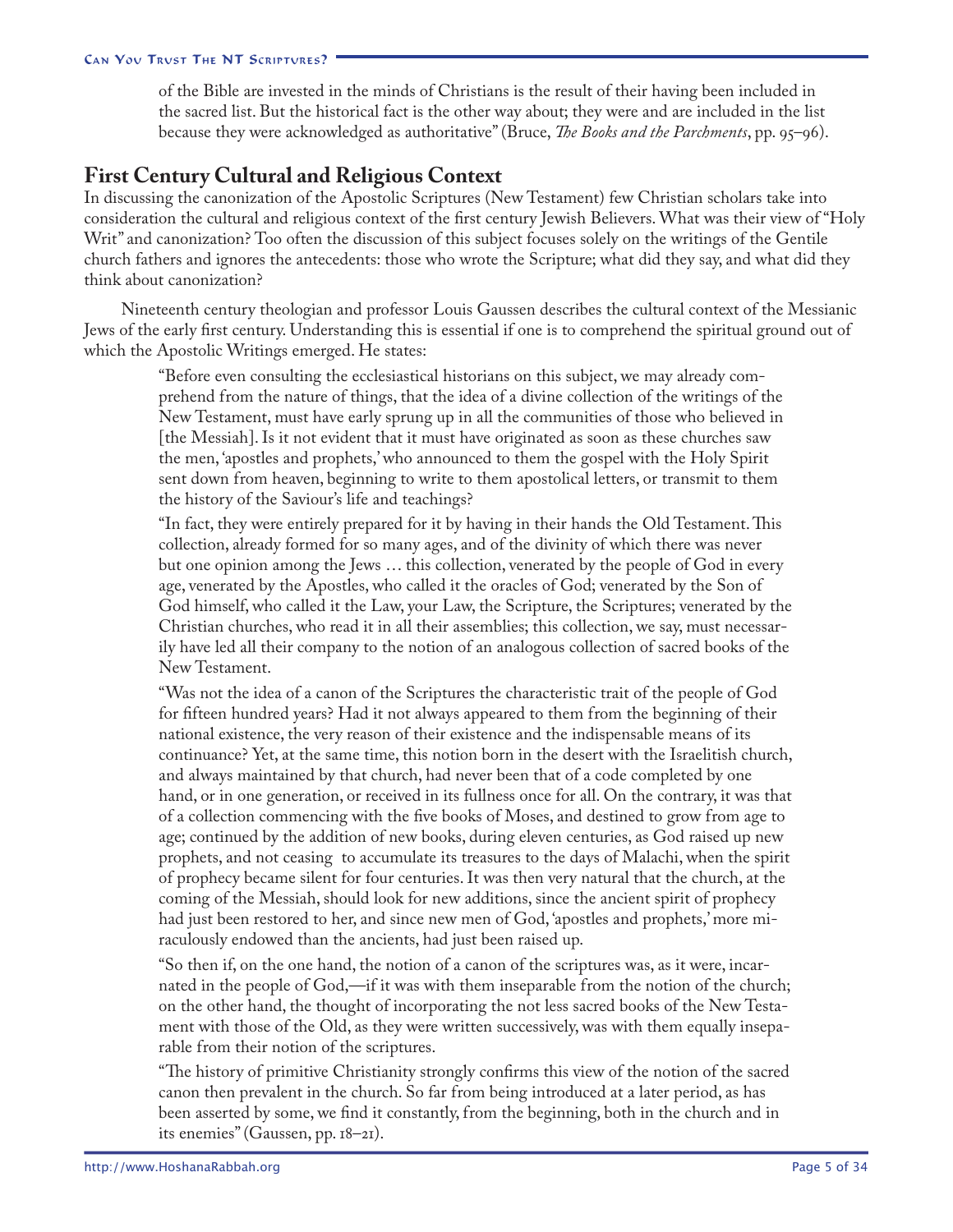To prove this point, Gaussen draws our attention to the apostle Peter's remark in 2 Peter 3:16 where he refers to all the "epistles" of Paul as on a par with the "other Scripture"—a reference either to the Hebrew Scriptures, or to the Scriptures of the other apostolic writers.

According to Gaussen, from the beginning, the writings of the apostles were successively gathered into one collection, which was respected by the primitive Christians equally with the Old Testament, which they read in their religious meetings. The first written record of this that this author could find is in the writings of Polycarp, the disciple of John the Apostle. In his *Epistle of Polycarp*, chapter 12 we read,

For I trust that ye are well versed in the Sacred Scriptures, and that nothing is hid from you; but to me this privilege is not yet granted. It is declared then in these Scriptures, "Be ye angry, and sin not," [a quote from Ps. 4:5] and "Let not the sun go down upon our wrath" [quoted from Eph. 4:26] (*The Ante-Nicene Fathers,* vol 1, p. 35).

In this epistle, written about 50 years after the death of John, we see Polycarp juxtaposing one of Paul's epistles with a book from the Hebrew Scriptures and referring to both as the "Sacred Scriptures." In Polycarp's short epistle, he also quotes from Philippians, Acts, 1 Peter, Matthew, Luke, Romans, 1 and 2 Corinthians, 1 and 2 Timothy, 1 Thessalonians, Galatians, and 1 John.

In the second century following Peter's example, the early church fathers referred to the Apostolic Writings using the following terms:

- *The Scriptures*; or after the example Fathers, *the Book* (Papias, chap. 1) •
- *The New Testament* (Origen [185-254 A.D.], as quoted by Eusebius, *Ecc. Hist*. 6.25) •
- *The Divine Instrument* (Tertullian [150-220 A.D.] *adv. Marcion*, 5.13) •
- *The Sacred Digest* (Ibid., 4:13) •
- *The Divine Oracles;* or again, *the Evangelist and the Apostles* (Clement of Alexandria, *Strom*. 7 pp. 706, 757; Ignatius, *Epis. to the Philad*. chap. 5; *Epis. to Dignet*. chap 11; Justin Martyr, *Great Apol*. chap. 67; Tertullian, *de Graec. Script*. chap. 36; *Apol*. chap. 39; Hippolitus the Martyr, *on Antichrist*, chap. 58); after the example of [Messiah], who called the Old Testament '*the Law and the Prophets*' •
- They then early adopted the custom of calling it *the Canon*, or *the Rule*, and whatever constituted a portion of this infallible code, *Canonical Books*" (all quotes above are from Gaussen, p. 21). •

Gaussen then lists later church fathers and the terms they used in referring to the Apostolic Scriptures.

- Irenaeus (b. A.D. 120–140, d. A.D. 202) speaking of the Scriptures as divine calls them *the Gospels of the Apostles*, *the Scriptures*, or *the Gospel of truth* (*Against Heresies*, 3.11; 4.35). •
- Tertullian (same century) refers to the Apostolic Scriptures as the *Complete Instrument* (*De Praescript. Haeretic*, chaps. 35-38). •
- Clement of Alexandria (in the same century) refers to the Apostolic Scriptures as the *true evangelical canon* (Eusebius, *Ecc. Hist*., 6:25). •
- Athanasius in his Festal Epistle (A.D.  $367$ ) speaks of three kinds of books: canonical (which are those of our current Bibles); the ecclesiastical, which were non-canonical, but were permitted to be read in Christian meetings; and the apocryphal. •
- In the Council of Laodicea in A.D.  $364$  it was decreed that no other book than canonical Scriptures of the Old and New Testaments should be read in the churches, far from originating the distinction between canonical and uncanonical books, this decree was but a sanctioning of the distinction long before adopted by the universal church (all quotes above are from Gaussen, p. 22). •

# **The Framing of the Argument: Various Viewpoints on the Canonization of the New Testament and Its Timing**

We present the testimonies of the following "expert witnesses" to show the reader that there is not a unanimous consensus among modern leading scholars on the issue of the canonization of the Apostolic Scriptures. Ostensibly, they all have access to the same historical data, yet there exist differentials among them as to how to interpret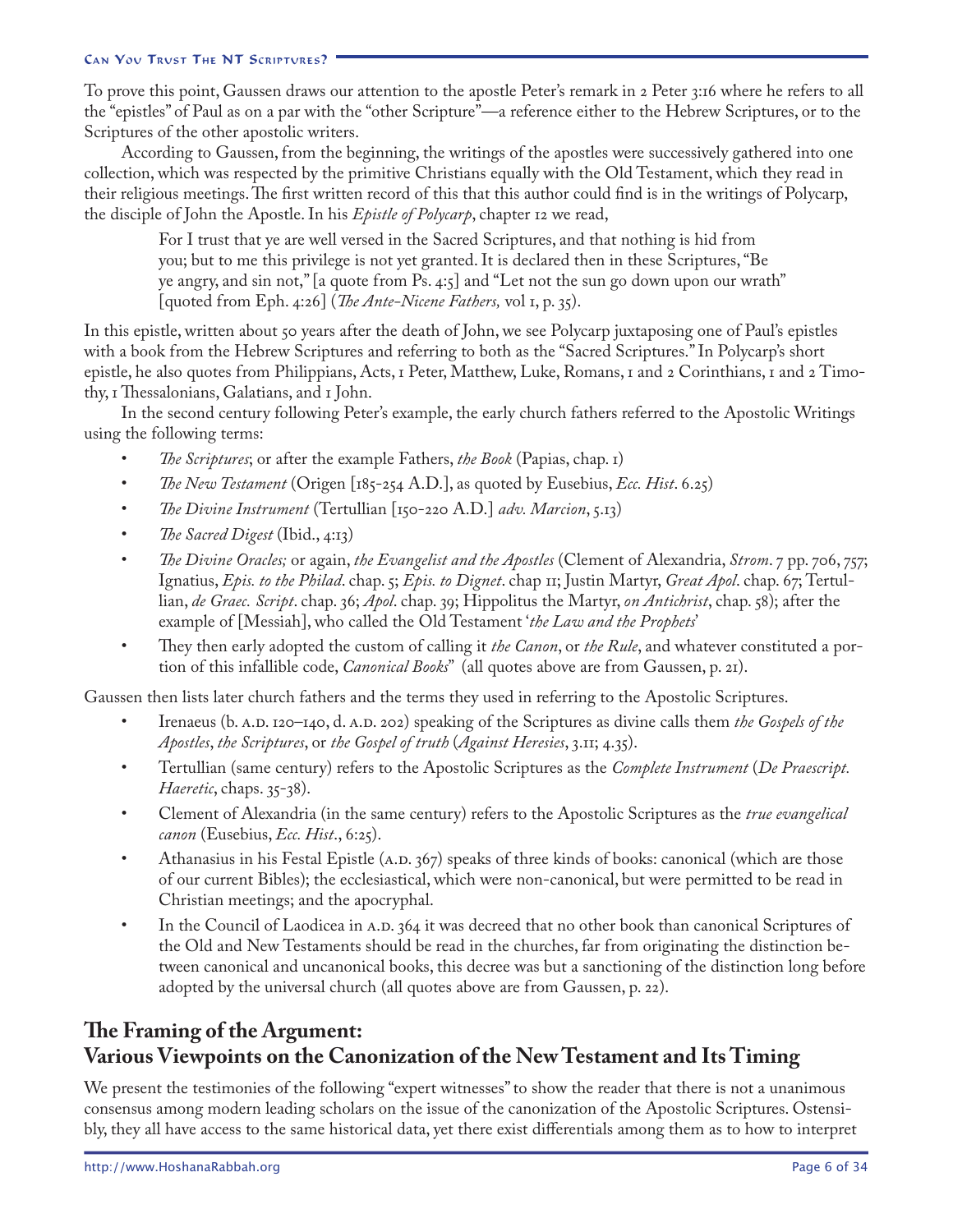that data. This, hence, gives rise to various speculation, opinion and theories regarding the canonization. Again, there is not one viewpoint on this subject, but credible data to support several viewpoints—even opposing ones. Where does this leave the reader? It is the belief, and therefore the bias, of this author that the apostolic writers themselves, under divine mandate, canonized their own writings. We provide evidence for this view later. But, even if the reader does not end up accepting our position on this matter, we hope to provide enough evidence, at least, to show that the Apostolic Scriptures were accepted as authoritative by the beginning of the second century and were de facto canonized by the accepted practices and mutual consent of early church leaders. When we say "early" we are speaking of the late first century to the mid-second century A.D. This modified view of the canonization counterbalances the accepted and prevalent notion that there existed no generally accepted canon until the early Catholic Church declared so in the middle-to-end of the fourth century—nearly three hundred years after the death of the last apostle.

# **First Viewpoint: The Canonization of the Apostolic Scriptures: The Traditional (Party Line) View Versus … (?)**

If one were to look in most Bible dictionaries under the heading "Canonization of the Bible," or something similar, one would be led to believe that it is the general consensus among *all* Christian scholars that the New Testament was not canonized until the fourth century by, in effect, the Catholic Church, and that until this late date—A.D. 367 or 397 (depending on which scholar you believe)—the New Testament canon was in a great state of flux until then due to the debate over which books should be included in the canon and which should not. Is this what you have been led to believe? This majority viewpoint can be summarized as follows:

Traditional studies on the history of the canon concentrated on indirect evidence. The authoritative collections and interpretations of these sources go back to the nineteenth century. They were closely associated with the work of four scholars in particular: B. F. Westcott for English-speaking readers, A. Loisy for the French and Theodor Zahn and Adolf von Harnack for Germans. Despite considerable differences as far as details are concerned, these scholars agreed on a general outline of historical events and strongly influenced the twentieth-century consensus regarding the provenance of the [New Testament canon].

The shared assumption was that the New Testament's writings had been circulating separately for a considerable period before a lengthy and complicated collection process began. The process produced differing results in the various geographical regions. This eventually forced the emerging Catholic Church to issue authoritative lists of those writings that should be part of the Christian Bible and those that must be excluded. (Trobisch, p. 4)

Think of this: If Professor Trobisch's analysis is correct, then four men have shaped the opinion of most Christians and scholars in regard to the canonization of the Apostolic Scriptures. And if one believes that theirs is the only viewpoint extant, and is therefore the undisputed truth, then, frankly, one has been sold and has bought a bill of goods!

 Upon careful analysis of the world's leading New Testament scholars over the past 140 years we find that a very different picture emerges. There is not the unanimous opinion among all of them pertaining to the emergence of a late canon, as many have been led to believe. Many see that the New Testament canon was, to one degree or another, in place by the end of or the beginning of the second century—within 20 to 30 short years after the death of the last apostle. Some see it as having even been fixed by the death of John at the end of the first century. We will explore these issues below.

At stake is the faith of many who are beginning to accept the notion that some if not much of the New Testament is of Christian (or Catholic) invention, or at the very least, whatever may have been original to the apostolic writers has been so redacted or amended by later church leaders that the New Testament is unreliable as a faith-based document. A chain is only as strong as its weakest link. If one of the books of the New Testament can be proven to be unreliable, then which ones are next? Eventually this can lead to one's questioning the deity of Yeshua, the message of redemption and so on. These are serious issues not to be taken lightly. One's spiritual destiny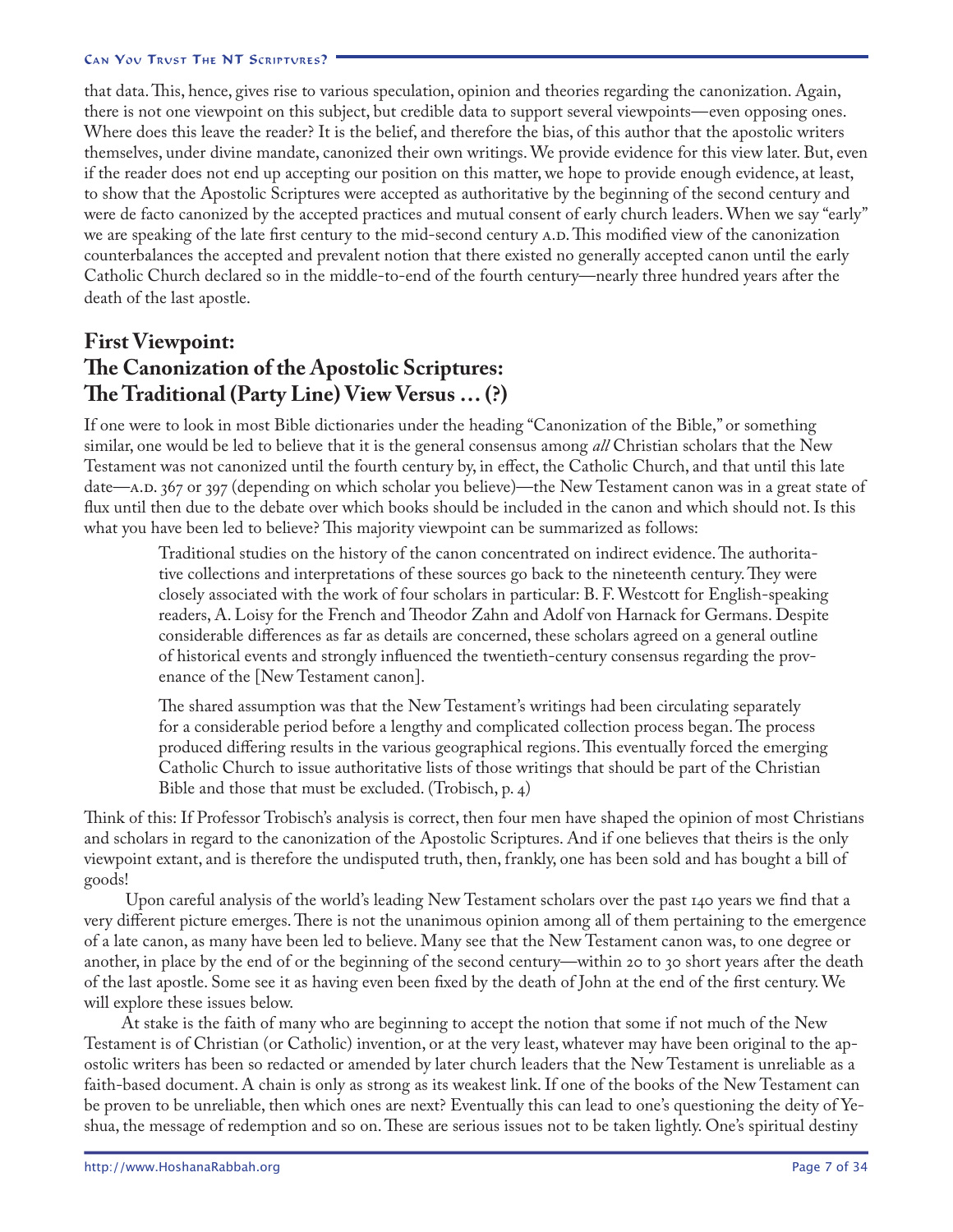could literally depend on what side of the argument one comes down on with regard to these issues.

# **Second Viewpoint Second Century Canonization? Yes, But Not Really …The Church Did It in the Fourth Century**

There are Christian scholars while holding to the "party line" viewpoint regarding the canonization of the New Testament, give a quick nod to the idea that the canon was in place by the second century. Prof. Trobisch gives us an example of this very thing: "According to Zahn, an anonymous anti-Montanist writer at the end of the second century asserted that any additions or deletions to the Holy Scripture were intolerable. Zahn turns to Tertullian, a Montanist, who only a few years later repeated exactly the same sentence about such additions and deletions during a discussion with a theological opponent. For Zahn there is little doubt that both authors refer to the final verses of Revelation. Zahn then ironically remarks that one could conclude that these men had perused an exemplar [an original copy], that is, that looked very much like modern printed editions. As far as Zahn is concerned, such a conclusion would be a foolish error. His verdict strongly influenced most twentieth-century studies on the New Testament canon" (Trobisch, p. 35).

# **Third Viewpoint: By the Early Second Century a Corpus of Authoritative Apostolic Scriptures Existed, But It Was Not Really an Official Canon**

Conservative Christian scholars admit that there was a body of Apostolic Scriptures extant by the end of the first century that was being used and regarded as authoritative by the earliest church fathers.

In the period of A.D. 100–170 "[W]e ...find in the writings of the so-called Apostolic Fathers (Clement of Rome, the Epistle of Barnabas, Ignatius, Polycarp, Hermas, the Teaching of the Twelve Apostles) … first, a witness to the fact that the books destined to become the New Testament canon are there, at work in the church from the first. The books are quoted and alluded to, more often without mention of author or title than by way of formal quotation. Secondly, we find a witness to the fact that the thought and life of the church were being shaped by the content of the New Testament writings from the first, and moreover by the contents of all types of New Testament writings" (Franzmann, p.  $287-288$ ).

Some of the same historical evidence Gaussen provides above in attempts to prove a first century canonization, Ferguson also quotes, but is reluctant to admit that a canon was in place by then. "The first Christian writers to comment on which books were regarded as authoritative described them as having been 'handed down' or 'received.' This standard language for tradition was used about the canonical books. Irenaeus spoke of 'The gospels handed down to us from the apostles' (*Haer*. 3.11.9), and, 'The gospel handed down to us by the will of God in scriptures' (*Ibid.*, 3.1.1). Clement of Alexandria specified 'The four gospels that have been handed down to us' (*Strom.* 3.13.93) ... The early ecclesiastical writers did not regard themselves as deciding which books to accept or reject. Rather, they saw themselves as acknowledging which books had been handed down." (A footnote states, "This was still the usage of Athanasius [*Ep. fest.* 39], 'handed down to our ancestors.'") (*The Canon Debate*, "Factors Leading to the Selection and Closure of the New Testament Canon," by Everett Ferguson, p. 295)

# **Fourth Viewpoint: Acceptance of the Quasi-Canonization of the New Testament By the End of the 1st Century**

Some conservative New Testament scholars feel that there is undeniable historical evidence to support the idea that there was at least a corpus of Apostolic Scriptures which were not only considered authoritative, but had achieved quasi-canonical status in the eyes of early Believers. Representing this viewpoint Prof. Barton states,

"The classic statement of this position is Theodor Zahn's massive *Geschichte des neutestamentlichen Kanons* [2 vols, Leipzig 1888-1892]. Zahn made an exhaustive examination of the New Testament citations in the Fathers, and concluded that there was already a Christian canon by the end of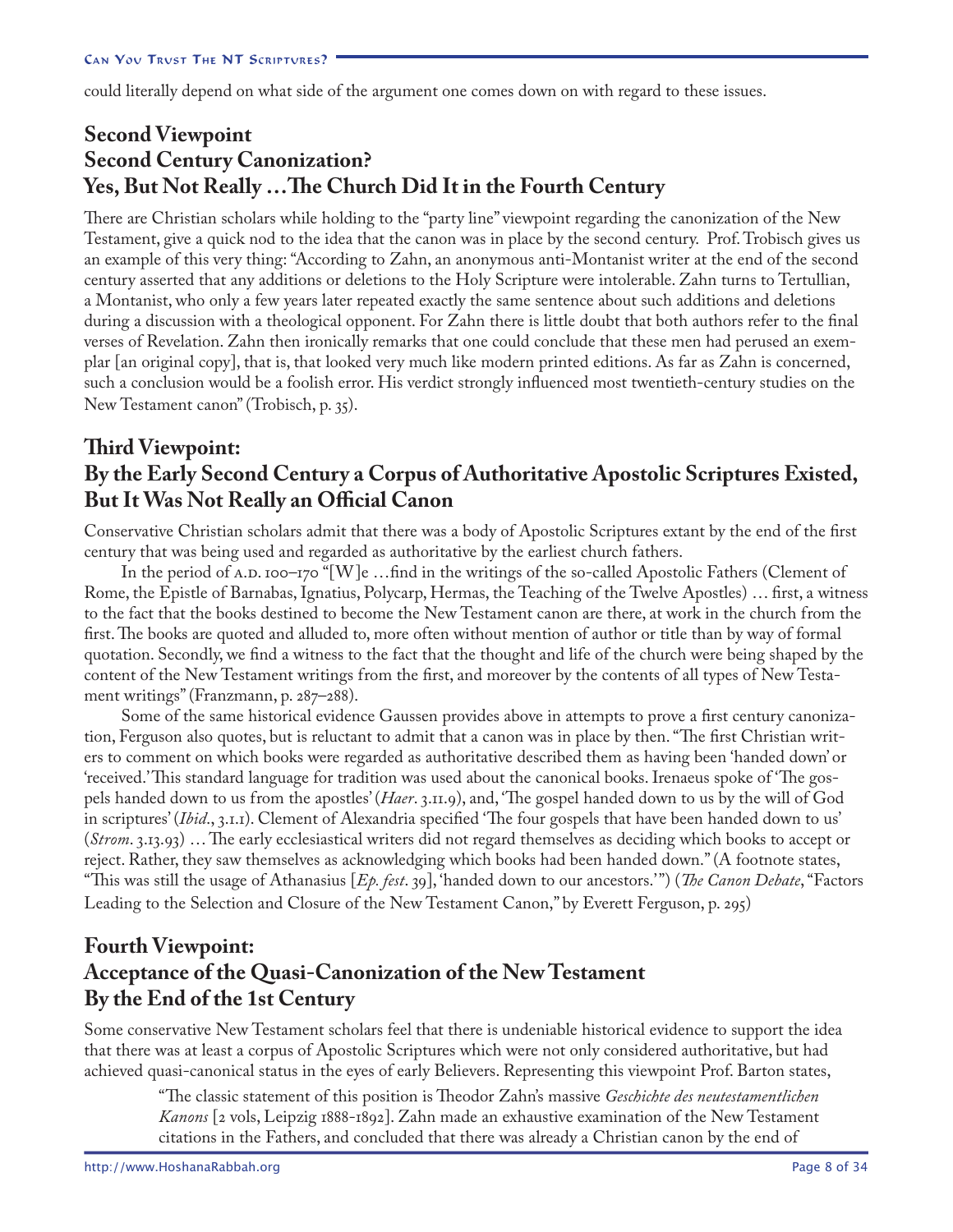the first century. This does not mean that the Church entered the second century with every one of the present twenty-seven books already canonized; citations of the Pastorals, for example, or of the minor catholic epistles, do not become plentiful until somewhat later. But there as already, according to Zahn, a collection that we may without anachronism call the 'New Testament,' even though he knew that this term did not itself become current until later. The essential point in Zahn's reconstruction is that the New Testament was a spontaneous creation of the first generations of Christians, not something forced upon the Church by internal or external pressures. As such, it belongs to the earliest period of the Church, as citations and allusions from the Apostolic Fathers onward made evident. This has already been argued in an earlier British contribution to the history of the canon, Westcott's *A General Survey of the History of the Canon of the New Testament* [London, 1885]. 'According to Westcott, ' as Metzger [*The Canon of the New Testament: Its Origen, Development, and Significance*, Oxford 1987] observes, 'the formation of the canon was among the first instinctive acts of the Christian society, resting upon the general confession the churches and not upon independent opinions of its members. The canon was not the result of a series of contests; rather, canonical books were separated from others by the intuitive insight of the church" (Barton, pp.  $2-3$ ).

# **Fifth Viewpoint: The New Testament Was Canonized In the First Century by the Apostles or Others Helping Them**

### **First Century Canonization Affirmed by the Aramaic** *Peshitta***—**

#### **The Scriptures of the Church of the East, Which It Claims Date from the First Century**

Prof. Louis Gaussen identifies the Syriac New Testament, called the *Peshito* (or *Peshitta*). According to Gaussen, the *Peshitta* version of the New Testament is the most ancient, the most celebrated, and the most respected of all. Interestingly, we can find little if any mention of the *Peshitta* in any of our research we have done on the canonization of the New Testament based on the works of modern Christian theologians. Gaussen says that the *Peshitta* "was not known in Europe until the mission of Moses Mardin, deputed in 1552 by the patriarch of the Maronites to Pope Julius . Michaelis, who, in accordance with many of the most eminent philologists, attributes it to the first or second century, declares it to be the best version known to him, whether in regard to its freedom, elegance, or fidelity as a translation" (Gaussen, pp.  $31-32$ ).

"… [W]e find toward the first half of the second century, in the history of Eusebius, an interesting trace of the usage already established in those countries of reading and quoting the Syriac Scriptures of the New Testament. In speaking of the celebrated Hegesippus, who was the earliest ecclesiastical historian, Eusebius, to show that his author was unquestionably a Jewish Christian, remarks that he takes his quotations either from the Hebrew or the Syraic version … . These facts then give us the evidence of the high antiquity of the *Peshito* version"  $(Ibid., p. 33).$ 

"But more than this, we have additional testimony to its remote origin. Universal opinion has always assigned it that; and even to our day the Syrian Christians regard the *Peshito* as the original of the New Testament. They believe this, because their language was that of the apostles and primitive Christians of Jerusalem, whose churches, as soon as they were formed, divided themselves into Hellenists and Hebrews, or Aramaens (Acts 6:1); that, also, of the greater part of the churches founded among the Oriental Jews, especially in Babylon and Orsoene, where the Syriac Old Testament had existed for ages. We know that, according to the testimony of all the Fathers, it was in Aramean that Matthew first wrote his Gospel; but it is more probable that he issued an edition of his book in Greek, and another in Aramaen at the same time" (Ibid., p. 33).

"Now this ancient version already contained our canon complete, with the single exception of Revelation and the four shorter and later Epistles of Jude, Peter, and John. Such then, at the beginning of the second century, or rather at the end of the first, was the canon of the Syriac churches" (Ibid., p. 34).

Concerning the Aramaic *Peshitta*, Gaussen states, "The Scriptures of the New Testament must, therefore, have been translated very early in the midst of them in the very language spoken by the primitive churches and by [Yeshua the Messiah] (*Hist. Eccl.* book 4, chap. 22). Thus we find toward the first half of the second century, in the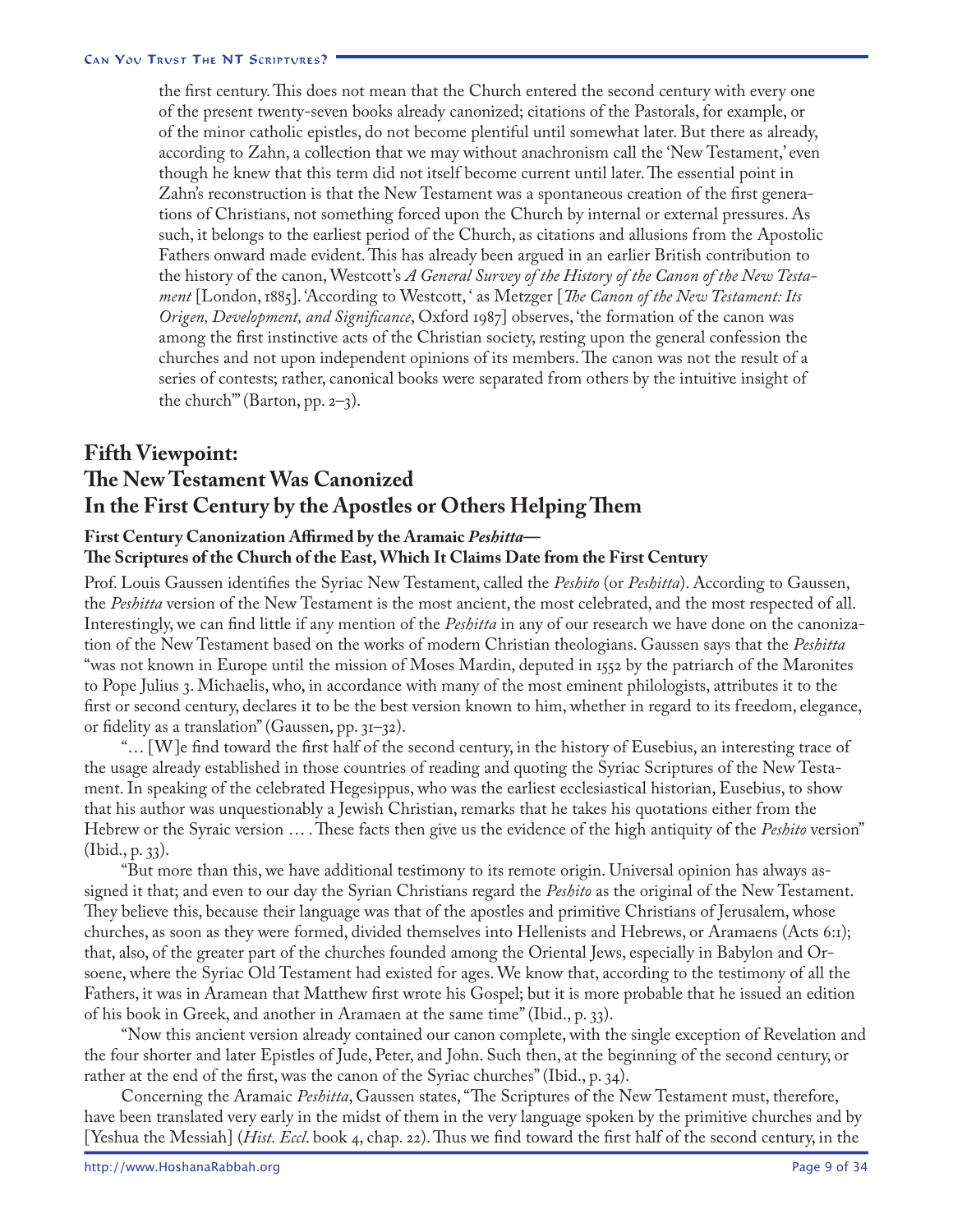history of Eusebius, an interesting trace of the usage already established in those countries, of reading and quoting the Syriac Scriptures of the New Testament" (Ibid., p. 33).

George Lamsa, the translator of the Aramaic Bible into English from Aramaic and Church of the East scholar, states that the Christian Church of the East still uses the Aramaic Bible and attests to the originality of the *Peshitta* when one of its notable leaders stated in 1957 in the preface to George Lamsa's Aramaic Bible, "... [T]he Church of the East received the scriptures from the hands of the blessed Apostles themselves in the Aramaic original, the language spoken by our Lord [Yeshua] himself, and that the *Peshitta* is the text of the Church of the East which has come down from the Biblical times without any change or revision."

"The Scriptures in the Church of the East, from the inception of Christianity to the present day, are in Aramaic and have never been tampered with or revised, as attested by the present Patriarch of the Church of the East" (Introduction to Lamsa's Bible, p. v).

Lamsa states that the original *Peshitta* New Testament—which those of the Church of the East maintain is from the first century—contains all the books of the Greek New Testament canon except  $\alpha$  Peter,  $\alpha$  and  $\beta$  John, Jude and Revelation. Lamsa adds, "[T]hese books are included in later Aramaic texts. The *Peshitta* canon was set before the discovery of these books" (Introduction to Lamsa's Bible, p. viii).

### **Evidence Within the Apostolic Writings Themselves About the Canonization of the New Testament**

Dr. Henry Halley, author of the ever popular *Halley's Bible Handbook*, states in his book, "There are hints in the New Testament itself that, while the Apostles were yet living, and under their own supervision, collections of their Writings began to be made for the churches, and placed with the Old Testament as the Word of God." He then notes that Paul claimed for his teachings the inspiration of Elohim (1 Cor. 2:7–13; 14:37; 1 Thes. 2:13). So did John for the Book of Revelation (Rev. 1:2). Paul intended that his Epistles should be read in the churches (Col. 4:16; 1 Thes. 5:27; 2 Thes. 2:15). Peter wrote that "These Things" might remain in the churches "after his departure" (2 Pet. 1:15; 3:1–2). Paul quoted as "Scripture" (1 Tim. 5:18), "The laborer is worthy of his hire." This sentence is found nowhere in the Bible except Matthew 10:10 and Luke 10:7, which is evidence that Matthew or Luke was then in existence, and regarded as "Scripture." Finally, Peter classes Paul's epistles with the "Other Scriptures" (2 Peter 3:15–16) (Halley, pp. 741–742).

But is there more conclusive evidence suggesting that the apostles themselves canonized once and for all for posterity the entire New Testament? Let us now explore this possibility by examining the *internal evidence* found within the New Testament itself that would suggest this.

According to Dr. Ernest Martin, the occurrence of apostasy in the first century as recorded in the Apostolic Scriptures gave rise in the minds of the Apostles for a need to preserve the canon of truth to stem the tide of heretical teaching (1 Tim. 4:1–2; 2 Tim. 4:3–4) (Martin, p. 282ff). Professor Trobisch, on the other hand, sees the motivation for the apostles' publication of what he calls "The Canonical Edition of the New Testament" was to minimize the conflict between Peter along with the Jerusalem authorities and Paul so vividly described in the Letter to the Galatians (Trobisch, p. 80). Perhaps both are correct.

Both Martin and Trobisch provide ample scriptural evidence to support each one's view, as we shall see. No doubt, if these scholars' theses are correct, there was impetus from several directions that converged to necessitate the apostles' canonizing their writings. YHVH often works that way in the lives of his servants to accomplish his sovereign will.

"When the first century Christians finally came to the realization that [Messiah] was not returning to earth in their generation, they began to write accounts of [Messiah's] life and documents about his teachings for posterity, and they were doing it in the manner they thought best. Luke referred to this and said that 'many' were composing such Gospels (Luke 1:1). While this might appear a good thing at first, it must be remembered that these written Gospels were being produced within an environment of religious and political insurrection. How could one be certain the various accounts were presenting an accurate narration?" (Martin, pp. 284-285).

### **Peter Takes Charge in Initiating the Work of Preserving the Canon**

The apostles rose to the challenge. After his resurrection, Yeshua had instructed Peter to feed his sheep. He spent his life fulfilling his Master's command. Near the end of Peter's life (in the mid sixties of the first century) Peter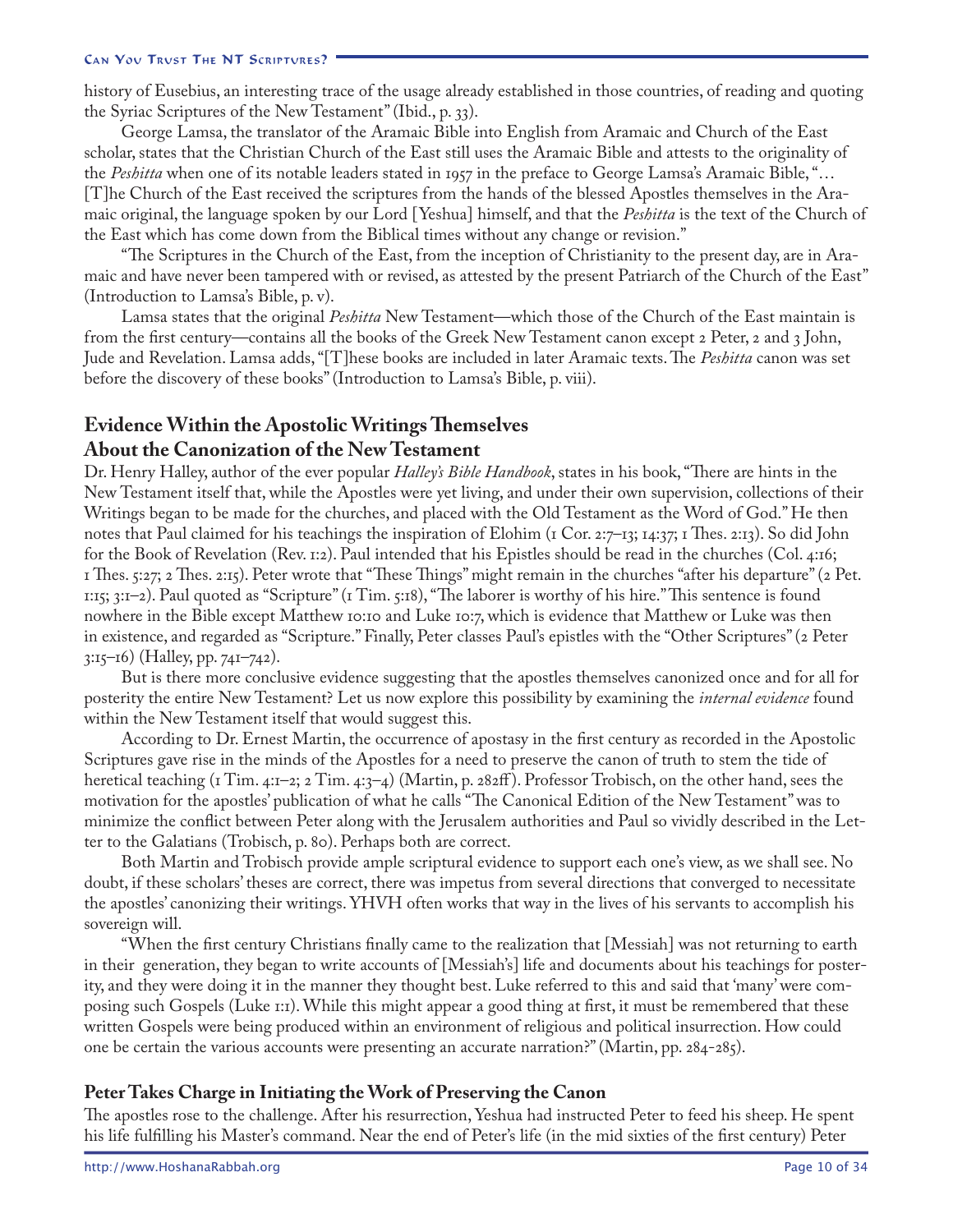was concerned with preserving the true and precious Gospel message for posterity. The principal subject of Peter's Second Epistle was "the precious and exceeding great promises" of Messiah (2 Pet. 1:12) (Martin, p. 285). Second Peter 1:12-21 records Peter's thoughts on this subject. In this passage, Martin calls our attention to several key phrases that express Peter's intentions in this regard. Please note them.

12 Wherefore I will not be negligent **to remind you of these things** [the Gospel message], though ye know them, and be firmly fixed in the present truth. 13 Yea, I think it meet, as long as I am in this tabernacle, to stir you up by **putting you in remembrance**; 14 knowing that shortly I must put off this my tabernacle, even as our Master Yeshua Messiah hath showed me. 15 Moreover I will endeavor **that ye may be able after my decease to have these things always in remembrance**. [or, But I will give diligence that at each time you may be able after my death to recall these things to remembrance.] 16 For we have not followed cunningly devised fables, when we made known unto you the power and coming of our Master Yeshua Messiah, but were eyewitnesses of his majesty. 17 For he received from Elohim the Father honor and glory, when there came such a voice to him from the excellent glory, This is my beloved Son, in whom I am well pleased. 18 And this voice which came from heaven we heard, when we were with him in the holy mount [the Mount of Transfiguration]. 19 **We have also a more sure word of prophecy** [as opposed to those who propagate fables]; whereunto ye do well that ye take heed [to what we are saying, as opposed to those who propagate heretical fables] as unto a light that shines in a dark place, until the day dawn, and the day star arise in your hearts: 20 knowing this first, that no prophecy of the Scripture is of any private interpretation. 21 For the prophecy came not in old time by the will of man: but set-apart men of Elohim spoke as they were moved by the Set-apart Spirit. (emphasis added)

What Peter is saying here is that Believers would always have the truth with them. According to Martin, the only way this could rationally be accomplished is for Peter to leave some authorized written record. He alludes to this when he says, "But I will give diligence that at each time you may be able after my death to recall these things to remembrance … The phrase "at each time" means that the reader could return again and again to consult the document he was leaving them, even after his death, in order to be assured of what those great and precious promises of [Messiah] really were. Clearly, he is speaking of a written document." Martin then quotes the *Expositors Greek Testament* that says that Peter is about to leave "some systematic body of instruction" (vol. 5, p. 129) (Martin, p. 286).

Trobisch confirms Martin's assertion about Peter leaving a literary legacy after his death. In 2 Peter 1:15, Peter states that "he wants to pass his message along to future generations. Aware of his impending death, he writes, 'And I will make every effort so that after my departure you may be able at any time recall these things'" (2 Pet. 1:15) (Trobisch, p. 87). Both Martin (above) and Trobisch agree that this statement is a reference to the formation of the New Testament in Peter's day. Trobisch continues, "The reader may safely assume that Peter is talking about a literary legacy, since the expression 'that you should remember' is repeated later as an explicit reference to Peter's writings: 'In both letters … I am reminding you, that you should remember' (2 Pet. 3:1b–2a). Since the Canonical Edition [i.e., the first century New Testament canon compiled and published by the Apostles and their helpers] displays a special interest in the writings of the apostle Peter, readers may further assume that the writing referred to is part of the Canonical Edition, though obviously not published under Peter's name. Once these conclusions are reached, it is not difficult to identify the literary legacy of Peter as the Gospel according to Mark. Among the New Testament authors, Mark is the only disciple of an apostle linked to Peter in the text (Acts 12:12 and 1 Pet. 5:13). Readers may feel that these conclusions are confirmed by two corroborating observations. The expression 'I will make every effort' (2 Pet. 1:15) supports the notion that Peter did not write down his recollections himself but commissioned this work to someone else" (Ibid.). As Trobisch then notes, the historical record indeed states that Mark, who was Peter's amanuensis (scribal secretary), indeed authored the Gospel of Mark at Peter's behest (Eusebius, *Hist. Eccl*., 3.39.14–15). "Concerning the contents of this legacy, in the following sentence Peter insists that he and others 'did not follow cleverly devised myths … but we had been eyewitnesses of his majesty' (2 Pet. 1:16). This describes the claim of the canonical Gospel collection very precisely: it intends to narrate the ministry of [Yeshua] based on the reliable testimony of eyewitnesses" (Ibid., pp. 87–88). In 2 Peter 1:17–18, Peter recounts the event at the Mount of the Transfiguration. Trobisch says, "This reference to the account of the Transfiguration prepares the readers for another, very remarkable cross-reference to the first part of the Canonical Edition, the Old Testament" (Ibid., p. 88).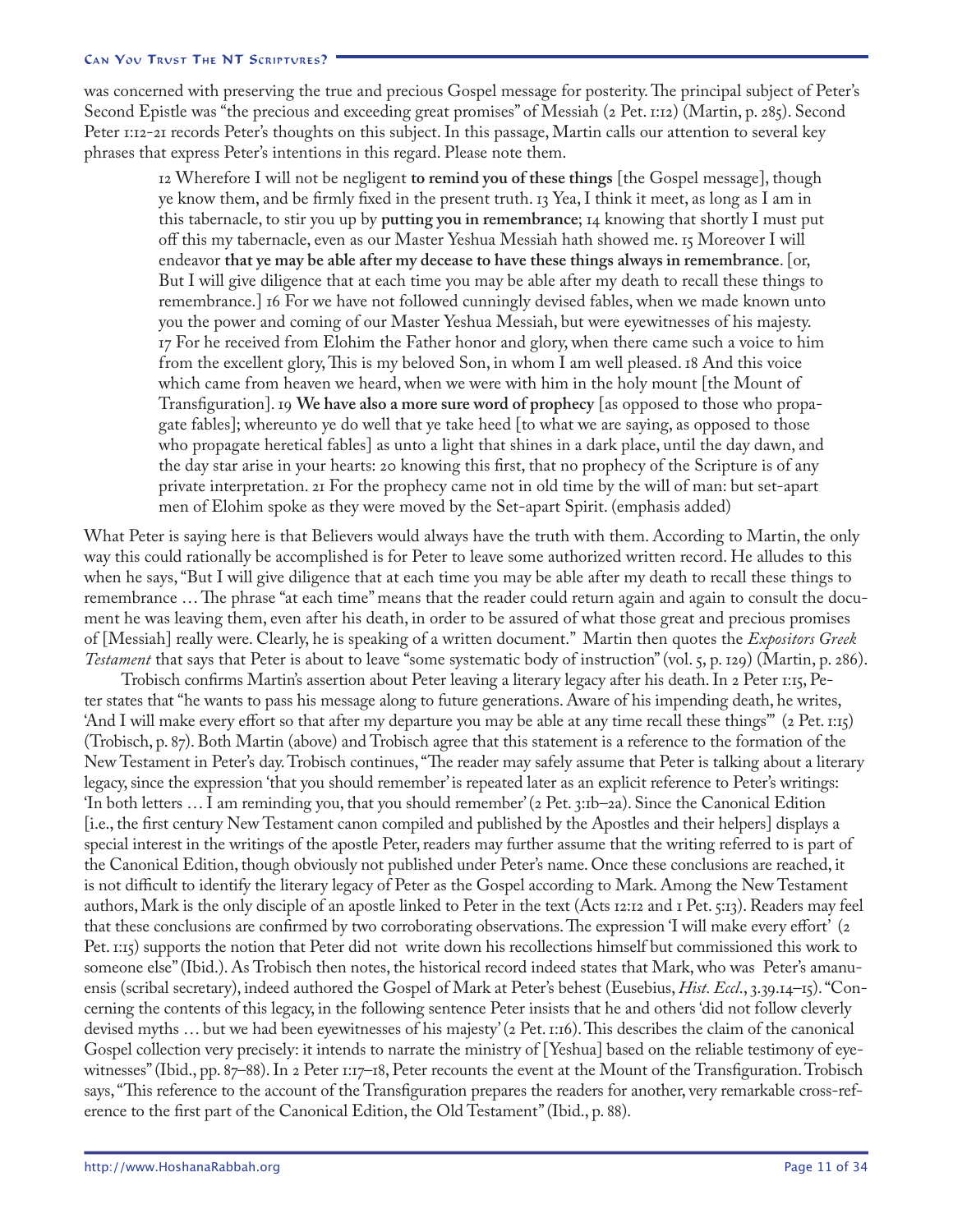### **Yeshua Commissions Peter, James and John to Canonize the Apostolic Scriptures**

Martin goes beyond Trobisch to point out that Peter was not the only one involved in establishing a permanent written record of the Gospel message (Martin, p. 287). Note the references to "we" in this passage of Second Peter (see verses 16 and 18). Especially note the "we" references in verse 18:

And this voice which came from heaven **we** heard, when we were with him in the holy mount [i.e., the Mount of Transfiguration]. (emphasis added)

Who was with Peter on that mount? The brothers, James and John. By the time Peter wrote his second epistle James was dead. That left John as the only apostle beside Peter who had been there to hear the voice of Elohim himself. Martin maintains that on the mount, the apostles Peter and John (along with James) had been given the word of prophecy in a "more confirmed" way. "While many persons might have taken it in hand to write several accounts of [Messiah's] life and teachings, Peter was making it clear to his readers that only he and John had the proper authority to do so in an inspired way. This is why he reminded his readers that 'we [Peter and John] have the prophetic word more confirmed'—more than any others who might write Gospels in the future or who had written them in the past. Indeed, Peter said that they were the ones who had been graced with the power of the Holy Spirit to do such things: 'no prophecy was ever borne by man's will, but men spoke from God, being borne on the Holy Spirit.' Peter did not believe that this kind of prophetic responsibility originated within the mind of man, not even within Peter himself. 'Knowing this first that no prophecy of Scripture is of its own evolvement [or, the Greek word actually means, *private origination*]" (Martin, p. 288).

But there is more to draw out of this key passage in Second Peter. Martin next calls our attention to the phrase, "prophecy of Scripture." He points out, "Peter had just said that both John and he were commissioned with a more confirmed 'word of prophecy.' He then interpreted what this signifies by equating it with the 'prophecy of Scripture' which was not of man's origination. In a word, Peter is saying that the documents that he and John were leaving to the Christian community were to be considered like any 'prophecy of Scripture.' The use of the word *Scripture* brings the matter of inspired writings into the picture. In simple language, Peter was saying that the two remaining apostles to the Transfiguration were collecting a set of official works which would have their apostolic approbation and that these documents were to be considered by Christians as 'more confirmed' than any others in circulation. And besides that, these documents were to remain in the presence of Christians to be consulted 'at each time' the Christian community needed the occasion in order to learn the truth of 'the great and precious promises' of [Messiah]. These official writings (document) were to last until the second advent of [Messiah] and to be esteemed as being on an equal basis with the Old Testament Scriptures" (Martin, pp. 288–289).

Martin then calls our attention to a passage in 2 Peter  $3:1-2$ ,

I This second epistle, beloved, I now write unto you; in both which I stir up your pure minds by way of remembrance: 2 that ye may be mindful of the words which were spoken before by the holy prophets, and of the commandment of us the apostles of the Lord and Savior.

Martin maintains that for the Believers to be reminded of all the teachings of the apostles Yeshua would require them to have some kind of written documents of an official nature which could be consulted whenever one needed to study the essential truths of Messiah. Furthermore, these records—"the commandments of the apostles" —would be on a par with the prophetic writings of the Hebrew Scriptures (ibid.).

Trobisch comments on Peter's statements in First Peter, as well, but interprets it differently than Martin. Trobisch calls our attention to Peter's statement in 2 Peter 1:19–21,

19 We have also a more sure word of prophecy [or, prophecy of Scripture]; whereunto ye do well that ye take heed, as unto a light that shines in a dark place, until the day dawn, and the day star arise in your hearts: 20 knowing this first, that no prophecy of the Scripture is of any private interpretation. 21 For the prophecy came not in old time by the will of man: but holy men of Elohim spoke as they were moved by the Set-apart Spirit.

According to Trobisch, the meaning of the expression, 'prophecy of Scripture' is defined by the immediate context. "The following verse uses the term *prophecy* as a phenomenon of the past (2 Pet. 1:21). It refers to the people and false prophets of that time (2 Pet. 2:1), thus clearly marking the statement as a literary reference to the Old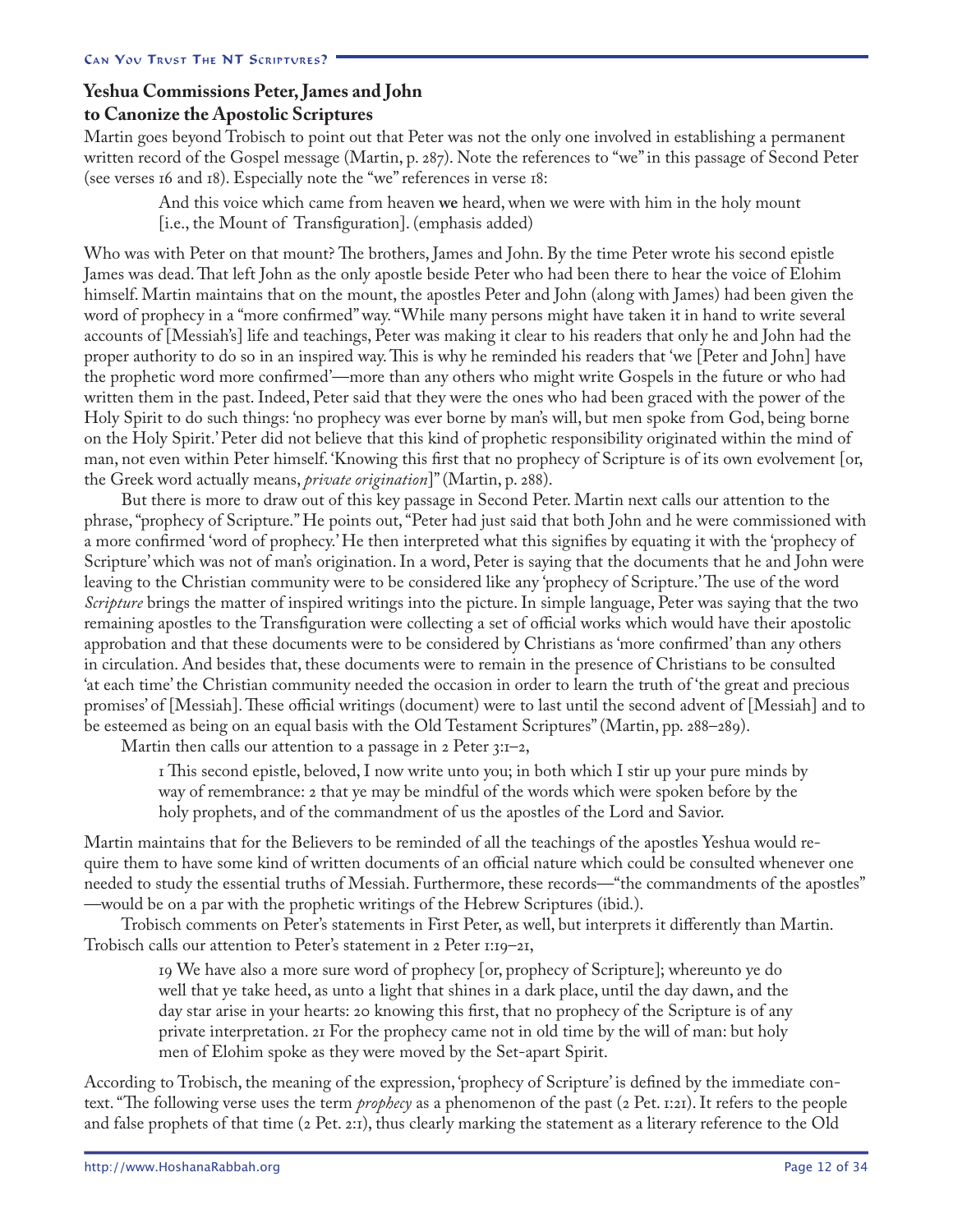Testament prophecy" (Trobisch, pp. 88–89). These statements form the transition to the warnings against false teachers, which is the subject of the second chapter of Peter's epistle. The false teachers of the future are paralleled with those of the past mentioned in the Scriptures: 'But false prophets also arose among the people, just as there will be false teachers among you' (2 Pet. 2:1). "This implies a correspondence between the true prophets of the Old Testament and the true teachers of the present days. The connection between prophets and apostles is made more explicitly later in the letter: "You should remember the words spoken in the past by the holy prophets, and the commandment of the Lord and Savior spoken through the apostles (2 Pet. 3:2). Seen from this perspective, the inspired prophets are paralleled to the apostles who become inspired advocates of the tradition of [Yeshua]" (Trobisch, p. 89).

### **Peter's Reference to Paul in His Second Epistle— Paul As Part of the Canonization Process**

Next we find Peter making a reference to "all of his [Paul's] letters" and comparing them to "the other scriptures," which places Paul's letters on the level of "Holy Writ" or the Hebrew Scriptures (Old Testament).

As also in all his epistles, speaking in them of these things; in which are some things hard to be understood, which they that are unlearned and unstable wrest, as they do also the other scriptures, unto their own destruction. (2 Pet. 3:16)

Obviously, Peter views Paul's letters as a collection of which Peter's readers would be well aware. In this context we call to your remembrance what New Testament scholar F. F. Bruce stated above. In the early years of the Church Paul's letters circulated as a collection, and that this collection was the precursor to the New Testament canon. So, if Yeshua commissioned Peter to canonize the Apostolic Scriptures, and Paul was an apostle whose letters were already well-known as a unified collection, and were recognized by the one commissioned to canonized the New Testament as being on a par with the Hebrew Scriptures (Old Testament) what can we deduce from this? Peter was to have a hand in incorporating Paul's writings into canon. How did this happen?

Paul died in Rome around A.D. 65 to 68, the same time Peter died. According to the witnesses of several early church fathers (*Recognitions of Clement*, 3.63; Eusebius, *Eccl. Hist*. 2.17; Schaff, vol. 1, p. 251 where he lists no less than a dozen church fathers who attest to Peter preaching the Gospel in Rome when Paul was there, and where both subsequently were martyred.)

What would have been Peter's motivations for going to Rome? According to Martin, "Peter went to Rome specifically to meet with the apostle Paul to decide what letters of Paul would find an inclusion in this initial canonization. And now, Second Peter gives an authorized statement to show how Peter and John (not long before Peter's death) took a collection of Paul's letters and then gathered together other written records which the apostles themselves either wrote, had authorized to be written, or they were sanctioning already existing works, and the two apostles placed them into a position of canonicity. If one would simply believe what Peter said about this matter, it would have to be reckoned that Peter's Second Epistle was written, among other things, for the express purpose of showing that the apostle John and himself were the ones ordained of God to leave Christians with the canon of the New Testament (and that a collection of Paul's letters were to be a part of it)" (Martin, pp. 292–293).

In light of this biblical evidence supported by historical records we have to recognize the fact, as Martin states, that the apostles themselves canonized the New Testament and "that it is not some later church leaders who, in some unknown and haphazard way, collected the 27 books of the New Testament to be attached to the 22 books of the Old Testament to form what we call the Holy Bible" (Ibid., p. 293). He goes on to say, "It was they [the apostles] who saw in their own generation the urgency, just before their deaths, of securing such a canon. With false doctrines and rebellion (even to apostolic authority) on all sides, and with future prospect looking even worse, they completed their task of preaching the Gospel to the world by starting and finishing the canonization of the New Testament" (Ibid.).

The canonization of the New Testament was left up to both John and Peter. Peter died not having completed the task, for as we know, several books of the Apostolic Scriptures were written after the death of Peter, namely, John's books and possibly Jude. Therefore, as Martin notes, it was left up to John to complete this most vital commission given to them by Elohim at the Transfiguration.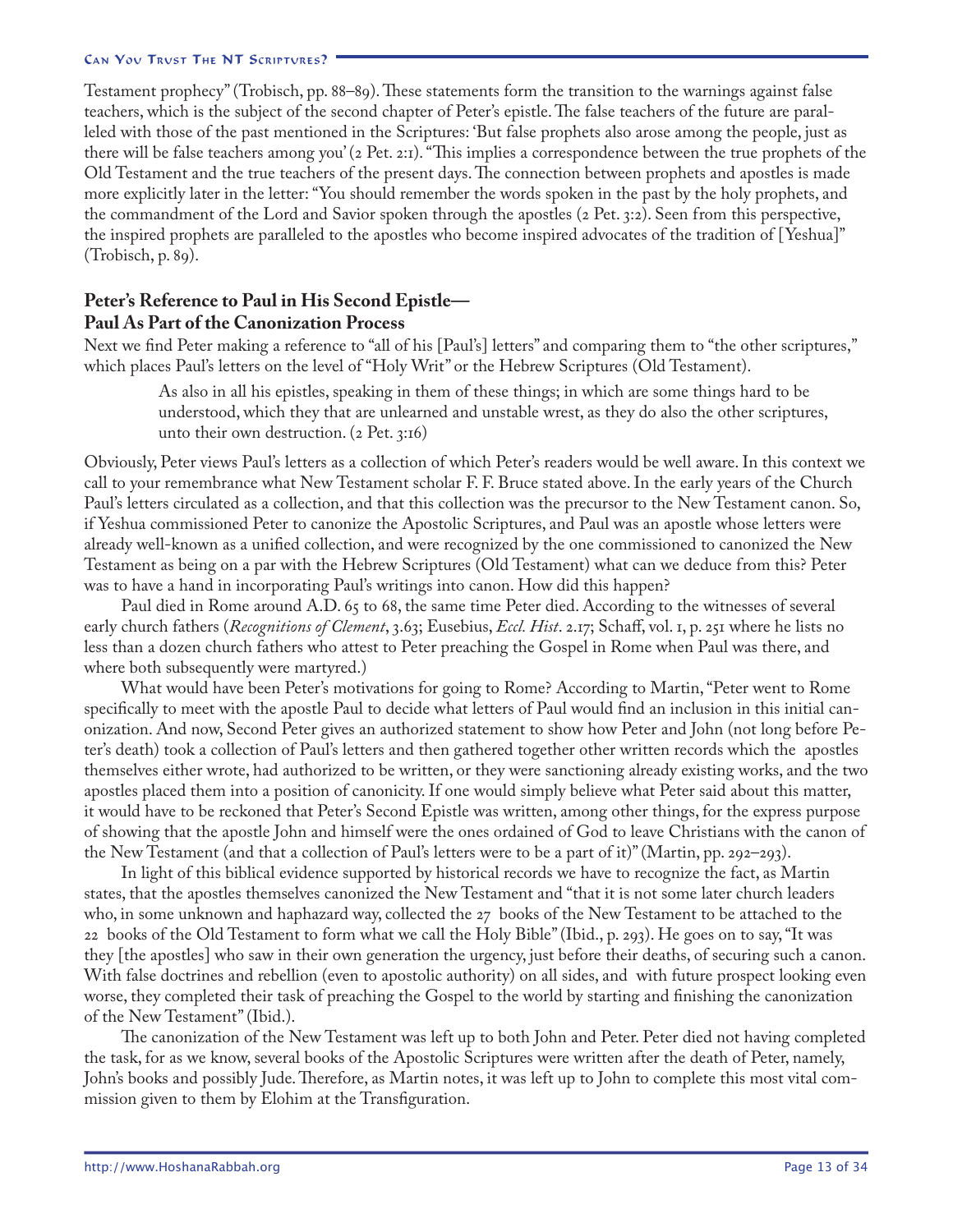### **Did the Conflict Between Peter and Paul Threaten to Undermine the Canonization of the Apostolic Scriptures?**

Martin is certain that Yeshua commissioned Peter and John to canonize the Apostolic Scriptures (New Testament). Because of Paul's prominent role in the spreading the Gospel and his divine commissioning, it was indispensable for him to be brought in on this project, as well. Yet the schism between Peter and Paul threatened to undermine, if not undo, this project. As already noted, Trobisch believes that the healing of this rift and the presentation of the Gospel worker's messages as a unified whole was a prime factor behind the canonization of the Apostolic Scriptures (which Trobisch refers to as the "Canonical Edition"). Trobisch believes that the tendency to minimize the conflict between Peter and Paul is detectable in the apparent parallels between the account of the two apostles and their companions (Trobisch, p. 80). He then notes parallel accounts of the activities of each apostle in the book of Acts to present them on equal terms and par (Ibid., pp. 81–82). For example:

- Peter heals a lame man (Acts 3:1-10); so does Paul (Acts 14:8-10). •
- The sick are healed by Peter's shadow (Acts 5:15 ); the sick are healed by means of an anointed cloth, which Paul touches (Acts 19:12). •
- Peter casts out unclean spirits (Acts 5:16); Paul casts out a spirit of divination from the slave girl (Acts 16:18). •
- Peter cured the sick brought to him from all around Jerusalem (Acts 5:16); On Malta, Paul healed all the sick brought to him (Acts 28:9). •
- Both are capable of bringing dead people back to life (Acts 9:36–41; 20:9–12). •
- Peter heals a man paralyzed and bedridden for eight years (Acts 9:33–34); Paul heals a man suffering from fever and dysentery (Acts 28:8). •
- Peter's power is greater than that of Simon the Sorcerer (Acts 8:18–25); Paul overcomes the power of Elymas who is struck with blindness (Acts 13:6–12), and in Ephesus Paul prompts a public burning of magic books (Acts 19:17–20). •
- Cornelius falls at Peter's feet (Acts 10:25); Paul and Barnabas are worshiped as gods in Lystra (Acts 14:11–18, cf. 28:6). After each instance, Peter and Paul both reply that they are mortal. •
- Both lay hands on people to receive the Spirit of Elohim (Acts  $8:14-17$ , cf. 10:44; 19:1-7). •
- Both receive dramatic visions from YHVH commissioning them in their spiritual work (Acts 10, cf. 11:5–10; 9:1–22; 22:6–11; 26:12–18). •
- They both experience sufferings and persecutions, are hauled before magistrates, and are imprisoned. •

Trobisch notes that the selection of the eight apostolic authors of the New Testament points toward the conflict between Paul and Peter described in Galatians. He conjectures that if minimizing this conflict was one of the major objectives of Acts, the Apostolic Council of Jerusalem (Acts 15:1–19) forms the heart of this book. "From the perspective of the final redaction of the New Testament, the Apostolic Council at Jerusalem might even form the heart of the New Testament. No other passage documents the absolute accord between the circle around Paul and the circle around Peter so effectively as this report of a common meeting and resolution" (Trobisch, p. 82).

As we will examine in more detail later, much of the New Testament canon, when analyzed from a literary perspective, links and cross references back and forth between the various books as if someone, by intentional design, was attempting to sew these 27 books together into a cohesive literary unit. In so doing, the unity of the authors themselves to fulfill the mission of Yeshua, their commissioning officer, is abundantly demonstrated, as well. We will discuss this subject in more detail below.

### **The Hebrew Scriptures Prophesy the Canonization of the New Testament**

As Martin notes, not only did Peter and John possess the authority and a mandate from YHVH-Yeshua himself for their work, but Martin believes that there was a prophecy in the Hebrew Scriptures, of which the apostles were doubtless aware, that further authorized them to accomplish this important work. In Matthew 5:17, Yeshua says, "Think not that I am come to destroy the Torah or the Prophets: I am not come to destroy, but to fulfill." The word *fulfill* means *to fill up that which is not yet full*.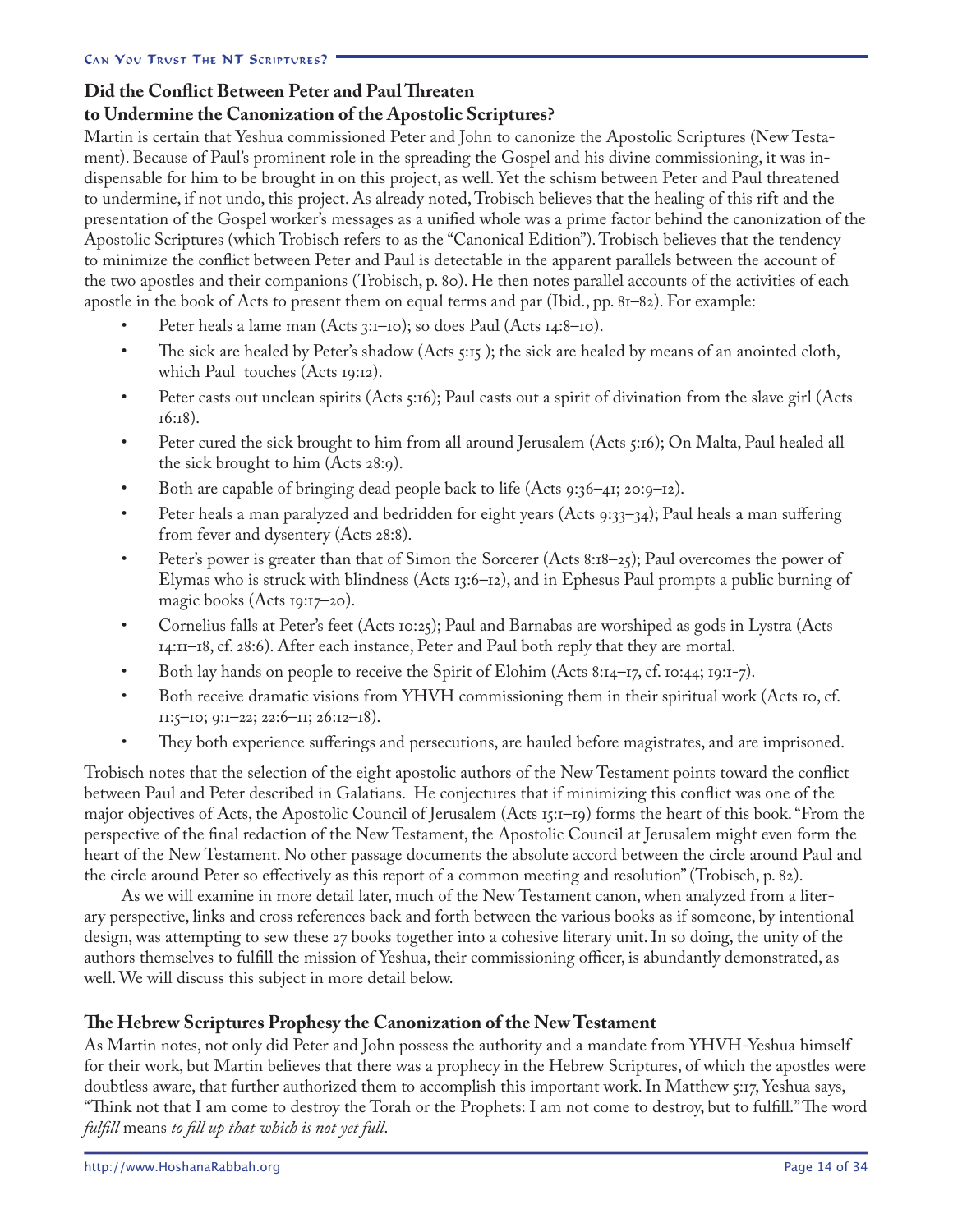Martin then references a Messianic prophecy in Isaiah 8:13-17,

13 Sanctify YHVH of hosts himself; and let him be your fear, and let him be your dread. 14 And he shall be for a sanctuary; but for a stone of stumbling and for a rock of offence to both the houses of Israel, for a gin and for a snare to the inhabitants of Jerusalem. 15 And many among them shall stumble, and fall, and be broken, and be snared, and be taken. 16 **Bind up the testimony, seal the law among my disciples**. 17 And I will wait upon YHVH, that hides his face from the house of Jacob, and I will look for him. (emphasis added)

Martin maintains that the apostles would have recognized this passage in Isaiah as referring to Yeshua, and when it speaks of "my disciples" as being a reference to them. After all, both Peter and Paul saw the relevance of verse 14 to their times (1 Pet. 2:6–8 and Rom. 9:33). Hence, understanding that the apostles thought that Messiah fulfilled Isaiah 8:13–17 in their time, they were able to learn a great deal about their own responsibilities since verse 16 specifically references Messiah's disciples (Martin, p. 298).

"What do the words *bind* and *seal* signify? The Hebrew for the word *bind* means *to close*. The word *seal* means practically the same—*to cap off, to enclose*. This is exactly what the apostles did with the message which [Yeshua] the Stone and Rock [Isa. 8:14] gave them. They were to complete it. Bind it up. Close it shut. The authority to perform such an important job may have been reflected in [Messiah's] teaching that the apostles had power to 'bind on earth' (Matthew 16:19). The word *to bind* has the significance of *authorization* or *giving judgment*, just as the word *unbind* means *not to receive or not accept*. … In a word, the apostles felt that they had authority, even from the Old Testament, to bind, seal, authorize and canonize the Law and Testimony of [Messiah]. This meant to put the teachings of [Messiah] in a book, just like the Old Testament was given to the early Jews" (Ibid., pp. 298–299).

### **Yeshua Implies the Canonization of the New Testament**

In John 16:12–15 we find recorded some of Yeshua's last instructions to the disciples before his death:

12 I have yet many things to say unto you, but ye cannot bear them now. 13 Howbeit when he, the Spirit of truth, is come, **he will guide you into all truth**: for he shall not speak of himself; but whatsoever he shall hear, that shall he speak: and **he will show you things to come**. 14 He shall glorify me: for he shall receive of mine, and shall show it unto you. 15 All things that the Father has are mine: therefore said I, that he shall take of mine, and **shall show it unto you**. (emphasis added)

Please note the emphasized phrases. To what was Yeshua referring when he used the phrase, "show you things to come"? It certainly could refer to the Book of Revelation—a book that is wholly devoted to prophecy pertaining to "things to come" (Rev. 1:1) (Martin, p. 299). Yeshua in this John passage prophesies that all truth was going to be given to the apostles back in the first century (verse 13). This is important to understand that the first century Believers would not have to wait until the fourth century for a paganized Roman church to finally determine what the truth would be, for they could know it in the first century by the hands of the apostles themselves (Ibid., pp. 299–300). Martin then quotes Jerome, the eminent fourth century Catholic theologian, who attests to the fact that the New Testament was canonized in the time of the apostles (Ibid., p. 300):

Distinguished from the books of later authors is the excellence of the canonical authority of the Old and New Testaments; which, **having been established in the time of the apostles**, hath through the succession of overseers and propagators of churches been set as it were in a lofty tribunal, demanding the obedience of every faithful and pious understanding. (*Contra Faustum Man*. 11.5) (emphasis added)

### **Paul Claims That His Writings Would Be Canonized**

At the end of the Book of Romans (16:25–26), Paul makes a statement that suggests that he believed that his writings concerning the Gospel of the Messiah would be acknowledged as prophetic Scripture (Martin, p. 305).

25 Now to him that is of power to establish you according to my gospel, and the preaching of Yeshua the Messiah, according to the revelation of the mystery, which was kept secret since the world began, 26 but now is made manifest, and by the scriptures of the prophets [or, prophetic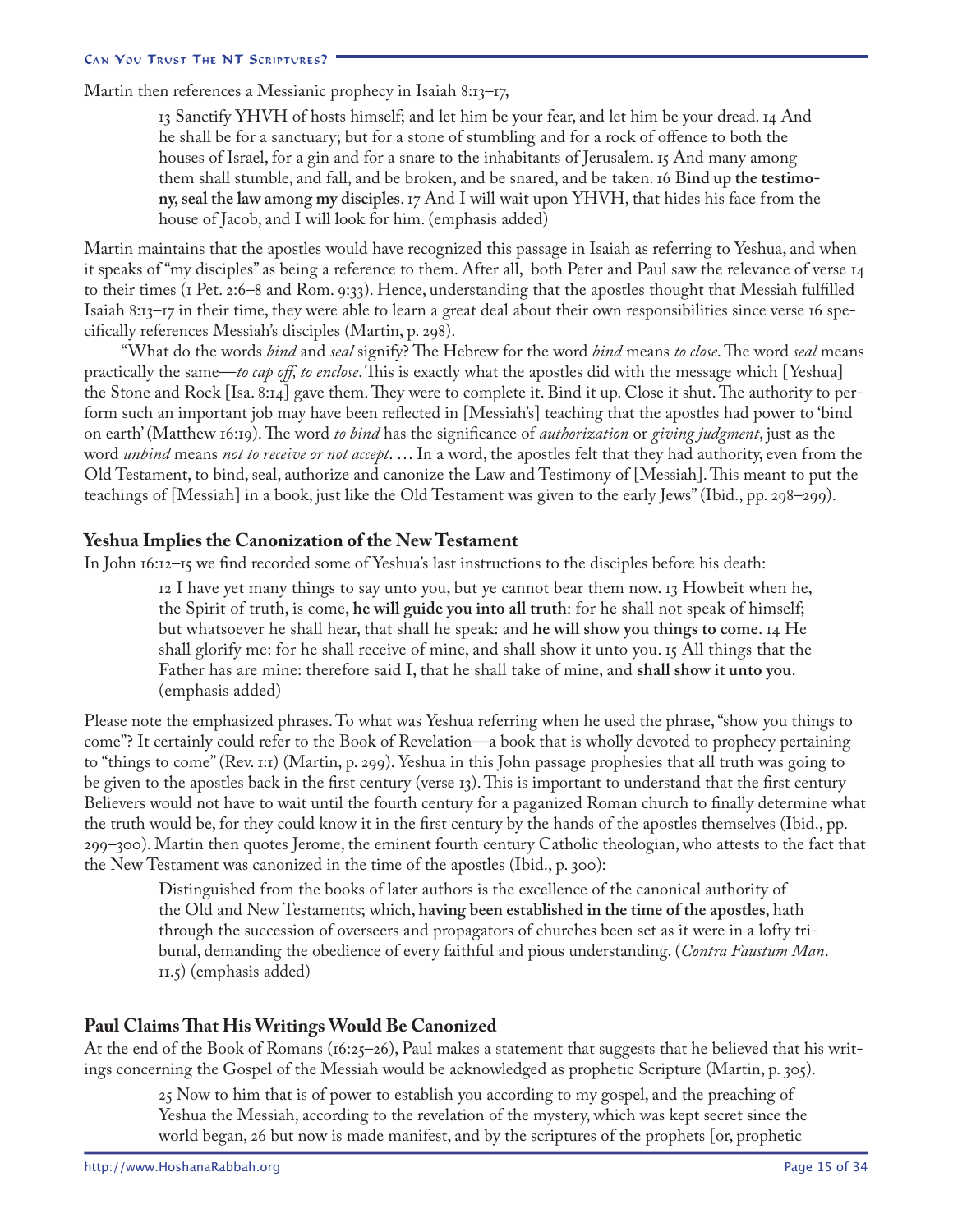writings (see the NIV and *The Interlinear Bible* by Jay P. Green)], according to the commandment of the everlasting Elohim, made known to all nations for the obedience of faith.

Now the King James Version states "scriptures of the prophets" even though the literal Greek says "prophetic writings." The NIV and Jay P. Green in his interlinear Bible not only note this more correct translation, but Bullinger does, as well, in his *Companion Bible*. The KJV rendering would seem to lead the reader to view this phrase in terms of the prophets of the Hebrew Scriptures, yet the actual Greek leads us to believe that Paul is referring to his own writings and those of the other apostolic writers who are bringing forth the inspired prophetic utterances pertaining to the mysteries of Yeshua the Messiah.

Elsewhere Paul talks about the revelation of the mystery of the Gospel being "now revealed unto his holy apostles and prophets by the Spirit" (Eph. 3:3,5) of whom Paul was one. Then in Colossians Paul talks about his mission to help fulfill (as Yeshua predicted using the same word in Matt. 5:17) or fill to the top "the Word of Elohim. Even the mystery which has been hid from ages and from generations, but now [in the middle of the sixties A.D.] is made manifest to his saints" (Col. 1:25–26). As Martin notes, these are important statements relative to the canonization of the Apostolic Scriptures. It tells us under no uncertain terms that Paul knew he had been given a special commission to help fulfill (that is, to fill to the top) the Word of Elohim. This is why Paul had little reluctance in telling people about the high calling that he had. Paul considered that the teachings he recorded represented the very commandments of Elohim. "If any man think himself to be a prophet, or spiritual, let him acknowledge that the things I write unto you are the commandments of Elohim" (1 Corinthians 14:37). "These are strong and authoritative words. No man could make such assertions unless he was convinced in his own mind that he had the prophetic office to write inspired Scripture" (Martin, pp. 306–307). We see this commission alluded to in several other passages of Paul's writings, as well:

12 Now we have received, not the spirit of the world, but the spirit which is of Elohim; that we might know the things that are freely given to us of Elohim. 13 Which things also we speak, not in the words which man's wisdom teaches, but **which the Set-apart Spirit teaches**; comparing spiritual things with spiritual. (1 Cor. 1:12–13, emphasis added)

For this cause also thank we Elohim without ceasing, because, when ye received the word of Elohim which ye heard of us, ye received it not as the word of men, but as it is in truth, **the word of Elohim**, which effectually works also in you that believe. (1 Thes. 2:13, emphasis added)

"When one comprehends that Paul himself was aware of his role in completing the full message of God to this world, then the statement of Peter in his Second Epistle can begin to make sense. Peter readily acknowledged that the Apostle Paul was given an equal commission along with himself and John, to write 'prophetic scriptures.' This is exactly what Paul called his own writings in Romans 16:25,26 and the apostle Peter boldly ranked those writings of the apostle Paul alongside the writings of the prophets in the Old Testament (2 Peter 3:15,16)" (Martin, p. 307).

### **The Cloak (?), The Scrolls and The Parchment**

Dr. Martin in his book discusses another discovery he has made that many scholars have heretofore overlooked. If his assertions are correct, Martin's discoveries may shed some more light on Paul's involvement in the canonization of the Apostolic Scriptures.

Paul asked Timothy and John Mark to bring to him three important items of his with them to Rome. "When you come, bring the cloak [Greek: *phelonen*] I left with Carpus, and the scrolls, especially the parchments" (2 Tim. 4:13) (Martin, p. 385). Martin questions why a heavy coat would be mentioned along side books or paper scrolls (Greek: *biblion*) and parchments (Greek: *membrana* meaning *animal skins, vellum*), yet this is how most scholars have interpreted this verse. On closer analysis, we see that the Greek word *phelonen* has another meaning, as well. Vincent, in his *Word Studies in the New Testament*, says the word *phelonen* originally meant *a case for keeping the mouth-pieces for wind instruments; a box, a treasury chest; also a box for transporting or preserving parchments; the parchment for covering papyrus rolls.* "Accordingly it is claimed here that Timothy is here bidden to bring, not a cloak, but a roll-case" (vol. 3, p. 326). Indeed, the Syriac (Aramaic) version of the New Testament, which some claim to have derived from the first century, indeed uses the words *book carrier* or *book container* instead of *cloak* (see *The Holy Bible from the Ancient Eastern Text* trans. by George Lamsa; *The Hebrew Roots Version Scriptures*, trans. by James Trimm). It is interesting to note that Chrysostom, in the fourth century, commented on this very refer-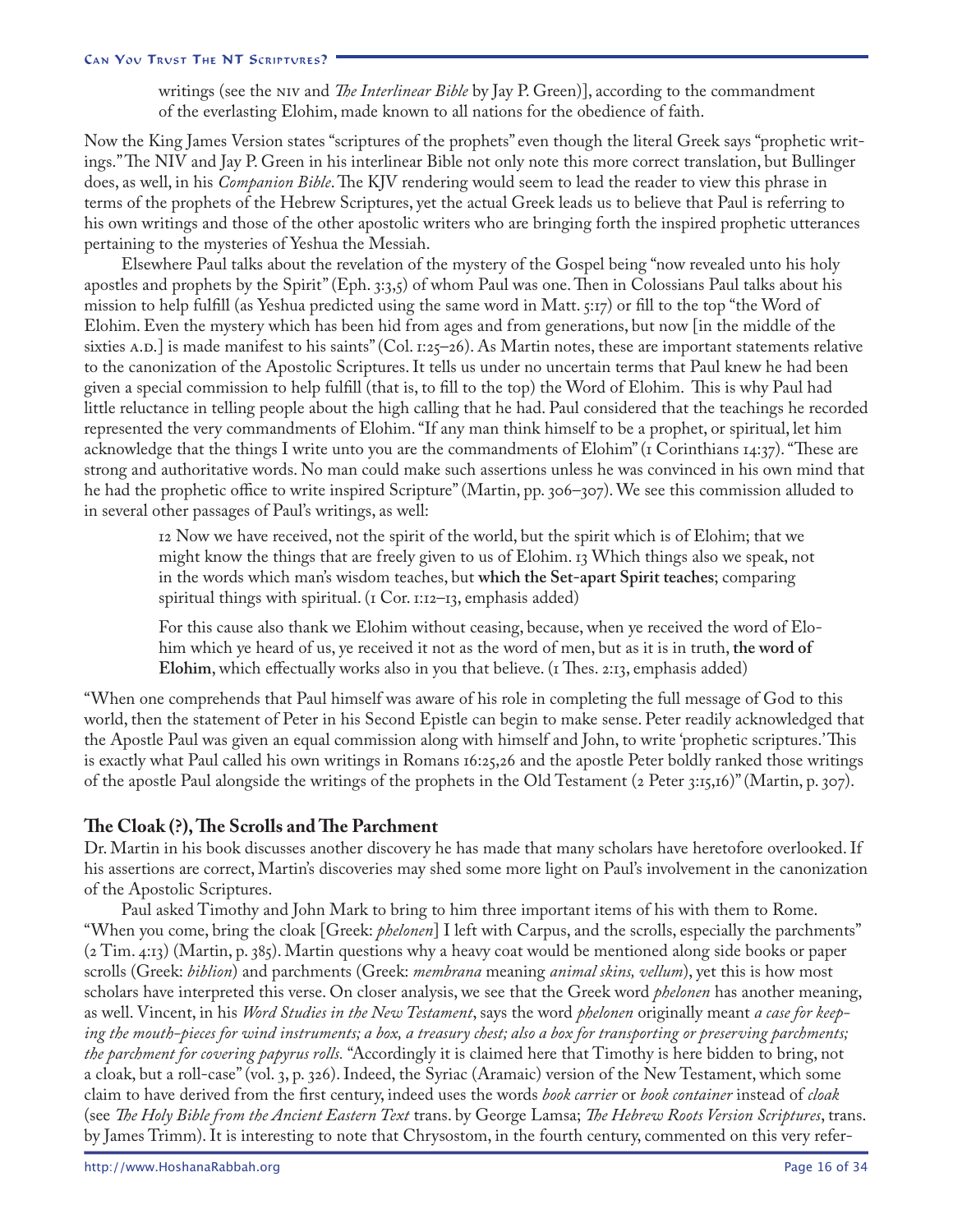ence of Paul's and stated that some thought Paul meant a "book case"—a receptacle for books (*Hom. in loc*., vol. 11, p. 780, ed. Gaume). Even Jerome mentioned this point (*Epist*. 36, *ad Damasum*) (Martin, p. 386). Though the word *phelonen* could mean *a heavy coat*, it is more likely, in the context of the verse itself, that it means *a book carrier* or *container.* If this is the case, Martin muses, it is unlikely that this case would contain scrolls of the Hebrew Scriptures (Old Testament), since these would have been readily available to Paul in any city, such as Rome, where there was any sizable Jewish population at all. Whatever these books were they were of the utmost importance to Paul, for he specifies *the* books (papyrus scrolls) and *the* parchments (animal skins or vellum volumes). "Note the definite articles in front of each of the three items. Since Paul gave no further description about them, it appears that Timothy and John Mark knew exactly the specific things Paul meant, and they realized it was important that they be brought immediately to Rome. There is no doubt in my mind that some particular scrolls and parchment documents were being kept safely by Paul in a specially constructed carrying case or book cover. It also makes sense that they were his own writings which he had brought together and left in Asia Minor with Carpus. Paul now needed them dispatched to Rome immediately. This must be the reason why Paul requested John Mark to accompany Timothy" (Ibid., p. 388). Mark was indispensable to the work of Paul, for we read in 2 Timothy 4:11, "Take Mark, and bring him with you, because he is a very useful helper in my work" (CJB).

"John Mark was Peter's assistant or right hand man. He was also his secretary — the one who wrote literary documents for Peter. This historical fact is attested to in the writings of Eusebius, the early church historian (Eusebius' *Eccl. Hist.* 2.15; 1 Pet. 5:13 where " Babylon" is a code name for "Rome"). The service that Paul wanted John Mark to perform may have concerned the retention (or a collection) of some of Paul's writings. This is as good a reason as any why Paul wanted John Mark in Rome. If it was not to take Paul's letters to Peter, then it was to talk over the matter of the letters and have Peter come to Paul in Rome.

"Since it seems that Paul wrote Second Timothy in the late summer or autumn of A.D. 65, then John Mark's journey to Rome, and back to Jerusalem where Peter probably was, could have been accomplished by late spring of A.D. 66. And with the miraculous events concerning the Temple starting to happen just before Passover A.D. 66 and continuing until Pentecost A.D. 66 (when God abandoned the Temple at Jerusalem), it would have been possible for Peter to reach Rome by the late summer of A.D. 66.

"If this is the case, Peter's only reason for going to Rome was to see the Apostle Paul relative to the matter of the New Testament canonization. This could have been the main reason that John Mark was involved in the issue since he was the literary assistant to Peter. And recall, Paul urgently admonished Timothy to bring the written documents with John Mark. The historical scenario provided by Paul's last chapter of Second Timothy demands that a highly important literary activity was under way.

"With both Peter and Paul in Rome in the final weeks of A.D. 66 or in early A.D. 67 they could have selected and canonized the New Testament scriptures in their possession and then sent them to the apostle John. Peter was aware that even he would meet his death very soon, just as [Yeshua] prophesied.

"Since this appears quite possible, it seems that Paul was given the opportunity to edit his own letters for inclusion into the sacred canon of the New Testament. An example of this [would be] the last three verses of Romans in our present versions. These verses are very close to the writing style of Ephesians and Colossians, and they contain a reference that Paul's teachings were then being called "the prophetic scriptures" (verse 26, Greek). Such use of the phrase 'prophetic scriptures' is a sure sign that Paul's letters were then being considered as sacred and as inspired as were the Scriptures of the Old Testament.

"Recall that Peter and John considered themselves as having 'the prophetic word more confirmed' (2 Peter 1:18) and this was a reference to their written works as being inspired of God (2 Pet. 1:20). And now we have Paul saying the same thing about his own writings, that they were 'the prophetic scriptures' (Rom. 16:26). Paul wrote this editorial remark at the end of Romans long after he had composed the actual letter back in A.D. 56. This is because he made it clear in the editorial footnote that 'all the nations' had now received the teaching of his Gospel (verse 26). This could only have been stated after he had returned from Spain in about A.D. 62. This reference dovetails precisely with that which Paul stated in the Book of Colossians (written about A.D. 64.) that the Gospel had now been 'preached in all creation that is under heaven'" (Col. 1:23) (Martin, pp. 388–390).

### **Peter, James and John: Prophetically Called for a Unique Mission**

Yeshua chose twelve apostles, but the first three of the twelve that he chose were unique. This trio—Peter, James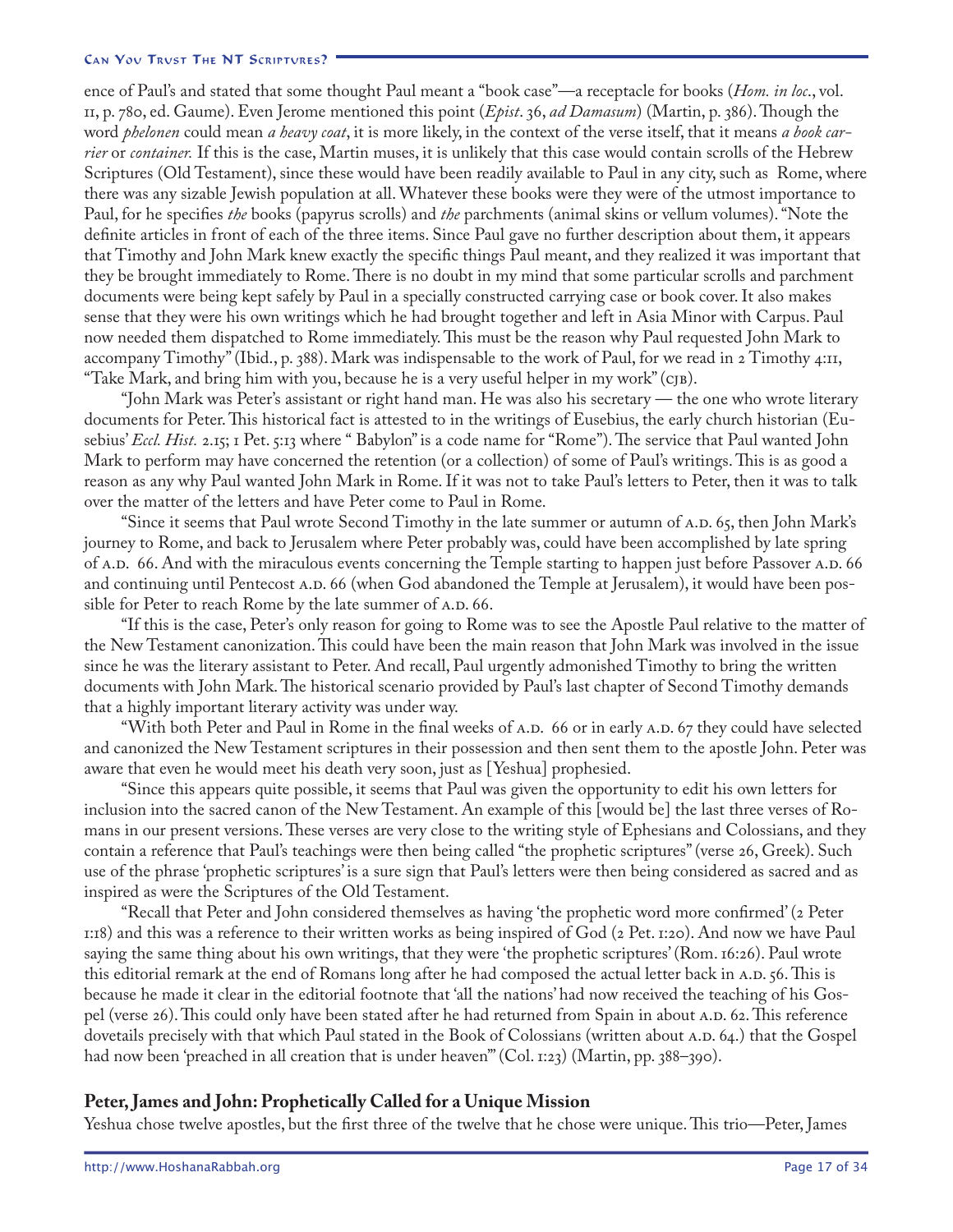and John—formed the innermost circle of Yeshua's associates, and ten times the Scriptures record their names together, as a group. Beyond that, Yeshua spoke prophetically over each one which, we can now see in retrospect, pertained to the calling he was giving them to canonize what would later become known as the New Testament. Let's now examine the scriptural evidence for this assertion.

To Simon, Yeshua gave the nickname Peter, which means *a stone*. To James and John, the two sons of Zebedee, he gave the nickname *Sons of Thunder* (Greek: *Boanerges*, Mark 3:17)*.* Did you ever wonder why he dubbed only these three disciples with sobriquets and not the others? Was Yeshua involved in fun and games, or was he declaring over them, in these nicknames, what their prophetic mission was to be years later? "These are the original apostles who were given distinctive titles by [the Messiah] in order to convey some special assignments that they were expected to complete. Peter was to be associated with [Messiah] (the Rock himself ) in the creation of the Christian *ekklesia*. This was accomplished in its initiation phases with Peter on the Day of Pentecost some 50 days after the resurrection of [Messiah] (Acts 2). Peter was also given the 'keys' of the kingdom of heaven (Matthew 16:19). These 'keys' were to allow him the power to open 'the doors of the kingdom' to those who would hear the Gospel. It even entailed an authority to bind or to loose people regarding their entrance into that kingdom. (This power was later extended to all the apostles, John 20:23). And it appears certain that one of the main methods by which Peter would be able to exercise the power of the 'keys' was to be in charge of the canonization of the New Testament. The information in the canon would 'open the doors' to all people who would read and heed the written messages therein" (Martin, p. 311).

The other two apostles who received special titles were James and John, who Yeshua called the Sons of Thunder. Martin points out that the meaning of this title has been a mystery to most scholars, and the common understanding of it is that these two brothers were headstrong, impetuous, intolerant and authoritarian. And this may be true, but by the time the aged John writes his letters his demeanor had changed to one of love and conciliation among the brethren. But in their youth they appear to be stern and uncompromising toward evil (Luke 9:54), and they were ambitious for position (Matt. 20:20–24). "They were not mild tempered. They were to be men of 'Thunder.' In Hebrew, *thunder* (*kol*) meant *the Voice of God* (Exod. 9:23; Ps. 29:3; Jer. 10:13; etc.). The title could signify that they were to speak like God himself—as personal spokesmen for God" (Martin, pp. 311–312).

"This title gave them special rank of authority and, along with Peter, they were the only apostles to witness the Transfiguration and to hear the voice of God the Father himself (and in vision to see Moses and Elijah) (Matt. 17:1–9). This experience rendered the jurisdiction of those three men as superior to the other apostles and it singled them out for a special purpose. Peter was to be in charge of congregational affairs (Matt. 16:17–19), but James and John were to have the distinction of being 'Sons of Thunder'—to *thunder* forth his words to the people as did Moses" (Ibid., p. 312).

### **The Apostolic Scriptures Are Linked to Each Other In a Literary Manner As If By Design on the Part of a Publisher**

We will now list examples that Trobisch believes confirm his thesis that the publisher of the first century canon of the Apostolic Scriptures deliberately attempted to show that the Apostles were united theologically in their efforts to spread the Gospel, and that Paul and the Apostles of Jerusalem were in one accord theologically, and that the rift between them, as recorded in the Epistle to the Galatians, was healed (Trobisch, pp. 83–96).

Any rift between Paul and James, the leader of the mother assembly of Believers in Jerusalem, was healed in light of the plan that the two conceived in attempts to convince those who believed Paul was teaching against the Torah and who, therefore, wanted to take his life, that he was not anti-Torah (Acts 21:18–21).

In Galatians Paul rebukes Peter, thus casting Peter in a negative light. As if to balance the poor impression readers might have of Peter in Galatians, two episodes immediately following the Apostolic Council cast a negative light on Paul: namely, the dispute with Barnabas and the issues surrounding the circumcision of Timothy (Gal. 2:13; Acts 15:38–39; 16:13).

Now let's examine writings of the apostles in search of evidence to support Trobisch's thesis.

### **The Book of Acts**

"No other writing connects the collection units of the New Testament as well as Acts. It continues the narrative of Luke, which is part of the Four-Gospel Book. It also serves as an introduction to the General Letters,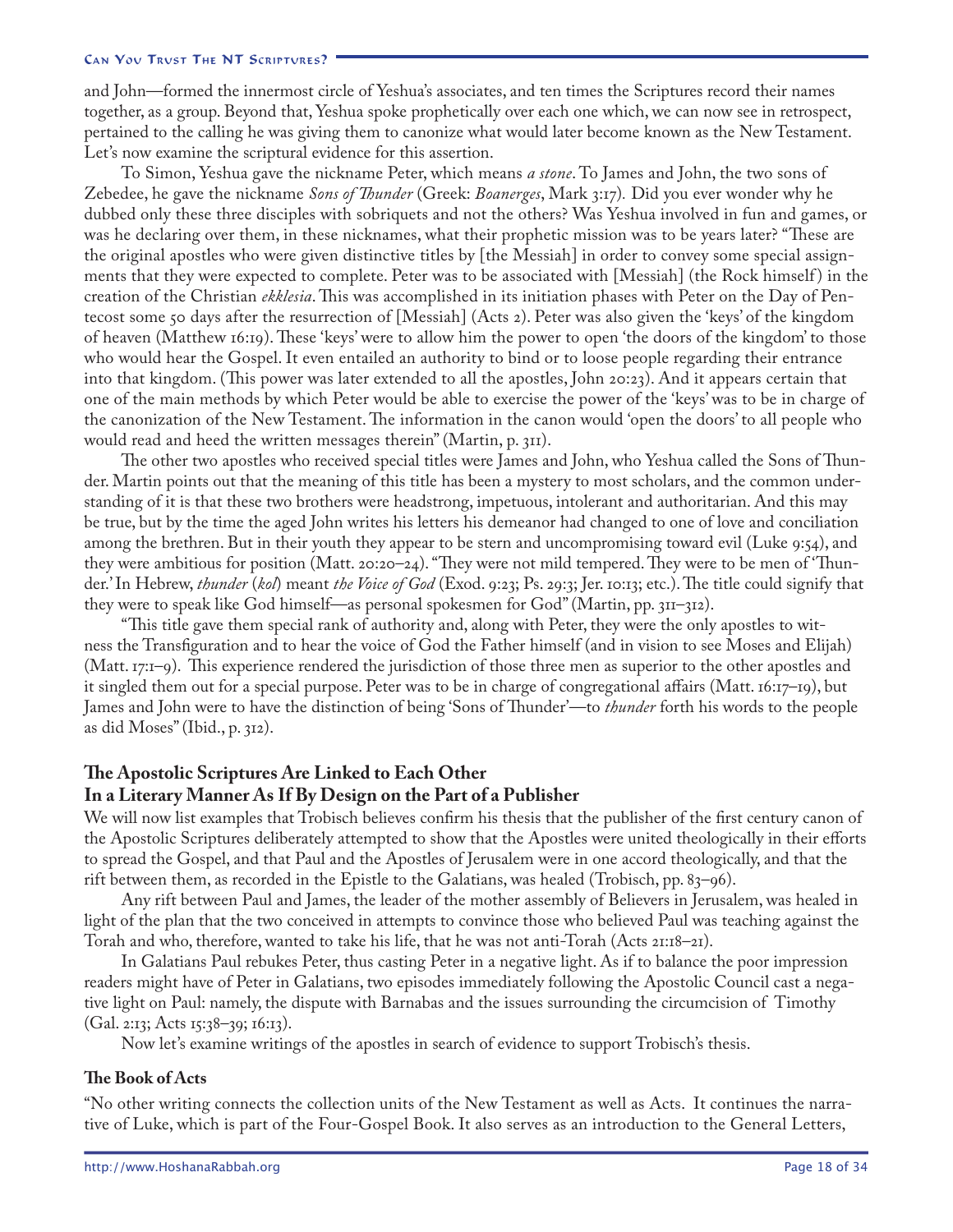introducing in its first part the authors of these writings—James, Peter, and John. In its second part, Acts provides biographical information concerning Paul that helps readers better understand the background of the individual letters" (Trobisch, p. 84). Acts provides specific background information that directly relates to various other books in the Canonical Edition of the New Testament. Through cross-referencing, we see that 1 and 2 Thessalonians, Romans, 1 and 2 Corinthians; Philippians, Galatians and Ephesians are linked to the Book of Acts (Ibid.).

Second Timothy is linked to Acts in that Acts gives much background information about Timothy himself. Furthermore, Paul's situation at the end of Acts as he awaits trial is described in very much the same way as in 2 Timothy. Trobisch also finds Paul validating other New Testament writers (2 Tim. 4:11), and putting his stamp of approval on the other New Testament writings, as well, and linking and placing them on a par with those of the Hebrew Scriptures (Old Testament) (2 Tim. 3:15–17) (Trobisch, p. 86).

Trobisch notes that a key interest of what he calls the final redaction of the Apostolic Scriptures (or Canonical Edition) by those who would later publish it was "to bridge the gap between Peter and Paul. The later authorship of the Gospels bearing the names of Mark and Luke serves this interest as well, with vital reinforcement from 2 Timothy[,…] also supplies the decisive piece of indirect evidence for the date of Acts. Dating the Book of Acts finally permits the placement of the four Gospels in a relative chronological order.…" (Ibid.). Again we see demonstrated, according to Trobisch's thesis, the dovetailing of the various books of the Apostolic Scriptures to validate and reinforce each other. Obviously this cohesiveness occurred through the guiding hand of Providence as it moved on each author inspiring them to write, but, as we shall see later, on the redaction and editing, as well. It is the latter that Trobisch is emphasizing here. We will present more evidence to support this idea later. All this adds credence to the idea of the first century canonization of the New Testament, which is the overall idea we are attempting to prove here.

### **The Second Epistle of Peter**

Within the General Letters, 2 Peter functions very much the way 2 Timothy does for the readers of the Letters of Paul. In this letter, Peter addresses "those who have received a faith very much like ours" (2 Pet. 1:1). No geographical or biographical information is given. It is assumed that readers of the Canonical Edition will already have known who Peter is from having already read the Gospels and Acts. These stories provide the framework in which the brief references to Peter in 1 Corinthians and Galatians may be understood" (Trobisch, pp. 86–87).

### **The Second Epistle of Peter and The Gospel According to John**

Second Peter cross-references and validates John's Gospel. "Following the opening paragraphs, where 'precious and very great promises' (2 Pet. 1:4) are mentioned—a reference to the Jewish Scriptures—Peter reflects upon his personal situation: 'I know that my death will come soon, as indeed our Lord [Yeshua Messiah] has made clear to me' (2 Pet. 1:14)." This is a reference to John 21:18–19 (Trobisch, p. 87).

### **The Second Epistle of Peter and the Epistle of Jude.**

"Second Peter shares a parallel structure, content, and vocabulary with the Letter of Jude. … The numerous literary parallel … seem significant in the context of the Canonical Edition" (Trobisch, pp. 89–90). Trobisch then shows line-by-line the parallels between the two epistles pertaining to the description of false teachers, Elohim's judgment, more accusations against false teachers' rejection of authority, how false teachers behave like irrational animals, how they are compared to Balaam, their carousing is criticized, that for them gloom and darkness has been reserved, and that they entice with licentious passions of the flesh. Trobisch then remarks that the readers of the Canonical Edition are accustomed to parallels. While they do not use exactly the same words, the traditions shared by the four Gospels are understood as agreeing on the essential matters. In this way, they confirm the reliability of these writings. The same applies to the parallel accounts in the Letters of Paul and Acts, or to the Transfiguration on the mountain, which 2 Peter (1:17–18) describes differently from any of the Gospels. The crossreferences of the titles link Jude and his brother James to the circle of the Jerusalem apostles around Peter. Paul, who, in 1 Corinthians 9:5, mentions Peter together with the brothers of [Yeshua], endorses the connection explicitly. The close parallels between Jude and 2 Peter may simply provide another confirmation of what readers of the Canonical Edition already know: the Apostles Peter and Jude, the brother of [Yeshua] knew each other very well" (Ibid., pp. 93–94).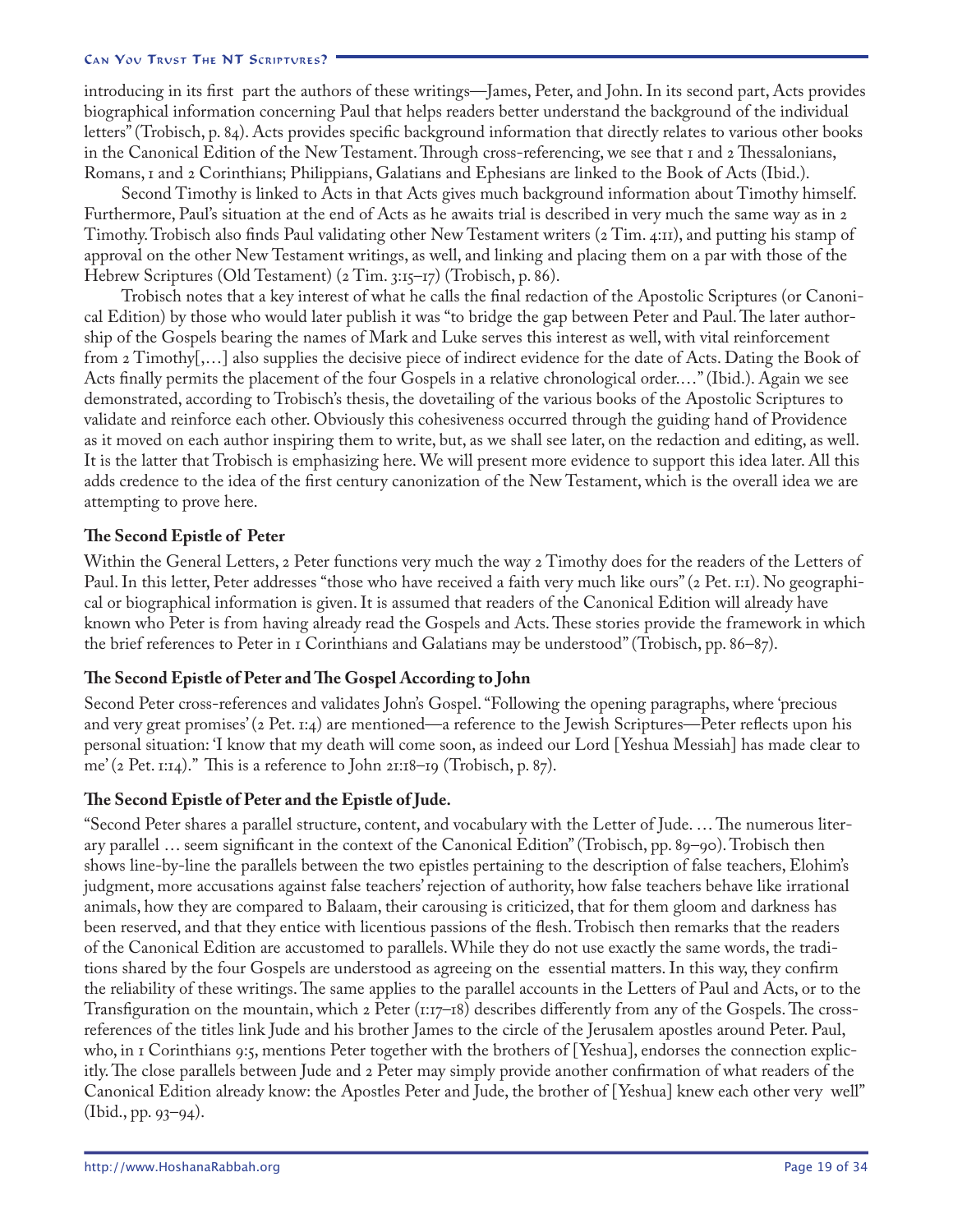### **First and Second Epistles of Peter**

In his second epistle, Peter references his first epistle when he says of the second, "This is now, beloved, the second letter I am writing to you" (2 Pet. 3:1). Peter here is giving credence to the accurate title in the Canonical Edition: Second Letter of Peter. At the same time, he implies the title of 1 Peter, and he assumes that it is familiar to the readers. As far as the content is concerned, the two letters are treated as a unit: "In them I am trying to a rouse your sincere intention by reminding you …" (2 Pet. 3:1) (Trobisch, p. 94).

### **Letters of Paul and 2 Peter**

Next we see how the editors of the Canonical Edition seek to harmonize Peter and Paul. We find this in 2 Peter  $3:15b-16$ ,

 … even as our beloved brother Paul also according to the wisdom given unto him has written unto you; as also in all his epistles, speaking in them of these things; in which are some things hard to be understood, which they that are unlearned and unstable wrest, as they do also the other scriptures, unto their own destruction.

Trobisch notes that, "Peter refers to Paul with a positive connotation; he calls him their 'beloved brother' and states that Paul is in complete agreement with him. Any difficulties are discarded as misrepresentations of 'things hard to understand,' promoted by people who are 'unstable' and who twist 'the other scriptures' as well. By using the term 'other scriptures,' the author presupposes a limited number of writings. The collection the author has in mind evidently contained the Letters of Paul together with other books. Readers of the Canonical Edition will immediately think of the writings of the Old and New Testament. Peter takes it for granted that the people he is writing to [would be] the same people Paul wrote his letters for. Moreover, his reference to 'all his letters,' taken literally, implies a comprehensive edition of Paul's letters. To the readers of the Canonical Edition this reference should not cause a problem. They may safely assume that the New Testament collection entitled 'Letters to Paul' represents just that comprehensive edition. And they would learn that 2 Peter had been written after the Book of Acts and 2 Timothy, at a time when the Pauline letter collection was complete and already published" (Trobisch, pp. 94–95).

In the preceding passages, we have seen how 2 Peter plays an integral role in the Canonical Edition of the New Testament. Trobisch notes that the apparent cross-references to the collection units (i.e., the Gospels, Paul's Letters, the Praxapostolic Writings [Acts and the General Epistles] and Revelation) are quite astonishing. "The Old Testament is quoted abundantly. Biblical prophecy is explicitly addressed, its relevance for the present time of the reader is demonstrated, and it is related to theology of divine inspiration formulated in a manner easily applied to the other New Testament writings as well. The letter clearly refers to the canonical Gospel collection by pointing to John ( John 21), Mark, and the synoptic accounts of the Transfiguration. The references to 1 Peter and Jude serve as links to Praxapostolos. It presupposes that the readers have access to a comprehensive collection of Paul's letters. In addition to these literary links, the treatment of Peter and Paul as equals is another trait 2 Peter shares with the editorial interests of the Canonical Edition" (Ibid., p. 95).

### **Summary and Conclusion**

From the analysis of the above Scriptures, Trobisch believes that he has demonstrated that The Canonical Edition [the version of the Apostolic Scriptures canonized in the first century] represents a careful selection of writings. Passages that in some way harmonize the conflict between Paul and the Jerusalem authorities were included in the collection. In this context, it may be significant that the New 'Testament' contains a literary 'testament' of Paul and a literary 'testament' of Peter" (Ibid., p. 96).

### **John and the Canonization of the New Testament**

James, the brother of John had been martyred in Jerusalem in the early sixties A.D., Peter in Rome in the mid to late sixties, and now it was left up to John, the remaining apostle, to finalize the New Testament canon. What is the proof of his hand in this task, and did he do it alone or did he have helpers—an editorial staff, if you will?

"John did not create the New Testament on his own. He had helpers. If one will read the writings of John carefully, these assistants can be recognized, and they played a very important part in the overall canonization. References to them are found from time to time cropping up within the contexts of John's compositions. The elders who helped John were very important. … [M]any of them were eyewitnesses to the teachings of [Yeshua]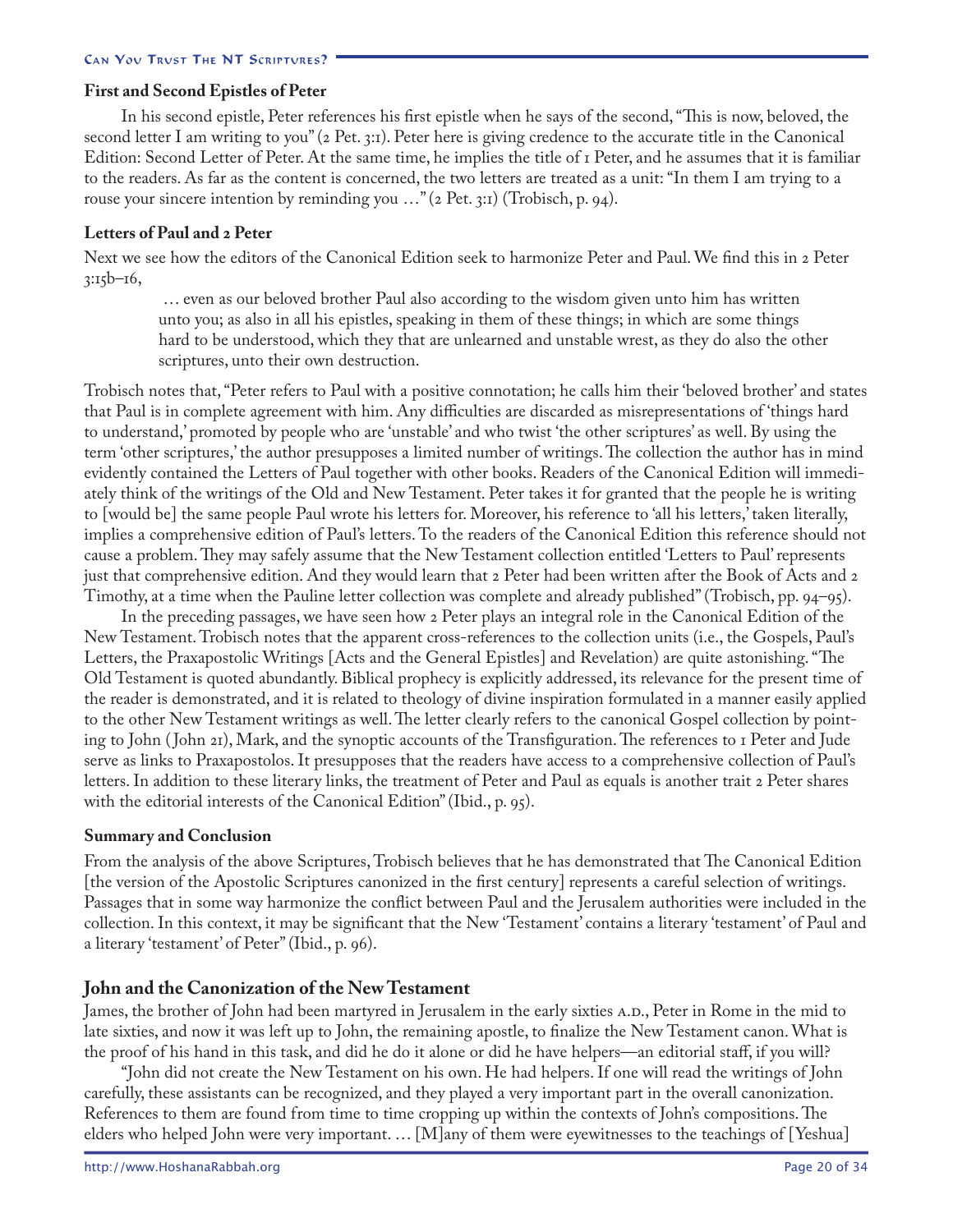in Judaea and they also saw him alive after his resurrection from the dead. They were a part of those 500 people still alive in A.D. 55 who Paul said were witnesses to [Messiah's] resurrected body (1 Cor. 15:6). This means that they were certainly Jewish Christians" (Martin, p. 398). At this point, Martin directs our attention to the "we" passages in John's Gospel and epistles.

The first instance of a "we" passage is at the beginning and at the end of John's Gospel. Chapter one starts with a "we" passage, and then throughout the 21 chapters of this Gospel John has recorded what Yeshua taught him, but then in John 21:24 there is a remark in the text that interjects what others besides John had to say about the Gospel of John. (Ibid.)

John 1:14, And the Word was made flesh, and dwelt among us, (and we beheld his glory, the glory as of the only begotten of the Father,) full of grace and truth. (emphasis added)

John 21:24, This is the disciple which testifies of these things, and wrote these things: and we know that his testimony is true.

"Notice the abrupt change from the third person singular to the plural. The last part of this verse is introducing further witnesses, other than John (who are identified only by the pronoun "we"). Who were these men? In the Gospel they are not identified, but it can reasonably be assumed that the first readers of John's Gospel must have been aware of their identities. They must have represented an officially recognized body of men since they boldly gave their witness to John's written word, "And *we* know that the witness he [ John] gives is true" (Ibid., pp. 398–399).

This is just the beginning of the "we" passages. They occur numerous times in John's short epistle to testify to the veracity of what John is saying pertaining to his recording of the Gospel account. In these writings, we see that in the middle of John's narrative there will suddenly be an inclusion of a "we" passage as if to lend credibility to what he is saying. Examples of this are:

1 John 1:1–4, 1 That which was from the beginning, which **we** have heard, which **we** have seen with **our** eyes, which **we** have looked upon, and **our** hands have handled, of the Word of life; (for the life was manifested, and **we** have seen it, and bear witness, and show unto you that eternal life, which was with the Father, and was manifested unto **us**;) that which **we** have seen and heard declare **we** unto you, that ye also may have fellowship with **us**: and truly our fellowship is with the Father, and with his Son Yeshua Messiah. And these things write **we** unto you, that your joy may be full. (emphasis added)

1 John 4:11, And **we** have seen and do testify that the Father sent the Son to be the Savior of the world. (emphasis added)

3 John 12, … and **we** also bear record; and ye know that **our** record is true. (emphasis added)

"It is clear that a body of men, other than John himself, was telling the readers of his [First and] Third Epistle[s] that they too were witnesses to the truth that John was stating. These assistants (or editors) of John must have been well known to John's readers. All they say is "you know that the witness **we give** is true." Certainly, these men could reasonably be considered a group of John's right-hand men and known by all" (Ibid., p. 399).

"Whoever these men were, they figured very prominently in the writing of John's three epistles. But more than that, they were men from Palestine who had been personal acquaintances of [the Messiah] and they were witnesses of his resurrection from the dead. This put them into a relatively high position of authority. After all, how many people in the first century could claim such distinction? Even the apostle Paul knew in A.D. 55 of only about 500 who were so honored (1 Corinthians 15:6). These men were certainly a part of that group. They may even have been of more esteem in the eyes of Christians at the time" (Ibid., p. 401)

"Scholars are aware that this interjection is the separate witness by John's assistants or editors (Hastings, *Dictionary of Christ and the Gospels*, vol. 1, pp. 880, 881), but the vast majority of readers of the New Testament simply pass over [these references] so quickly that they do not notice the relevance of [them]. It is time to restore the testimony of these men to its proper place.

"Who were these men who interposed their own testimonies at crucial points in the texts of John? One thing is assured. They were almost certainly Jewish because they were witnesses of [the Messiah] in the flesh before his crucifixion and after his resurrection. Both the references in John 1:14 and 1 John 1:1–4 show this" (Ibid., p. 402).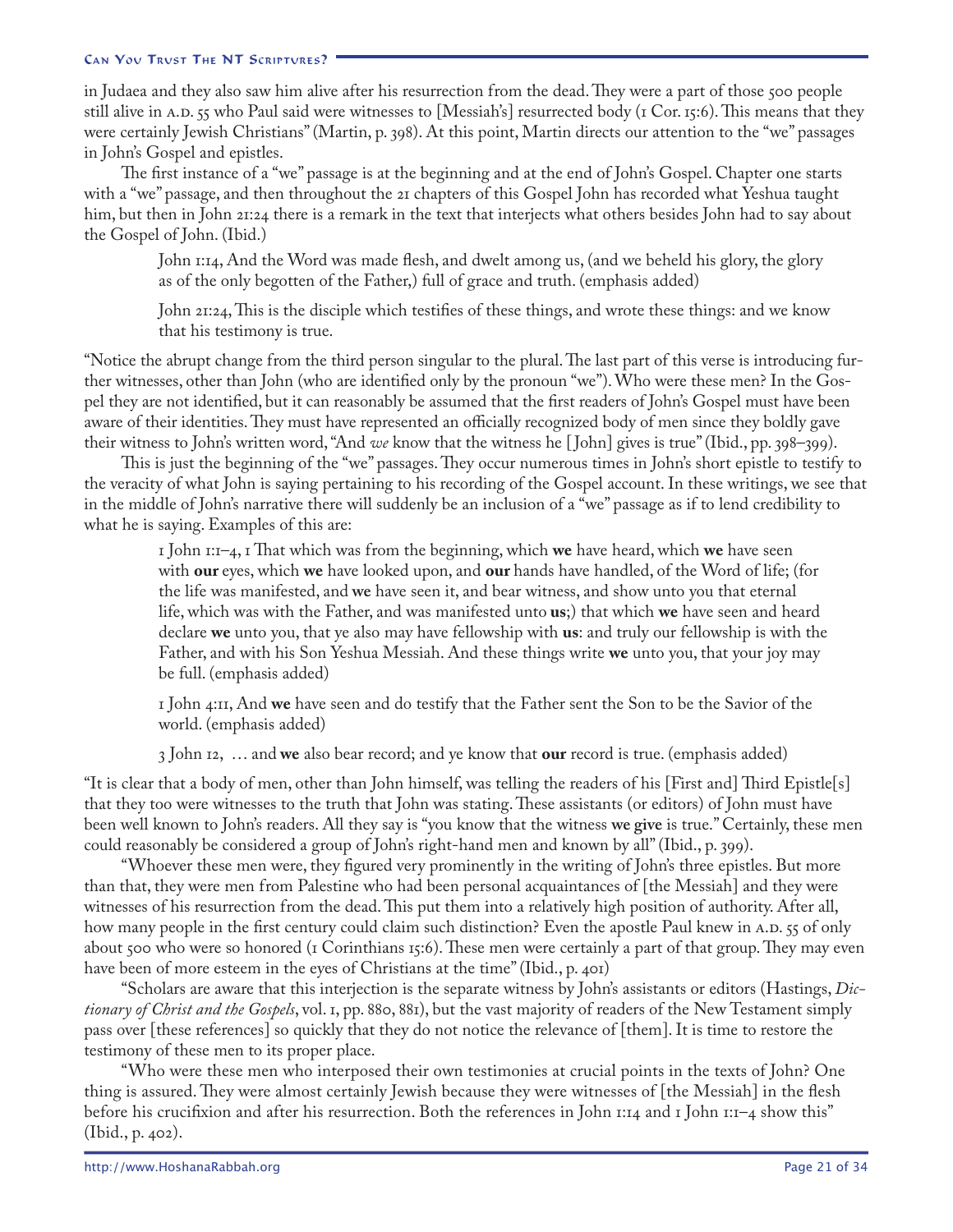Is there historical record of these "elders" outside of Scripture? Indeed there is. Early church father, Papias, who lived from about A.D. 70 to A.D. 155 mentions "the elders" several times in the short fragment of his work that remains (written about A.D. 110). Papias differentiates the elders from the apostles and confesses to inquiring of them pertaining to what the apostles had said. In his second reference to the elders he mentions the elders as having seen John and had been taught of him (see Papias, chapters 1 and 4). In fact, Papias states that he would prefer to speak with these first-hand witnesses of events of the first century happenings than to resort to books that were "not so profitable to me as what came from the living and abiding voice." So not only does Papias speak of elders, but of books. So history does indeed record a body of men who even after the death of John, the last apostle, were still testifying to the veracity of what the apostles had said and taught, as well as books that recorded the same things about which the eyewitnesses themselves testified. This could very well be a reference to the New Testament canon that would have been of less importance to Papias while the first-hand witnesses were still alive than later after they were dead.

Clement of Alexandria also mentions these "elders" of John (early third century a.d.) when he discussed the method that John used in writing his Gospel. He said:

But last of all, John, perceiving that the observable facts had been made plain in the Gospel [those formerly written], being urged on by friends, and inspired by the Spirit, composed a spiritual Gospel. (As quoted by Eusebius, *Ecclesiastical History* vi.14.7) (Martin, p. 407).

Martin speculates that these elders may very well have formed part of John's editorial staff and helped him in his final editing of the New Testament canon while he was very elderly (in his nineties). Martin writes, "They may well have been remaining with John and helping him in the writing of his Gospel and his three epistles. They may even have added a few remarks to John's works after John's death (if they thought it was necessary to do so). After all, the official scribes of the Jews added genealogical matters to the Temple scrolls down to the time of Alexander the Great (some 100 years after the close of the Old Testament canon). There would be nothing wrong in adding a few editorial remarks to the divine library of New Testament books if the 'elders' who supported the apostle John were still alive after John's death.

"These suggestions can make sense. The fact is, there appear to be a number of such editorial remarks in John's Gospel, either in relation to the '*we* sections' or distinct from them. The King James Version shows some of them by placing their occurrences within parentheses" (Ibid., pp. 402–403).

As an example Martin notes John 3:13 states: "And no man has ascended up to heaven, but he that came down from heaven (*even the Son of man which is in heaven*)." Obviously, the italicized words represent a later editorial remark because [the Messiah] was certainly on earth when he uttered the first part of the verse, but only after his resurrection was he actually in heaven.

 Next we look at John 4:23 where Yeshua said to the Samaritan woman: "But the hour comes, *and now is*, when the true worshippers shall worship the Father in spirit and in truth." Here Yeshua was telling her that the Temple at Jerusalem was no longer to be important, but when Yeshua said this the Temple was still the proper site for assembly. But the editors (at the time the Gospel was canonized) put in the reference "and now is" to show that what Yeshua had predicted had now come true.

 Another such passage is John 5:25. "Verily, verily, I say unto you, The hour is coming (*and now is*) when the dead shall hear the voice of the Son of Elohim: and they that hear shall live." According to Martin, the italicized words are a later insertion that could only have been stating the truth after the resurrection of Lazarus and those who were made alive after Yeshua's resurrection (John  $11:1-46$ ; Matt. 27:52–53).

 Next there is John 13:3: "Yeshua knowing that the Father had given all things into his hands, and that he was come from Elohim (*and went to Elohim*)." The italicized words, again, are a later editorial remark.

 "There is also John 17:3. Yeshua said: "And this is life eternal, that they may know you the only true Elohim (*and Yeshua the Messiah whom you have sent*)."

 And finally, let us note John 19:35: "And he that saw it bore record (*and his record is true and he knows that he says true, that you might believe*)" (Martin, pp. 402–403).

If Prof. Trobisch sees John and those around him as the final editors and publishers of the final edition of the Apostolic Scriptures toward the end of the first century when John was in his nineties, he does not say so. But Dr. Trobisch, like Dr. Martin, cannot help but notice the "we" passages in John's writings as well as portions that appear to have been redacted by the earliest first century publishers of the Apostolic Scriptures.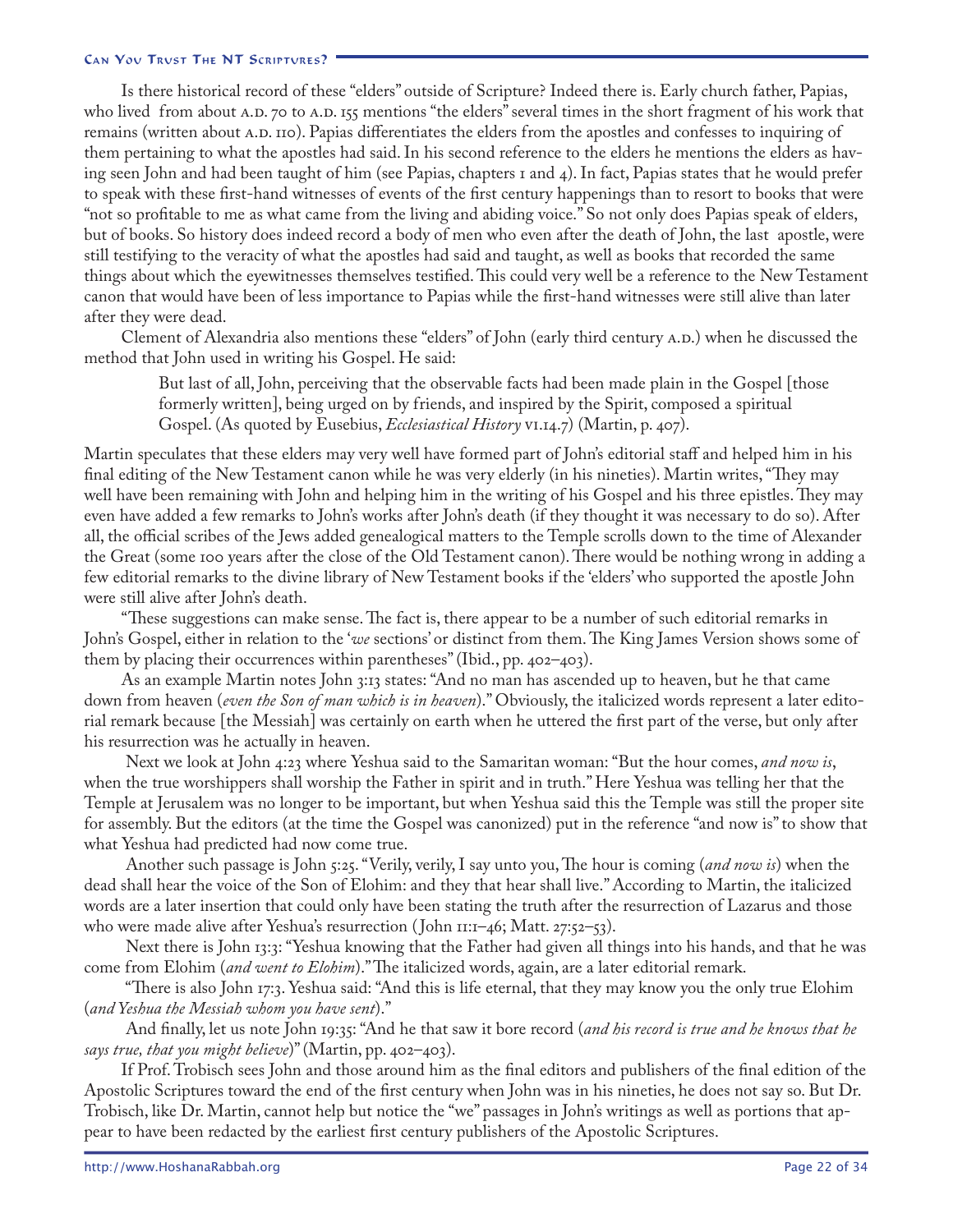The first passage Trobisch calls our attention to is John 20:30–31,

And many other signs truly did Yeshua in the presence of his disciples, which are not written in this book: but these are written, that ye might believe that Yeshua is the Messiah, the Son of Elohim; and that believing ye might have life through his name.

In addition, Trobisch notes, at the end of chapter 21 we hear a voice different from the author of the Fourth Gospel, who is referred to as "this … disciple."

This is the disciple which testifies of these things, and wrote these things: and we know that his testimony is true. (John 21:24)

In Trobisch's mind there is little room for doubt that this final portion of John's epistle is an appendix to John's Gospel, which in reality ended in John 20:31 judging from the final tone of that passage (compare this ending with that found at the end of John's Book of Revelation in Rev. 22:18). Whoever the author of the appendix may be, Trobisch points out that he "is not only an eyewitness, whose oral report has been used, but also the person who actually wrote this Gospel down" (Trobisch, p. 96). Trobisch maintains that the publisher of John's Gospel is the one speaking here.

Trobisch admits that there has been a lively debate among scholars about this appendix to the Gospel of John. Is it simply an appendix to a finished Gospel, or does this passage show later text alteration? Trobisch does not believe the latter to be the case for the following reasons. "The links between this chapter and the preceding text seem too elaborate to [prove the idea of later text alteration]. John 21 may be better understood as the product of the final editors of this Gospel, who not only added a chapter but also revised the manuscript produced by the 'beloved disciple.'" (Trobisch, p. 150, footnote 32). He maintains that the fact that the uniform manuscript tradition of the Canonical Edition does not contain passages without John 21 indicates that this chapter was part of the archetype of this edition. "From the very beginning readers encountered this chapter as an integral part of the Gospel. And it was just as clear that readers were informed that these passages of the Gospel were written by someone other than the beloved disciple. The publisher does not disguise himself as the author—a literary device that was quite common in pseudepigraphic literature. Rather, he introduces himself or herself to the readers. The last sentence of the canonical Gospel collection presents itself as an editorial note to the reader" (Ibid., p. 97).

Next Trobisch looks at the final verse of the Gospel of John and the Gospel portion of the Apostolic Scriptures for some clues as to the first Canonical Edition of the New Testament, published in the first century.

And there are also many other things which Yeshua did, the which, if they should be written every one, I suppose that even the world itself could not contain the books that should be written. Amen.

Here is Trobisch's analysis of this verse:

First, Trobisch notes the change from the pronouns "we" to "I" between verses 24 and 25: "we know that his testimony is true" (in verse 24) compared to "I suppose" (in verse 25). He does not see these verses as being read in one breath, but, in reality, pointing to different subjects.

The mention of multiple "books" as opposed to one book in John 20:30 signifies that this sentence does not talk about John's Gospel alone but refers to several books.

The contents of what could be "written down" is referred to as "things that Yeshua did." In all modern editions of the New Testament, the Book of Acts follows John 21. The implied author, Luke, repeats this literary definition to point back to his own Gospel: "I wrote about all that Yeshua did" (Acts 1:1). From a reader's perspective this may create an important cross-reference between John 21:25 and Acts 1:1, Both texts seem to refer to canonical Gospels, according to Trobisch (Ibid. pp. 97–98).

Trobisch concludes that the "close connection to the preceding sentence plus the strong resemblance in wording to John 20:30 suggests that the publishers of the Gospels are identical with the publishers of the Gospels According to John. The first person singular ('I suppose') indicates that the publishers of the canonical Gospel collection assumed that they were well known to their readership" (Ibid., p. 98).

At first glance, notes Trobisch, it is not obvious why Luke's Gospel and Luke's Acts should be separated by the Gospel of John. However, he notes, the placement of John seems intentional if the editors of the four Gospels wanted to arrange them chronologically. By adding their editorial note to the Gospel According to John, they are presenting this Gospel as the most recent of the collection. The placement would also make sense if they wanted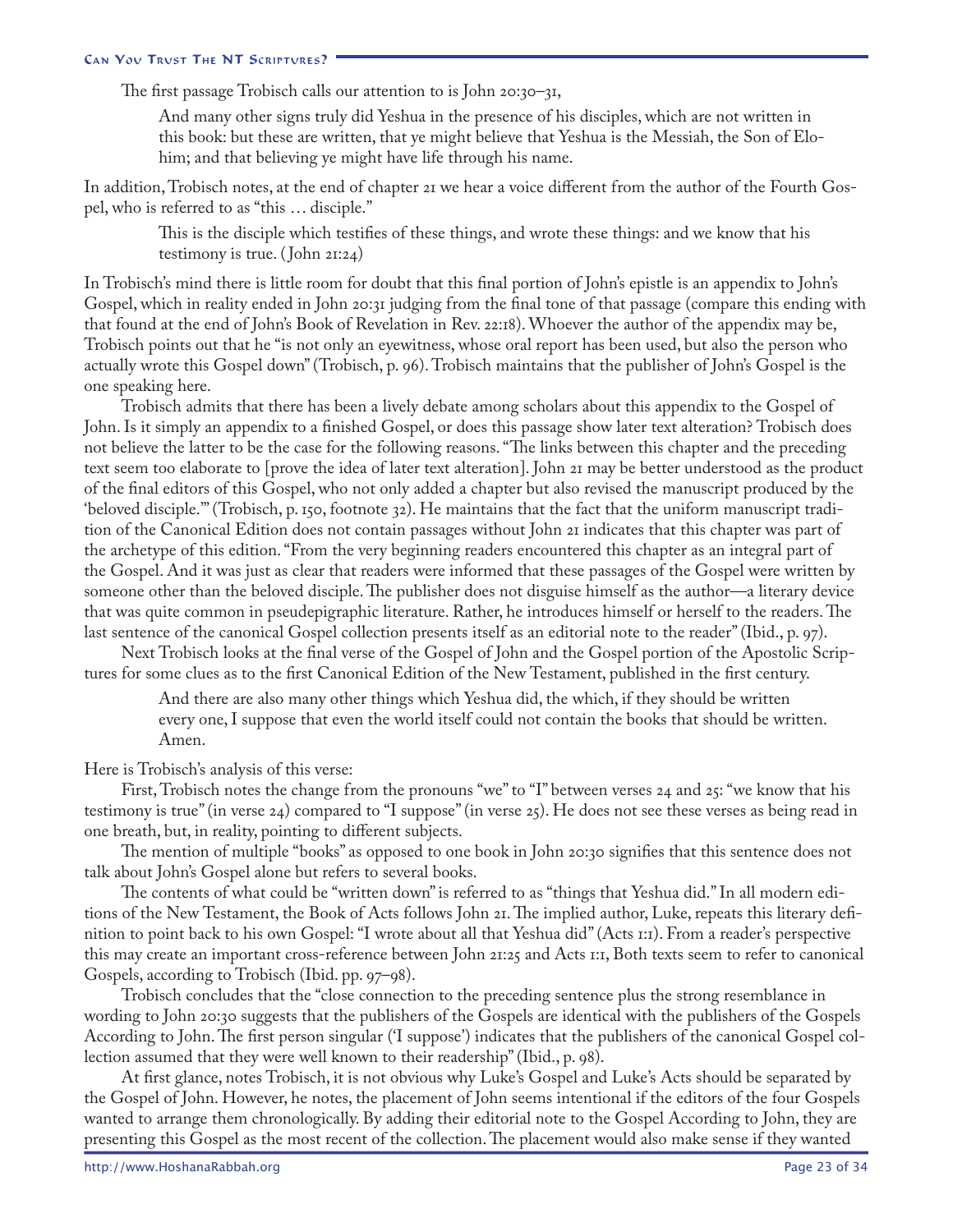to connect Acts with the General Letters (Ibid., pp. 99–100).

John most likely wrote his Gospel after the deaths of Peter (which John refers to in the past tense), and Paul's martyrdom, as well as after that of Jude, Yeshua's brother, therefore, Trobisch speculates, editorial remarks at the conclusion of John's Gospel are logical. "The most important formal feature of an editorial is that it presents itself as the last passage added to an edition. From the reader's perspective that is exactly what John 21 looks like. Moreover, if John 21:25 is understood as referring to the Four-Gospel Book, it may be linked to the Canonical Edition as such, thus serving as an editorial note to the readers of what is called the Christian Bible, consisting of the Old and New Testaments. By choosing the words *books* and *the world* and first person singular, the unnamed publisher alludes to his or her act of publication. And therefore the last sentence [of John 21:25] could very well be translated as,

But there are also many other things that [Yeshua] did; if every one of them were published, I suppose that the world itself could not contain the books that would be published. (Trobisch, pp. 100–101)

### **The Uniqueness of John's Gospel Compared to the Other Three Gospels**

Martin speculates that since John was a very old man (in his nineties) when his Gospel was written, there were people accusing him of not being able to remember the real teachings of Yeshua. This is why, Martin conjectures, John invoked the witness of the Spirit of Elohim to counter this. But John was also, in his Gospel and epistles, constantly appealing to the truth provided by competent witnesses from Judea. Martin observes that in his Gospel alone, John stressed the word 'witness' (or its cognates) 47 times. This was a most unusual emphasis. Why did John resort to such an appeal? No other apostolic writer had to constantly remind his readers that he had many kinds of "witnesses" to the truth of what he was writing. Martin concludes this to be the case because no other writer was being accused of being too old to remember the truths of earlier times (Martin, p. 408).

"The fact is, when John wrote his Gospel, there were many people in the world who began to question the accuracy of it, and of the competence of John himself. This is one of the main reasons that John emphasized that the Holy Spirit was promised by [Messiah] to bring back a remembrance of 'all the truth' to his apostles ( John 16:13), and if that were not enough, John also called on a group of his select friends (the elders of the '*we*' passages) who were also eyewitnesses to all that he was saying, and they also vouched for the truth of his statements.

"It should be recalled that there were many 'gospels' of [Messiah] already circulating by the time John wrote his works (Luke 1:1), and that both Peter and Paul warned of the fables that were destined to be put forth as the truth (2 Pet. 1:16; 2 Tim. 4:4). John (even in his old age) felt that it was incumbent upon him to clear the air with the truth. He thus asked the witnesses of [Messiah's] earthly life who were still living (the elders) to cooperate with him in the production of the final Gospel. This was done just before John's death (about the time he canonized the Book of Revelation)."

Martin continues, It is for this reason that many features of John's Gospel can be satisfactorily explained. This is why, Martin conjectures, he could record the incident of Lazarus being resurrected from the dead while the other three Gospel accounts did not wish to do so. Since Lazarus was now dead, and this would prevent any harassment from his admirers or his foes, John could tell the story in detail.

"But John left out things too. There is no mention of [the Messiah's] prophecies about the destruction of Jerusalem, to which the other three Gospels paid considerable attention. It would have been unwise to mention matters that many had considered as already taken place (and record them as 'future' prophecies). And, after all, the Olivet Prophecies had been adequately covered by the other three Gospels written before the destruction of Jerusalem. John's task was different and for other reasons. He was simply giving a summary of doctrinal and spiritual matters taught by [Messiah] that the other apostles had left out or did not feel necessary to record. His Gospel was a spiritual one" (Martin, pp. 408–409).

# **The Symmetry of the Scriptures: Do All the Books Belong in the Old and New Testament Canon?**

The symmetry of the Scriptures, biblical numerics, hidden codes and various types and patterns throughout the Scriptures is a subject about which volumes could no doubt be written. What we present here is but a smattering of what there is to learn and teach about this subject. The deeper one studies the Word of Elohim at all levels, the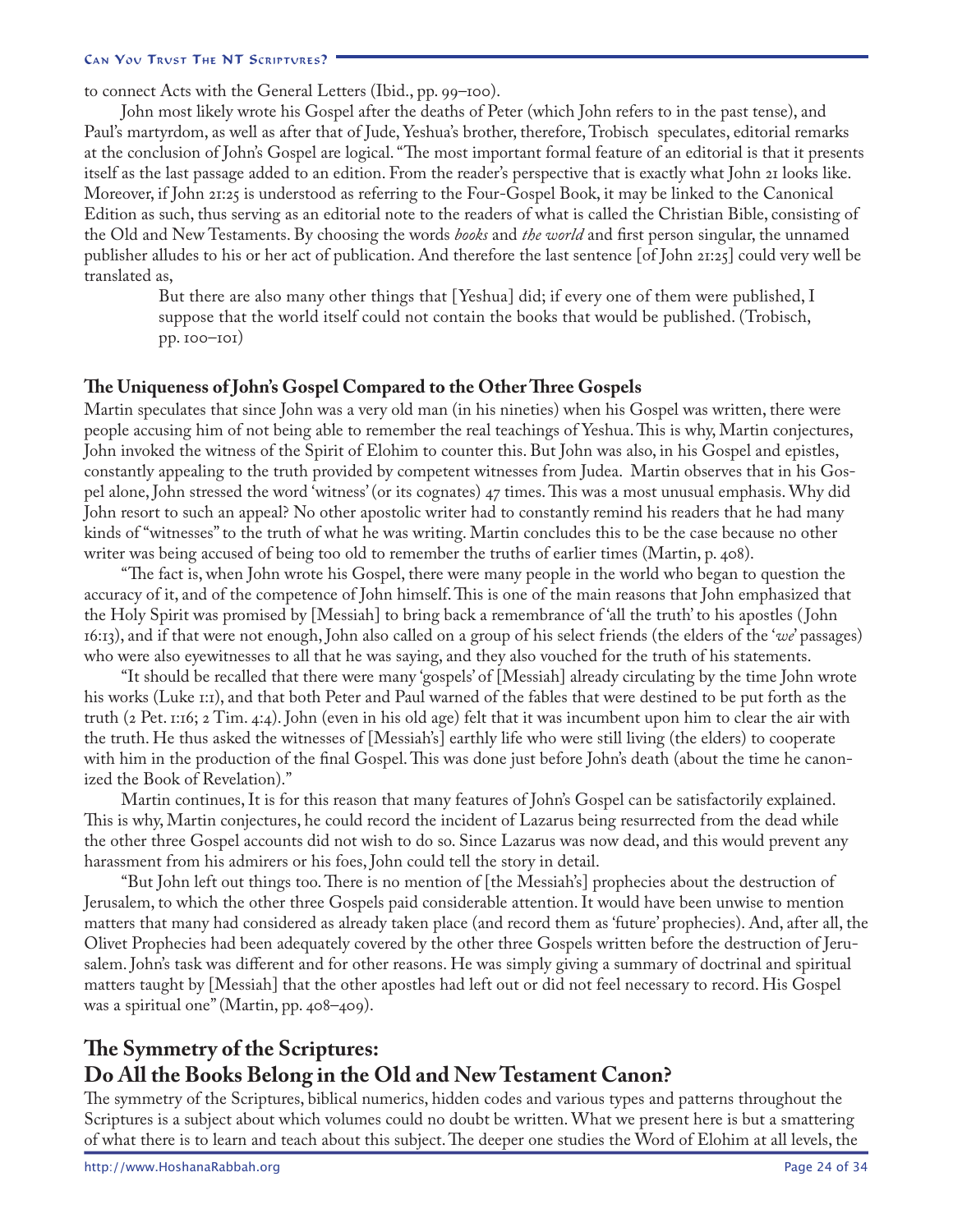more one sees the indelible mark of YHVH's fingerprint throughout. It does not take long before one realizes that this Book could never have been conceived by the mind of man, and is so other-worldly that it forcefully and undeniably points to a Higher Power for inspiration. This and this alone is ample reason to believe the Bible in its full and unabridged form.

### **The Number of the Books of the Bible**

The first point in determining the symmetry of the Scriptures is to realize that originally the Tanakh (Old Testament) was subdivided into 22 books, not the 39 in our present Bible. There was no difference in the content between then and now but only in how the books were categorized. The Book of Jubilees, a Jewish pseudepigraphic work dating to the second century b.c., attests to the fact ( Jubilees 2:23) of there originally being 22 books in the Tanakh, as does Josephus in his *Contra Apion* (Book 1.8), and as do many early Church fathers and other early Christian scholars (Martin references 22 such early Christian writers, including Eusebius' *Ecclesiastical History*, 4.26.14, Martin, pp. 58–60). It is believed that Ezra the scribe originally arranged the books of the Hebrew Bible in this manner. Thus, books such as Samuel, Kings and Chronicles were combined into one book each and the 12 Minor Prophets were combined into one book, as well. We will discuss the significance of the number 22 in Scripture momentarily, but for now, how did the Tanakh get expanded from 22 to 39 books? According to Martin, the Jewish translators of the Greek version of the Tanakh (the Septuagint) in the second and third century b.c. subdivided the books of the Hebrew Scriptures into the pattern we have today. There were, however, no Hebrew manuscripts that followed the Greek version (Martin, p. 65). Sometime in the last part of the first century or beginning of the second century A.D. Jewish authorities decided to re-divide the Tanakh into 24 books rather than to maintain the 22 (Martin, pp. 67–68). Eventually the Jews adopted the Christian numbering system of the books of the Tanakh found in the modern Protestant Christian Bible.

"There may well have been political and religious reasons why the Jewish authorities made the change when they did. When the New Testament books were being accepted as divine literature by great numbers of people within the Roman world, all could see that the 27 New Testament books added to the original 22 of the Old Testament reached the significant number 49 [7 x 7]. This was a powerful indication that the world now had the complete revelation from God with the inclusion of those New Testament books. Since Jewish officials were powerless to do anything with the New Testament, the only recourse they saw possible was to alter the traditional numbering" (Martin, p. 68).

### **The Significance of the Number 22 in Hebrew Thought**

Martin now draws our attention to the ancient Jewish Book of Jubilees which mentions the significance of the number 22 in Hebraic biblical thought. Annotated to the restored text of Jubilees 2:23 is the remark that Elohim made 22 things on the six days of creation with man being the twenty-second created thing—the crowning achievement of YHVH's creative activities. These 22 events paralleled the 22 generations from Adam to Jacob (i.e., the Israelite nation being the crowning achievement of YHVH's work among the nations of the world with Israel being the vehicle through which redemption would occur), the 22 letters of the Hebrew alphabet, and the 22 books of the Holy Scripture (Martin, p. 57) .

The 22 numbering is most interesting and fits in well with the literary and symbolic meaning of "completion" as understood by early Jews. The Book of Jubilees put forth that the number represented the "final" and "complete" creations of Elohim. Adam was the last creation of Elohim (being the 22nd). Jacob, whose name was changed to Israel, was the 22nd generation from Adam; and Jacob was acknowledged as the father of the spiritual nation of Elohim. Also the Hebrew language became the means by which Elohim communicated his divine will to mankind. It had an alphabet of 22 letters. And, finally, when Elohim wished to give his complete Old Testament revelation to humanity, that divine canon was presented in 22 authorized books. The medieval Jewish scholar Sixtus Senensis explained the significance of this matter (Martin, pp. 57–58).

As with the Hebrew there are twenty-two letters, in which all that can be said and written is comprehended, so there are twenty-two books in which are contained all that can be known and uttered of divine things.

*The Old Testament Pseudepigrapha*, James Charlesworth, ed., vol. 2, p. 57, see footnote "y." *Ibid.*

William H. Green, *General Introduction to the Old Testament: The Canon*, vol. 1, London: Murray, 1898, p. 87, as quoted by Martin, p. 58.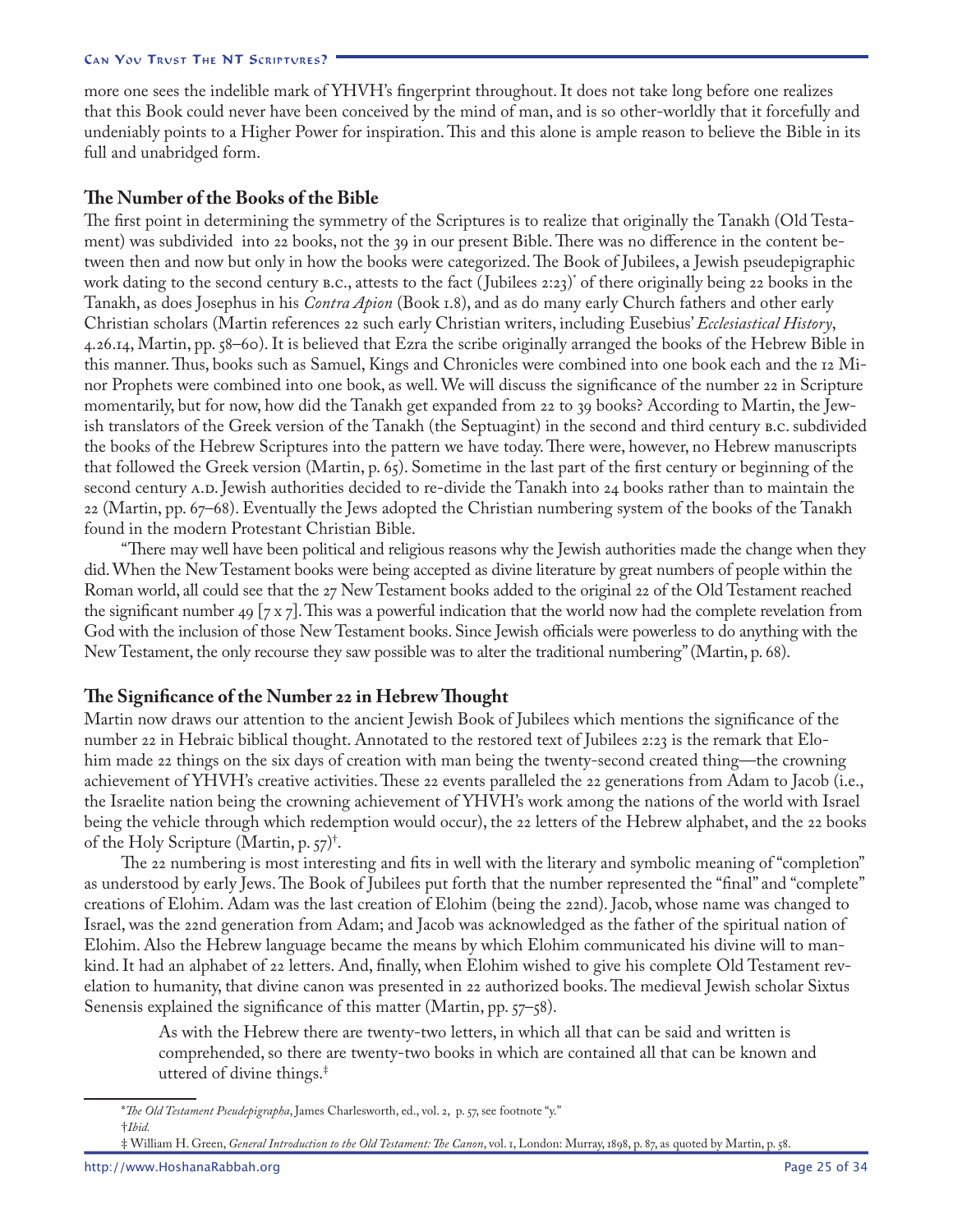### **The Use of Acrostic in the Bible**

The significance of the number twenty-two is revealed in the biblical use of a literary device known as *acrostic.*  An acrostic is a composition usually in verse form in which sets of letters are arranged in order to form a word or phrase of a regular sequence of letters of the alphabet. As used in the Bible, acrostic "is both a poetic method for expressing a unified design in biblical composition as well as a technique of arrangement which emphasizes completion and perfection" (Martin, p. 61).

We find an example of this in Psalm 119 where the first letter of each word of the first sentence in the stanza begins with the next letter of the alphabet. So the first word in the first stanza of the Psalm begins with the first letter in the Hebrew alphabet, the first word of the second stanza begins with second letter, and so on all the way to the end of the twenty-two letter Hebrew alphabet. In Psalm 119, David discusses various aspects of YHVH's Torah or law using acrostic to express the idea of perfection and completeness. In each stanza there are eight sentences in Hebrew. The number eight in biblical numerology denotes resurrection, regeneration, or a new beginning or commencement, a new first; hence, we find the octave in music, color, and Sunday, the first day of the week sometimes being expressed in ancient literature as the "eighth day" . Indeed, YHVH's Torah (his instructions, teachings, or precepts in righteousness) or his Word not only is the expression of complete perfection and flawlessness, but beyond that within the human life it produces spiritual regeneration, newness and resurrection. With regard to the use of acrostic, Martin adds, "If all the letters are utilized in a proper and consecutive fashion, then the psychological feeling that this literary device provides is one of accomplishment and fulfillment — a feeling of wholeness, flawlessness, and perfect symmetry" (Martin, p. 61). "This is one of the reasons the early Hebrews saw that Adam, being the 22nd creation of God, represented God's prime and perfect physical creation, and that Jacob (whose name was changed to Israel) was the 22nd spiritual creation of God. The symbolic significance of the number 22, as found in the Old Testament acrostics, was recognized as emblematic of a perfect state of affairs" Martin, p. 62).

Other examples of acrostic may be found in Psalms 111 and 112 as well as in Proverbs 31 where it is used to emphasize the completeness of the virtuous woman (Ibid).

Likewise, Scripture employs the incomplete acrostic to give "the feeling of frustration, letdown, or incompletion. When such incomplete acrostics are used, a feeling of discomfiture is intended to be conveyed to the reader." (Ibid., p. 63). Examples of this, according to Martin, can be found in Psalms 9 and 10 where we find a description of great tribulation on Israel (Ibid.). The Hebrew poetic concept of *incomplete acrostic* may be difficult for the Western mind to comprehend, but several examples from our culture to which many can relate may help. Most are familiar with the poem:

Roses are red, Violets are blue, Sugar is sweet And so are you.

No suppose we change the last line to read,

Peanut butter is sticky.

Does this grate against your sensitivities of what is correct and incorrect? Or how about a beautiful piece of music written in a major cord that ends abruptly in a minor dissonant musical phrase? To those who appreciate wellwritten music this can be like listening to fingernails scratching on a chalkboard. Perhaps you now have a better idea of *incomplete acrostic.*

In view of the significance of the biblical number twenty-two in light of the acrostic Martin concludes:

In regard to the Old Testament canon, which was originally written in Hebrew characters, it can be seen why the ancients looked on the 22 books of the Hebrew Bible as corresponding to the 22 alphabetic Hebrew letters. When one realizes the significance of the acrostic style for emphasizing a completeness and perfection, it is an easy step to acknowledge that the 22 books of the Old Testament canon represent (in a symbolic sense) a complete and perfect canonical acrostic. Once the 22 books of the Hebrew canon were authorized and placed by Ezra the priest within the archives of the Temple as the ordained Scriptures for Israel, no other books could be canonized in the Hebrew language. Figuratively, all the Hebrew letters have been used up. If any further revelation

E. W. Bullinger, *The Companion Bible*, Appendix 10, "The Spiritual Significance of Numbers."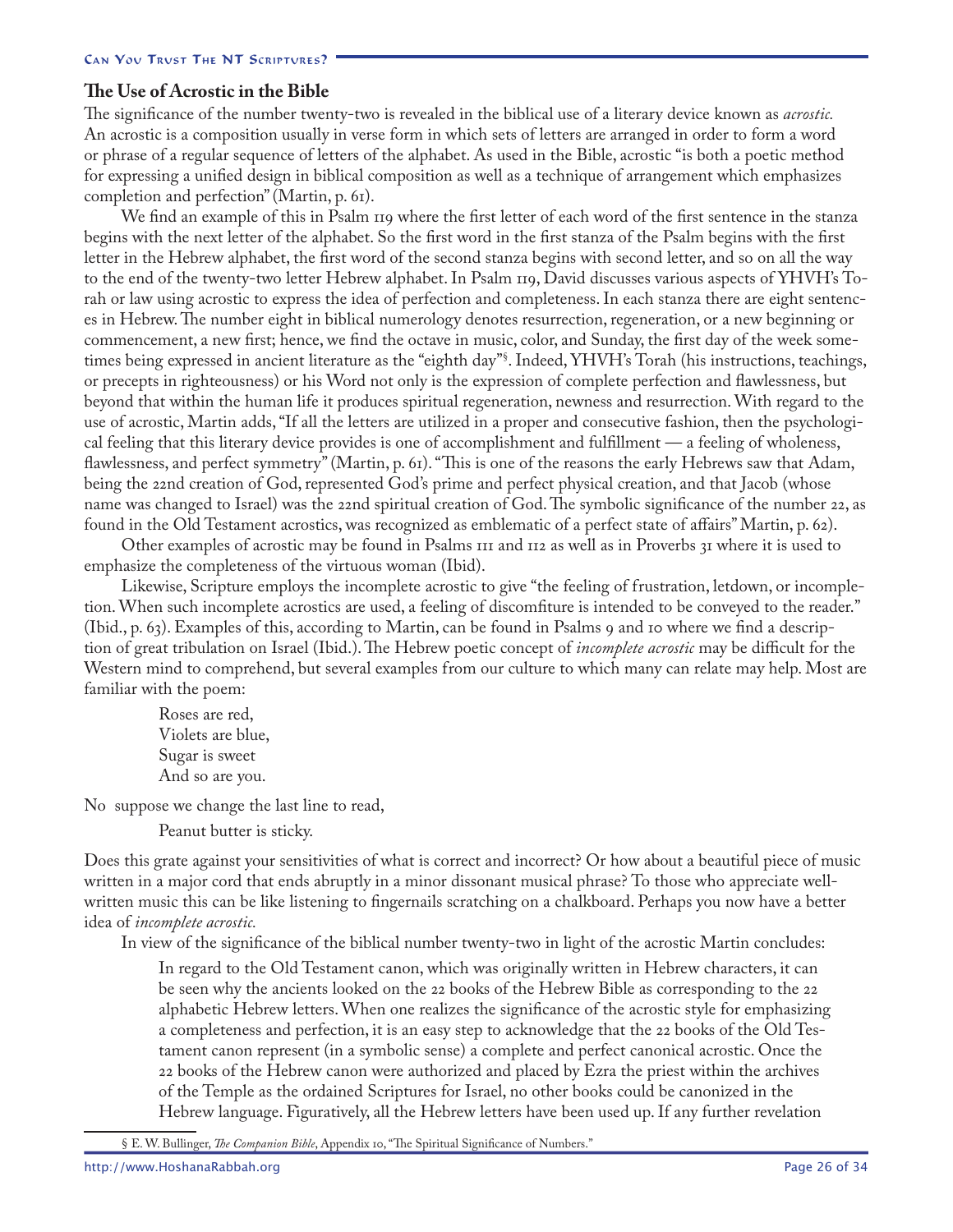were to be forthcoming, it would have to be in another language. The next addition to the divine canon was of course the New Testament which was written in the Greek language. (Martin, p. 64)

In light of these facts, of the completeness of the canon of the Hebrew Scriptures or Tanakh (Old Testament), one might conclude that there was no need, nor could there be any place for any addition to the Tanakh. Yet with the twenty-two books of the "Former Testament" combined with the twenty-seven of the "Latter Testament" for a combined total of 49 books in all Martin points out that we have arrived at something that is very special, indeed: seven times seven, which expresses "double or emphasized completion" (Martin, p. 65).

The number 49 is a far cry from the 66 books as they are currently divided in our modern Bibles. Six is the biblical number of man, while seven is that of YHVH. Men, down through the centuries, for one reason and another, have tampered with the divisions of the books of the Bible and now we have 66 instead of 49.

What is the point of our whole discussion here? It is simply this: if one book is removed from the present canon of Scripture, as some Bible teachers are suggesting that we do, the whole order and symmetry of Scripture is destroyed. But there is more.

Martin has discovered that there is even a greater symmetry to the canon of Scripture than we have thus so far seen. He notes that the Word of Elohim is subdivided into seven divisions: The Torah (the Law of Moses), The Prophets, the Writings, The Gospels and Acts, The General Epistles, The Epistles of Paul and The Book of Revelation<sup>¶</sup>. At the center of the 49 total books in the original Bible is what Martin calls the "New Testament Pentateuch" comprising of the Four Gospels and the Book of Acts" three of which were written by the chief apostles (or their amanuensis [scribal secretaries]) of the New Testament who, as we have already seen, were used of YHVH to canonize the New Testament: Peter, Paul and John. Preceding these five books (the Torah of the Apostolic Scriptures) are the 22 books of the Tanakh, and proceeding are the remaining 22 books of the New Testament. These five Gospels (including Acts) form the very center of the entire biblical record<sup>\*\*</sup>.

So while the five books of the Tanakh's Torah are foundational in understanding the Written Word of YHVH, so the five books of the New Testament Torah are foundational in understanding the Word of Elohim made flesh: Yeshua the Living Torah-Word of Elohim. As there are 22 books that precede the Apostolic Scriptures with a primary focus on the Written Word of YHVH, so there are 22 books which proceed the Pentateuch (Torah) of the New Testament, which primarily discuss Yeshua, the Living Word of Elohim. In the center of it all, perfectly balanced as if on a set of scales, is the Written and Living Word of Elohim come together in the Person and word of YHVH-Yeshua, the Redeemer, Savior and Master of mankind. It is here that the Good News of salvation through repentance from sin, and acceptance of Yeshua's atoning sacrifice on the cross leading to entrance into the kingdom of Elohim is presented. If we lose even one book from either the Tanakh or the Apostolic Scriptures the perfect balance and symmetry of the YHVH's Scriptures are thrown out of balance. The scales would then either tilt toward the letter (the Tanakh) or toward the spirit (the Apostolic Scriptures) of YHVH's Word, or otherwise stated, toward legalism or toward licence. The perfect balance is in the middle in the identity, mission, work and Personage of Yeshua the Messiah.

### **A Divergence of Opinion, Same Conclusion: Hebrews Is In the Canon**

A discussion of the subject of the canonization of the Apostolic Scriptures would not be complete without addressing the issue of the so-called "disputed books." Why? Because there are Bible teachers who wave the red flag of the "disputed books," it seems, in an effort to cast a shadow of doubt on either certain books contained in the accepted New Testament canon, or to call into question the entire corpus of Apostolic Scriptures. Only Elohim knows their true motives for doing this. Some may do so in search of "truth." Others, do it as a way to undermine the veracity of the Apostolic Scriptures, and to eventually question the Gospel message itself—especially the deity, incarnation and salvific work of Messiah Yeshua. How sad and tragic that, ostensibly, in search of the truth, the very truth they seek alludes them and they often end up believing the bigger and more damning lie that certain (or all) of the New Testament books do not belong in the canon of Scripture!

Unlike those Messianic authors we have quoted at the beginning of this work who give no shred of supporting documentation for their stand against the canon of Scripture, we will not ask you to believe what we say *just* 

Ibid.,"Geographical Design of the Holy Scriptures," http://www.askelm.com/restoring/res999.htm.

<sup>\*\*</sup> This information is available on Martin's web site in diagram form: http://www.askelm.com/restoring/res000a.pdf.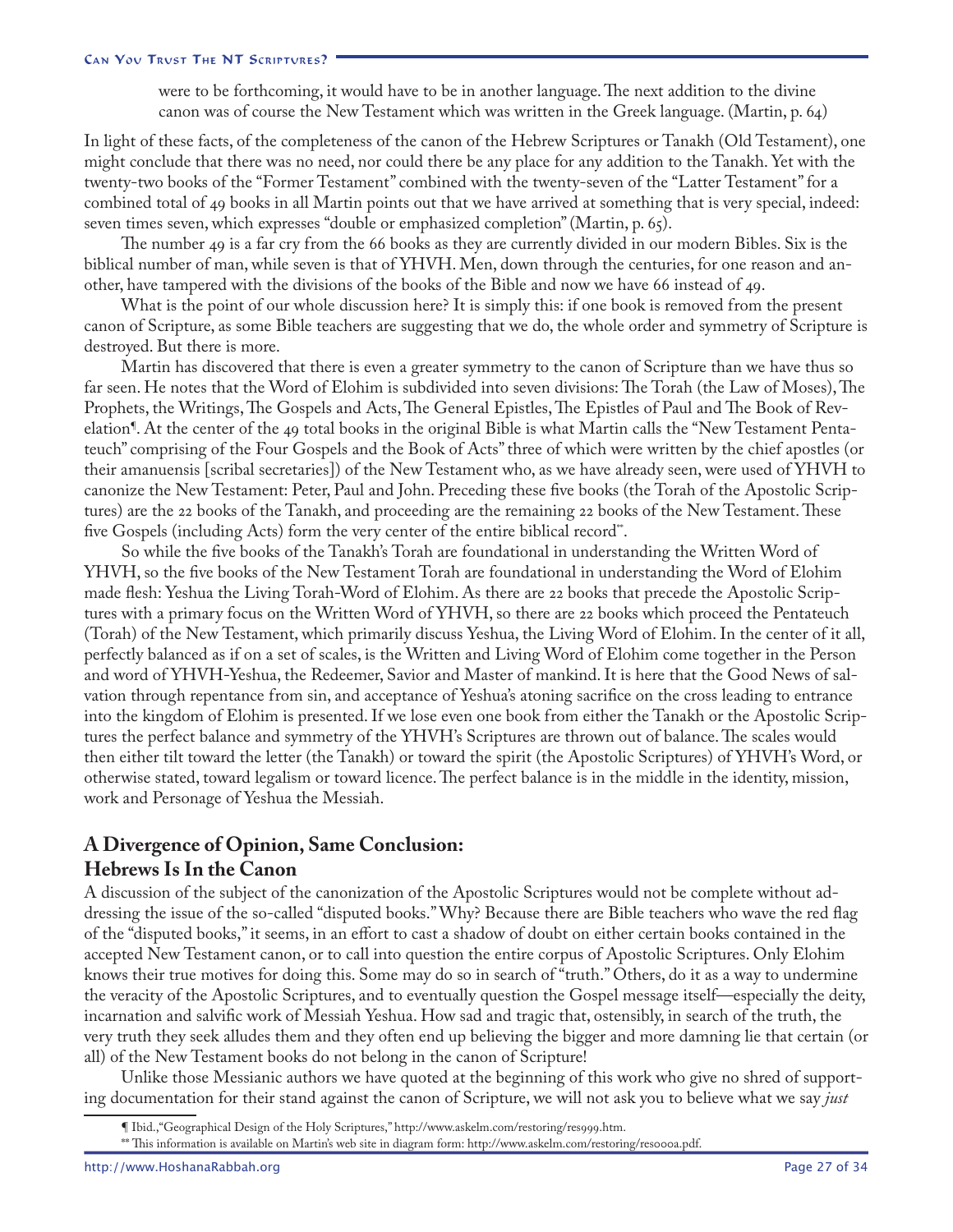*because we said it.* Again, any valid study of the canon of Scripture *must* be grounded in the facts, otherwise we are simply presenting hearsay evidence and the unfounded opinions of men, and we have failed to "do our homework." On this basis, let us proceed with this study.

This author could find no evidence to support the notion presented by some Bible teachers as "indisputable fact" that, according to them, "the Book of Hebrews is one of the last books put in the New Testament. It was included in the New Testament by Jerome, the Bishop of Rome (the pope) [sic] in the fourth century." First, Jerome was neither a bishop of Rome, nor a pope, and second, if such evidence exists that he alone was responsible for the inclusion of the Epistle to the Hebrews in the New Testament canon, then scholarly and historical sources need to be referenced. For Bible teachers to put out as fact information that is not fact, and then to expect their constituents to believe it as fact "just because they said so" is reckless, irresponsible and is poor leadership. To eviscerate the canon of Scripture and then to expect others to believe them just because they said it is unacceptable! Such an approach does not serve to advance the cause of truth, nor does it improve the credibility of the Messianic Movement in the least.

Below, we provide the reader with many quotes from scholarly sources based on their studies of history regarding the Book of Hebrews and other disputed books, which are part of the Apostolic Scriptures. There is a divergence of opinions presented here, but none of them question the Books of Hebrews' placement in the canon or its early authorship. In fact, there are many scholars who believe it to be a product of the first century and that it was accepted as authoritative in the beginning of the second century.

Among those who hold to the view of the later rather than earlier acceptance of Hebrew is Prof. C. F. D. Moule. "There was at first doubters in the East and many in the West. But it was indispensable; it was compatible with Pauline doctrine; and the prevailing opinion of the eastern Churches was eventually accepted—that it was Pauline (Moffatt, *I.L.N.T*., p. 431)" (Moule, pp. 190–191). Prof. Abraham accepts this same view: "Two decades before the end of the second century the special status of the four gospels was secure. In the same time frame, the Pauline corpus was treated as worthy of a distinct place in the life of the Church. Thereafter the story of the acceptance of the other books into this privileged circle is a murky one. From Eusebius we know that around A.D.330 the books finding the greatest difficulty were the Gospel according to the Hebrews, James, 2 Peter, 2 and 3 John, Jude, and Revelation. The Gospel according to the Hebrews was rejected in the West, as was Revelation at first in the East. The fate of the smaller Catholic Epistles is even more difficult to unravel. By the time of Athanasius' Easter Letter, however, the list that was eventually accepted by the Church was complete. It was left for various synods and councils to make the final demarcation" (Abraham, pp. 32–34).

British theologian, Dr. E. F. Scott, believes that, though Hebrews and Revelation were disputed books, and were eventually accepted, other New Testament books were disputed after Hebrews. "Hebrews and Revelation eventually won their place, in spite of their failure to meet the required tests; but there were five writings which were long kept outside the New Testament, or remained only on the outer fringe of it—Second Peter, Jude, James, Second and Third John. The Epistle of James was highly esteemed, but its authorship by a great Apostle was acknowledged to be uncertain. Still more dubious was the origin of Jude and Second Peter. Against the two Epistles of John, there seems to have been no objection except that they were so short and theologically so unimportant. If books that taught unsound doctrine were to be excluded, must the rule be also enforced against writings which taught no doctrine at all?" (Scott, pp. 290–291).

Both Moffatt and Zahn discuss the canonicity issues relating to the Epistle to the Hebrews and show how its slow acceptance in Western churches was due to its uncertain authorship. It seems that if Hebrews could have definitively been proven to be of Pauline authorship it would have readily been accepted as canonical, since the early church showed favoritism to the writings of the "Apostle to the Gentiles" (Moffatt, p. 430ff; Zahn, vol. 2. p. 301). "The scholars of the Alexandrian church, where it first gained canonical position, felt obvious difficulties in the Pauline authorship which was bound up with its claim to canonicity" (Moffatt, p. 432).

The first instance where Hebrews is quoted by early church fathers is in Clement of Rome's epistle "who quotes [Hebrews] tacitly and with his usual freedom" (Clement,  $34.2$ -5). Other early church writers who quoted or referenced Hebrews (going from early second century onward) were Barnabas, Ignatius, Hermas, Justin Martyr, Clement of Rome, probably Irenaeus, Tertullian, Pinytus and Theophilus of Antioch. It was omitted in Marcion's and the Muratorian canons (along with  $\bar{I}$  Peter and James) (Moffatt, pp. 430–431). "The circulation of [Hebrews] as an edifying treatise, however, was wider than its recognition as a canonical Scripture, which was slow and fitful, especially in the West. It was eventually included in the Syrian canon of Paul's epistles, and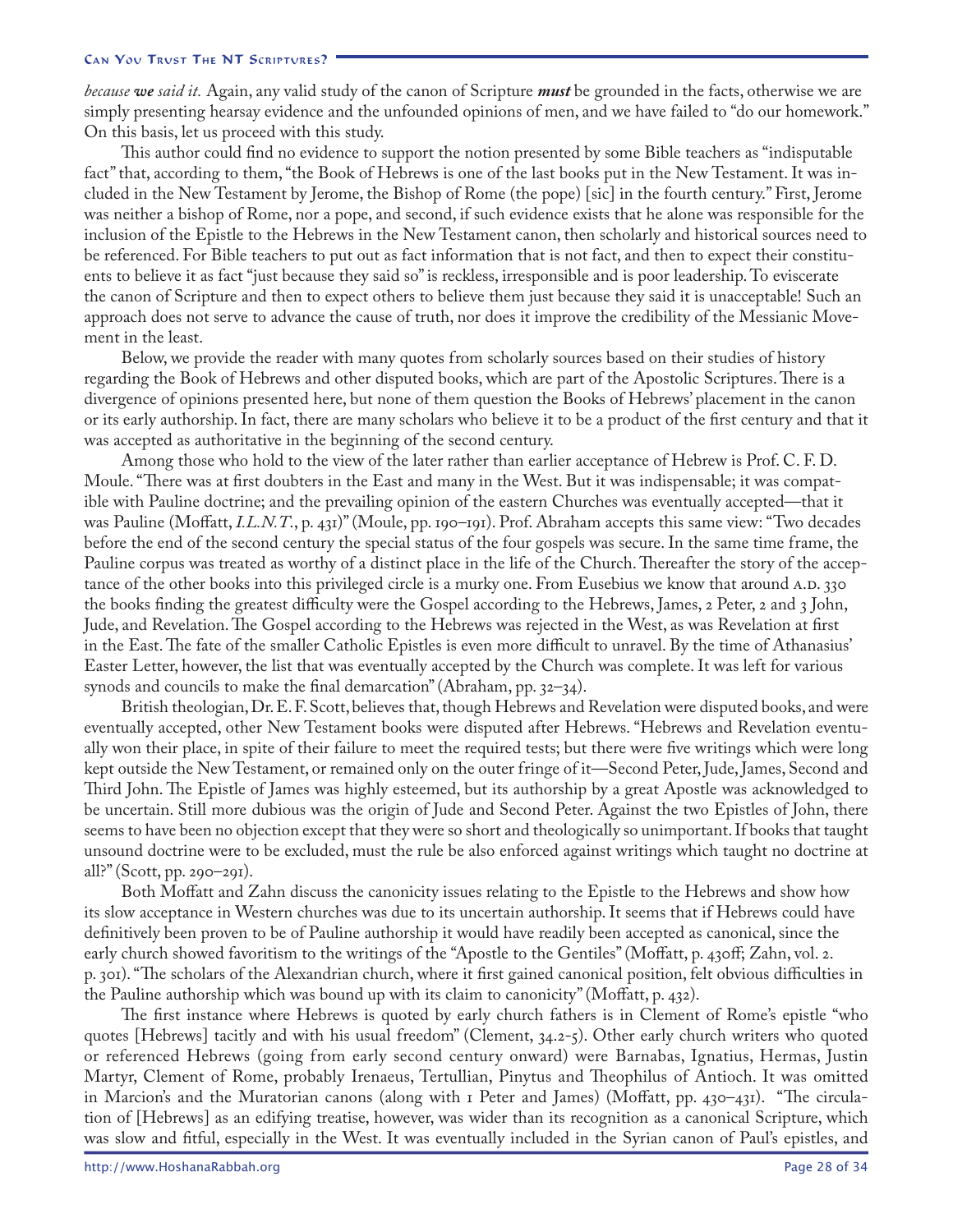accepted even at Rome as Pauline and therefore canonical (or, as canonical and therefore Pauline)" (Moffatt, p. 431).

Zahn admits that Hebrews was slow to gain acceptance in many areas, but that this was due to its uncertain authorship. "Regarding the opinion which prevailed among the Greek Churches in Syria, Asia Minor, Macedonia, and Greece in the time of Clement and Origen with reference to the origin of Hebrews we have no direct information. In the West, Hebrews was not unknown from early times, but until after the middle of the fourth century it was excluded from the collection of Paul's letters and from the New Testament in general" (Zahn, vol. 2, p. 301). Zahn's belief that Hebrews was excluded from the New Testament canon prior to the fourth century is significant, in Zahn's mind, in light of the fact that it was considered to be "an important didactic writing by Clement of Rome, Justin, who wrote in Rome, the younger Theodotus … Irenaeus, Hippolytus, and Tertullian, but which nevertheless was persistently excluded from the New Testament canon in Italy, North Africa, and Gaul" on the basis that it was intended for the Hebrews ( Jews) rather than for the Gentile Christian church. But since it was purported by many to have been authored by Paul, and due to his great acceptance in the Christian churches, it was finally accepted. The fact that the Gospel of Matthew, which was originally designed for the Jews and Jewish Christians, was accepted into the canon of the entire Gentile Christian church made justifiable the acceptance of Hebrews (Ibid.). Zahn agrees with Moffatt in his assessment that much of the debate over the acceptance of Hebrews into the New Testament canon was not over the contents of the Epistle to the Hebrews, but on the basis of the unresolved issue as to its authorship  $(Zahn, vol. 2, pp. 301–302)$ .

A modern theologian who does not agree with Scott and Zahn is Dr. Franzmann. With regard to the period A.D. – Franzmann writes, "Three fathers of this period have in their writings left us a fairly complete picture of the situation in various parts of the church; they are Irenaeus of Lyons in Gaul …, Clement of Alexandria, and Tertullian of Carthage. Their writings indicate that all but one of the 27 books were somewhere known and accepted in the Christian church; the exception is the Second Letter of Peter. They also show that there was practical unanimity in the churches on all except seven of the New Testament books. The seven are the Letter to the Hebrews, the Letter of James, the Second Letter of Peter, the Second and Third Letters of John, the Letter of Jude, and Revelation" (Franzmann, p. 290).

Prof. Gaussen's writings in the mid-nineteenth century agrees with Franzmann. "[Hebrews and Revelation] were both recognized universally and without dissent during the first two centuries of the church, … [which is why] Eusebius [the church historian] places them ... among the books which he calls homologomens, or undisputed" (Gaussen, p. 30).

Next we look at Fisher's testimony. Though he does not specifically mention Hebrews, this book was considered to be of Pauline authorship by many in the early church, so we could infer that Hebrews is implied in this quotation. "There is evidence that within thirty years of the apostle's [ John] death all the Gospels and Pauline letters were known and used in all those centers from which any evidence has come down to us. It is true that some of the smaller letters were being questioned as to their authority in some quarters for perhaps another fifty years, but this was due only to uncertainty about their authorship in those particular locales. This demonstrates that acceptance was not being imposed by the actions of councils but was rather happening spontaneously through a normal response on the part of those who had learned the facts about authorship. In those places where the churches were uncertain about the authorship or apostolic approval of certain books, acceptance was slower" (*The*  Origin of the Bible, Fisher, p. 70). He then goes on to note that "... Clement, Barnabas, and Ignatius all draw a clear distinction between their own and the inspired, authoritative New Testament" (*Ibid*. p. 71). This shows that there were two classifications of writings by the end of the first and beginning of the second centuries: inspired and authoritative (apostolic) and everything else.

Prof. Harris offers some expert testimony on Revelation's slow acceptance, which gives insights into the reasons why some books were slow to be accepted in the early church as authoritative and canonical. The Book of Revelation was "[w]idely accepted in the early days, [but] was later questioned, but soon regained its place and has been secure in orthodox circles since 400. The earliest writers, Clement, Ignatius, and Polycarp, do not mention it. This is not too surprising, … for in Clement's day it had scarcely been written, and in Ignatius' time it was perhaps not yet well known in Antioch. … Justin mentions the book by name.… The Muratorian Canon includes the Apocalypse and ascribes it to John.… Irenaeus clearly accepts the book as from John the apostle and ascribes it to the end of Domitan's reign (96 A.D.). Tertullian also quotes it frequently, saying it is by John the apostle. Clement of Alexandria does the same" (Harris,  $p. 258$ ).

With regard to the Book of Hebrews, Harris writes that "[t]his Epistle can claim an ancient pedigree, as it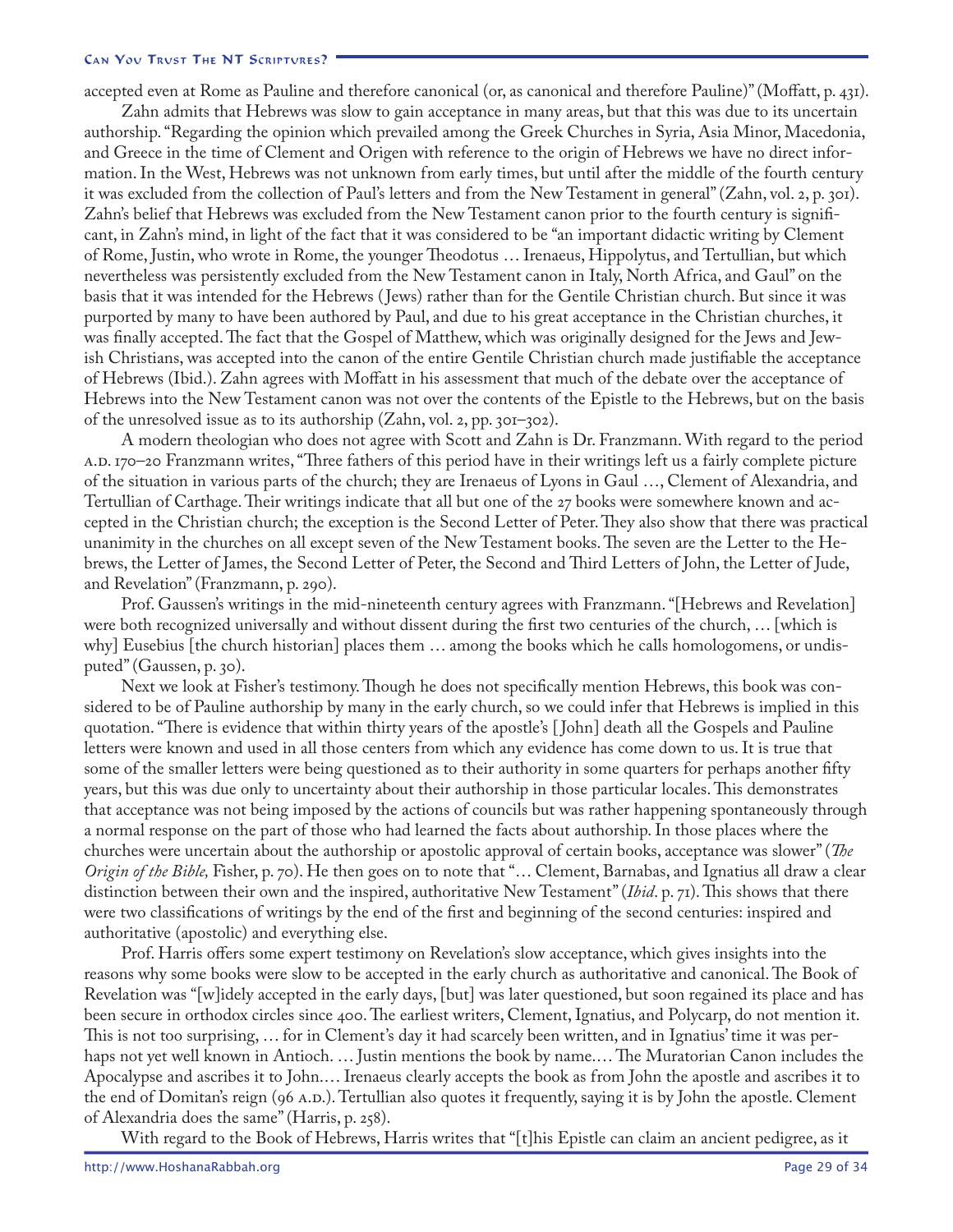was referred to numerous times by Clement of Rome in 95 A.D., but not by name. Justin Martyr does the same as do various heretic writers" (p. 264).

We find Prof. Trobisch agreeing with Franzmann and Gaussen, but he comes at the argument from a different and novel angle. He remarks that if Zahn, Moffatt and others had had access to the ancient biblical manuscripts that have since their day been discovered, their conclusions about Hebrews probably would have been different. He writes, "There is no need to speculate about whether the Letter to the Hebrews was part of a collection of Letters of Paul in the second century, because a second-century exemplar [copy of a book or writing] of the Pauline letter collection (document Papyrus  $46$ ††) containing the letter at issue, actually exists." [Chester Beatty discovered them in 1930 and his collection is currently on display in Dublin, Ireland and at the University of Michigan.] In light of these facts, Trobish continues, "Are we not forced by the evidence to interpret the discussion in the early church about the authenticity of certain biblical writings as a reaction to an already published book? From this perspective, the same documented debates that are usually evaluated to demonstrate a gradual growth process of the canon serve instead as proof that the Canonical Edition of the Christian Bible [a first century published version of the Apostolic Scriptures] was finished, published, and widely used" (Trobisch, p. ). Commenting on Zahn's evaluation of the Book of Hebrews' questioned place in the canon of the early church Trobisch states, "It is not Theodor Zahn's fault that he did not appropriately evaluate the manuscript evidence. The Codex Sinaiticus had just been discovered when Zahn published his work, and a reliable transcript of the Codex Vaticanus was not yet available. The high value of both witnesses for the reconstruction of the original text was not yet established among scholars. The impressive number of papyri accessible to us today had not yet been discovered. Zahn certainly is not to be blamed. Today, however, New Testament research has to deal with and evaluate the rich new manuscript evidence" (Ibid.).

Those who presently question the place of Hebrews in the canon, according to modern New Testament literary scholar, Prof. David Trobisch, are operating on outdated information based on the opinions of nineteenthcentury scholarship. Since that time, many new ancient manuscripts have been discovered that lay to rest the notion that Hebrews was disputed and lay outside the recognized canon until late in the fourth century. Otherwise stated, in analyzing all the facts and evidence currently available on the subject, the conclusion is inescapable that Hebrews belongs in the canon, and that the apostles placed it there themselves in the first century. We will discuss this issue further below.

In review, we see that prior to the fourth century A.D. in certain quarters there was a debate as to the veracity of several New Testament books. That debate was due in part to the lack of instant and mass communications we enjoy in our modern world. News traveled slowly. Some books were not accepted because there was no quick way to determine their authority. Keep in mind that the heretics were also very active at this time writing many books of their own claiming that they were written by the apostles or ancient biblical writers. Furthermore, in the early years of the Common Era, the Christian church did not resemble modern denominational Christianity. There was, as of yet, no over-arching governing body or council to which all churches in all cities could look for final authority on any matter. The final authority was still the bishop or overseer over each local congregation. Therefore, it was up to each local shepherd to watch over his local flock and to not allow spurious or heretical materials to come into his assembly. (Interestingly, this is currently the exact state of affairs in the modern day Messianic/Hebrew Roots Movement.) This fact accounts for much of the debate over several of the disputed books of the canon.

The Epistle to the Hebrews was but one of several such disputed books. In fact, as we have seen, long after Hebrews was accepted by the majority of churches there was still much debate as to whether 2 Peter, Jude, James, 2 and 3 John should be accepted. If one can reason that there are grounds for tossing Hebrews out of the canon, then one can reason that there are even more grounds for removing the other five. This is dangerous ground to tread. Woe be to the man that ventures down this path!

<sup>††&</sup>quot;The earliest substantial New Testament manuscript known to exist is a slightly mutilated codex of Paul's epistles from about the year 200. It consists of eighty-six leaves, measuring originally about 11 by 6½ inches. It is thought originally to have contained 104 leaves, with eighteen leaves now missing from the front and back. The existing leaves contain (in this order) the last eight chapters of Romans; all of Hebrews; virtually all of 1–2 Corinthians; all of Ephesians, Galatians, Philippians, Colossians; and two chapters of 1 Thessalonians. All of the leaves have lost some lines at the bottom through deterioration. Leaves of the manuscript first came to light in 1930 among the wares of a native antiquities vendor in Cairo, and these were immediately purchased by a private collector, Mr. Chester Beatty of London. Soon afterwards the rest of the manuscript was acquired from the same dealer by Beatty and by representatives of the University of Michigan. 30 of the leaves are now at the University of Michigan and 56 are in the Chester Beatty Collection in Dublin, Ireland" (Quoted from [http://www.bible-researcher.com/papy46.html;](http://www.bible-researcher.com/papy46.html) see also the University of Michigan's web site on this document: [http://www.lib.umich.](http://www.lib.umich.edu/pap/k12/reading/Paul/about.html) [edu/pap/k12/reading/Paul/about.html\)](http://www.lib.umich.edu/pap/k12/reading/Paul/about.html).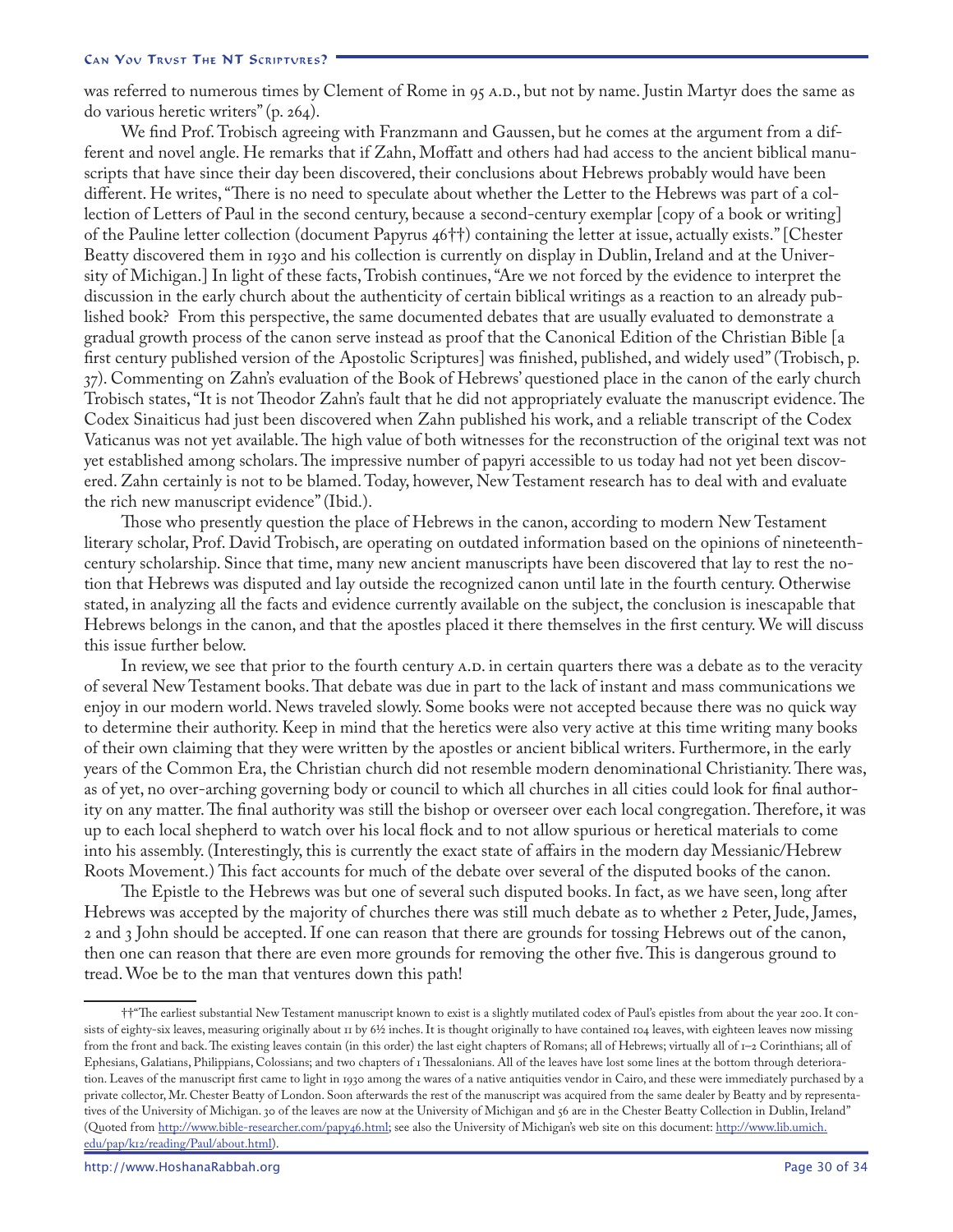While the above-quoted scholars debate the disputed books and attempt to prove their acceptance on the basis of quotes from the writings of the early church fathers, Trobisch, in analyzing the same historical document comes to an entirely different conclusion, thus challenging the conventional wisdom as to the time frame of the canonization of the Apostolic Scriptures. He says, "The authority of specific writings was questioned as early as the second half of the second century. Many older studies of the history of the canon, in my opinion, have drawn the wrong conclusion from this observation. The traditional interpretations assert that these discussions reflect a debate about which writings should be included in the Christian Bible. But with the uniform manuscript evidence in mind, the critical remarks of the church fathers can be better interpreted as a historical critical reaction to an existing publication." He says that this debate as to the authorship and authority of individual writings continues among biblical scholars to this very day, but the publication to which the early church fathers were referring was what Trobisch calls *The Canonical Edition of the Christian Bible* —a version of the New Testament that was both canonized by the apostles and their assistants and published in the first century! This version included all the current books of the New Testament including the so-called disputed books (Trobisch, p.  $35$ ).

# **In the Writings of the Early Church Fathers All the Books of the Canon are Mentioned**

In this section we provide evidence from the historical record itself showing how the early church fathers themselves used and quoted the Apostolic Scriptures—specifically which books. In the very early part of the second century nearly all the books are referenced. Certainly by the late second century all the books of the present New Testament canon are accounted for.

In epistle of  $\bar{I}$  Clement [the bishop of Rome writing about 95 A.D.], written around A.D. 95, there are allusions to or quotations from five of Paul's epistles (Rom., Cor., Eph., Tim., Titus) as well as from James, John's Gospel and Acts. Additonally, Clement quotes directly from the Epistle to the Hebrews five times. In reference to Clement, Harris states, "His clear reference to the Epistle to the Hebrews is of special interest, since that letter was later denied in some quarters" (p. 203). "Ignatius, the bishop of Antioch, who was martyred before 117 A.D., has left us seven letters and is another very important witness which goes back virtually to the days of the apostles. Like Clement, Ignatius refers once to a Pauline epistle by name: Ephesians. Westcott shows reference also to I Corinthians, Philippians,  $\bar{I}$  Thessalonians, and Philemon" (p. 204).

On Polycarp who was a disciple of the Apostle John and was martyred in  $155-156$  A.D., Westcott says that Polycarp's use of Scriptural language is so frequent that it is wholly unreasonable to doubt that he was acquainted with the chief parts of our canon. Westcott shows Polycarp referencing Matthew, Acts, Romans, I and 2 Corinthians, Galatians, Ephesians, Philippians,  $\tau$  and  $\alpha$  Thessalonians,  $\tau$  and  $\alpha$  Timothy,  $\tau$  and  $\alpha$  Peter, and  $\tau$  John (Harris, p. ). Not only that, but Polycarp quotes Psalm 4:5 and Ephesians 4:26 side-by-side and calls them the "Sacred Scriptures" and "Scriptures" (*Epist. of Polycarp*, chap. 12). This is the first instance of an early church father placing a book of the New Testament on a par with the Hebrew Scriptures. This was not the Catholic Church of the fourth century making this statement, but Polycarp within fifty to sixty years after the death of the Apostle John stating this!

Harris then summarizes the writings of the first thirty years after the death of the last apostle with regard to their referencing the books of the New Testament. "[I]n a casual but revealing manner, the bulk of the writings of the New Testament were already, in this early age, known, and used, as profitable. Each of the three orthodox authors recommends at least one of the Pauline Epistles … by name, and by Basilides, the heretic, two are specifically called 'Scripture.' Barnabas similarly refers to Matthew. All the Gospels except Mark (and this so closely parallels Matthew in material that it, too, may be included) are utilized, as are all of the Pauline Epistles and Hebrews (not to prejudge its authorship). In addition, James, I John, I Peter, and probably 2 Peter, and Revelation are witnessed to, leaving only the two small Epistles of John and the single chapter of Jude without attestation. … Before the close of the first thirty years after the death of the apostle John, there are three quotations of different New Testament books (including a Gospel) as Scripture, and by twenty years after John's death, three other Epistles of Paul are referred to by name in a manner implying the fullest authority—there is no contradictory voice" (Ibid., pp.  $208-209$ ).

In addition, Harris notes that Justin, writing about 148 A.D. references the four Gospels, Romans, I and 2 Corinthians, Colossians, 2 Thessalonians, Hebrews and Revelation (Ibid., pp. 212–213). Harris adds, "Tertullian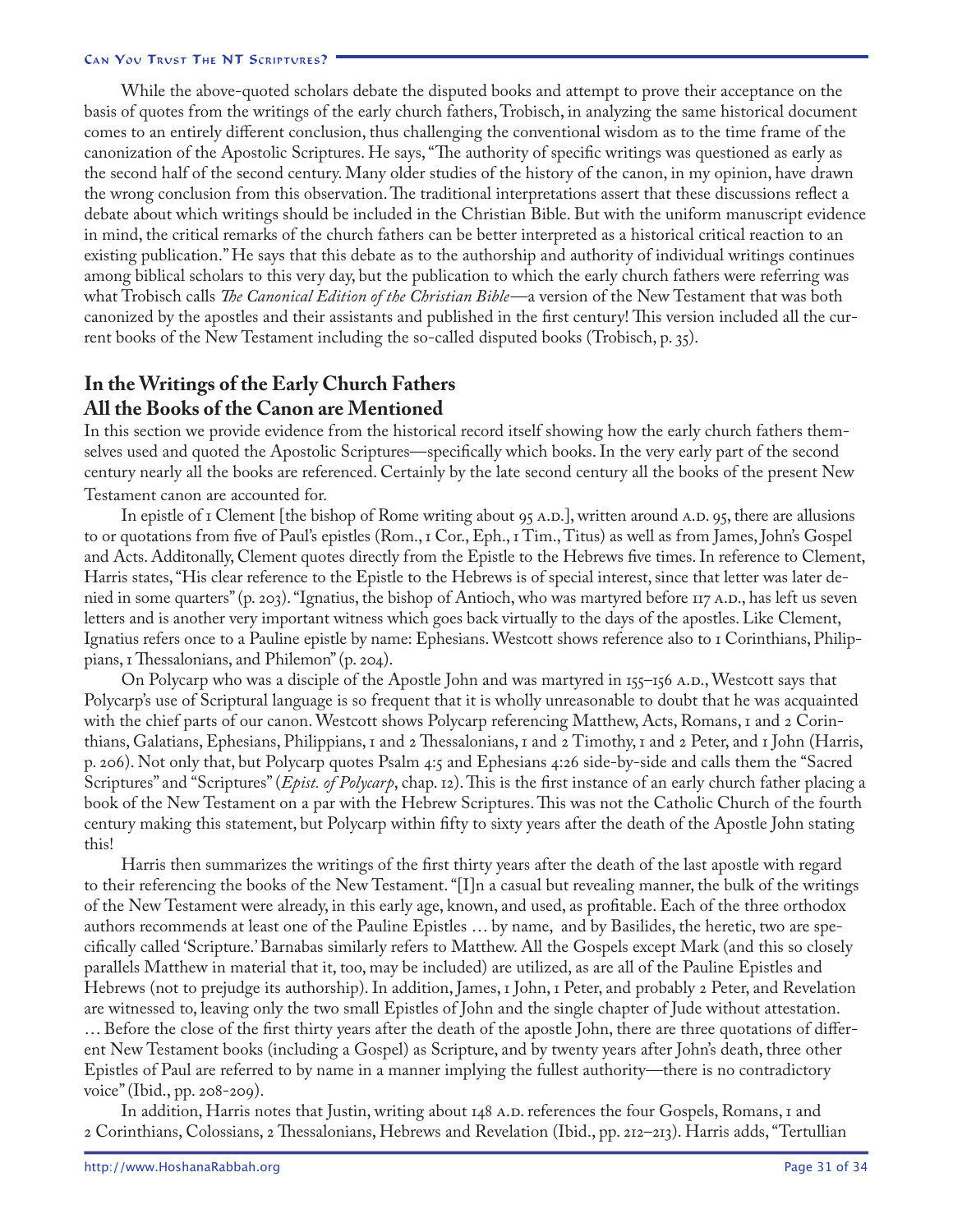[A.D. 150–220] ... is explicit and quite in accord with the views of the Fathers back to Clement, one hundred years earlier, in so far as these men have spoken. He has a corpus of Scripture of absolute authority equal to the Old Testament. He refers by name or number to the four Gospels, Acts, the thirteen Pauline Epistles, Hebrews, Jude and Revelation. He quotes also from I John, I Peter, but omits reference to James, 2 and 3 John, and 2 Peter" (Ibid., p. 253). Furthermore, "Eusebius [writing in the fourth century] says Clement of Alexandria [born about 150 A. D. and to be distinguished from Clement of Rome] used all the books of our New Testament except Peter and John. Clement uses the phrase 'Law and Prophets, and Gospels and apostles.' He ascribes full authority to the apostles" (Ibid., p. 254). And finally, Origen who died in A.D. 254, according to Westcott, was "acquainted with all the books which are received at present, and received as apostolic all those which were recognized by Clement. The others he used, but with a certain reserve and hesitation, arising from a want of information as to their history, rather than from any positive grounds of suspicion" (Ibid., p. 255).

### **Conclusion**

In this work we have attempted to provide ample scholarly and historical evidence to demonstrate the following:

- The 27 books of the Apostolic Scriptures would not have a been acknowledged as being "Canon" if they had not first been recognized by the apostles of Yeshua and the Body of Believers in the first and second centuries A.D. as having the same authority as the earlier Hebrew Scriptures (Old Testament). And the latter Christian church would not have accepted these books as canon, and subsequently affirmed their canonicity if they had not felt that these books carried the weight of apostolic authority. This is perhaps the most important point we have made in this work. Historical records from the first and early second-centuries show us that the early Believers had faith in the same Apostolic Scriptures that we have today, so why shouldn't we? D<sub>A</sub>
- Not all New Testament scholars believe that the Apostolic Scriptures were canonized by the early Catholic Church in the fourth century. D<sub>A</sub>
- There are many scholars who, though holding to the fourth century canonization view, still admit that (a) the Apostolic Scriptures were written and accepted as authoritative by the end of the first century, and (b) a de facto canon was in place at that time, though no over-arching ecclesiastical body had yet recognized it, since no such body was to exist for another 250 years or so! D<sub>A</sub>
- There is substantial evidence from the earliest church fathers writing in the period from A.D. 95 to 120 that all the present books of the New Testament were used and recognized as authoritative. D<sub>A</sub>
- Not only were all the writings of the apostles recognized and quoted from, but these same early church writers recognized them as Scripture. D<sub>A</sub>
- There is substantial evidence within the Apostolic Scriptures themselves to give credence to the idea that some body of individuals under the auspices of the apostles themselves edited, then published, in effect, canonizing the Apostolic Scriptures by the end of the first century. D<sub>A</sub>
- If the Book of Hebrews was later questioned by church leaders, it was not because Hebrews was not accepted as canonical by the earliest church leaders, but because of confusion by later church leaders over the authorship of Hebrews. We could find no record that Hebrews was added later by church leaders because it somehow substantiated their anti-nomian (anti-Torah) theologies. Those who assert this have yet to produce historical evidence to justify their claims. Therefore, until they do, their claims should be considered biased and bogus. D<sub>A</sub>
- If it can be proven that the Book of Hebrews does not belong in the canon because of its being one of the "disputed" books, then we have even a greater justification, based on the historical record, to question, if not jettison entirely, the books of  $\alpha$  Peter,  $\alpha$  and  $\beta$  John, James and Jude from the canon of Scripture. D<sub>A</sub>

These are the facts from the historical record and from the world's leading authorities on the subject. Until new historical evidence and data comes to light these are the facts we currently have to work with. One can choose to ignore the facts or to accept them. That is a matter of personal choice. But whatever side of this debate you choose to agree with, you must live with the eternal consequences of your actions.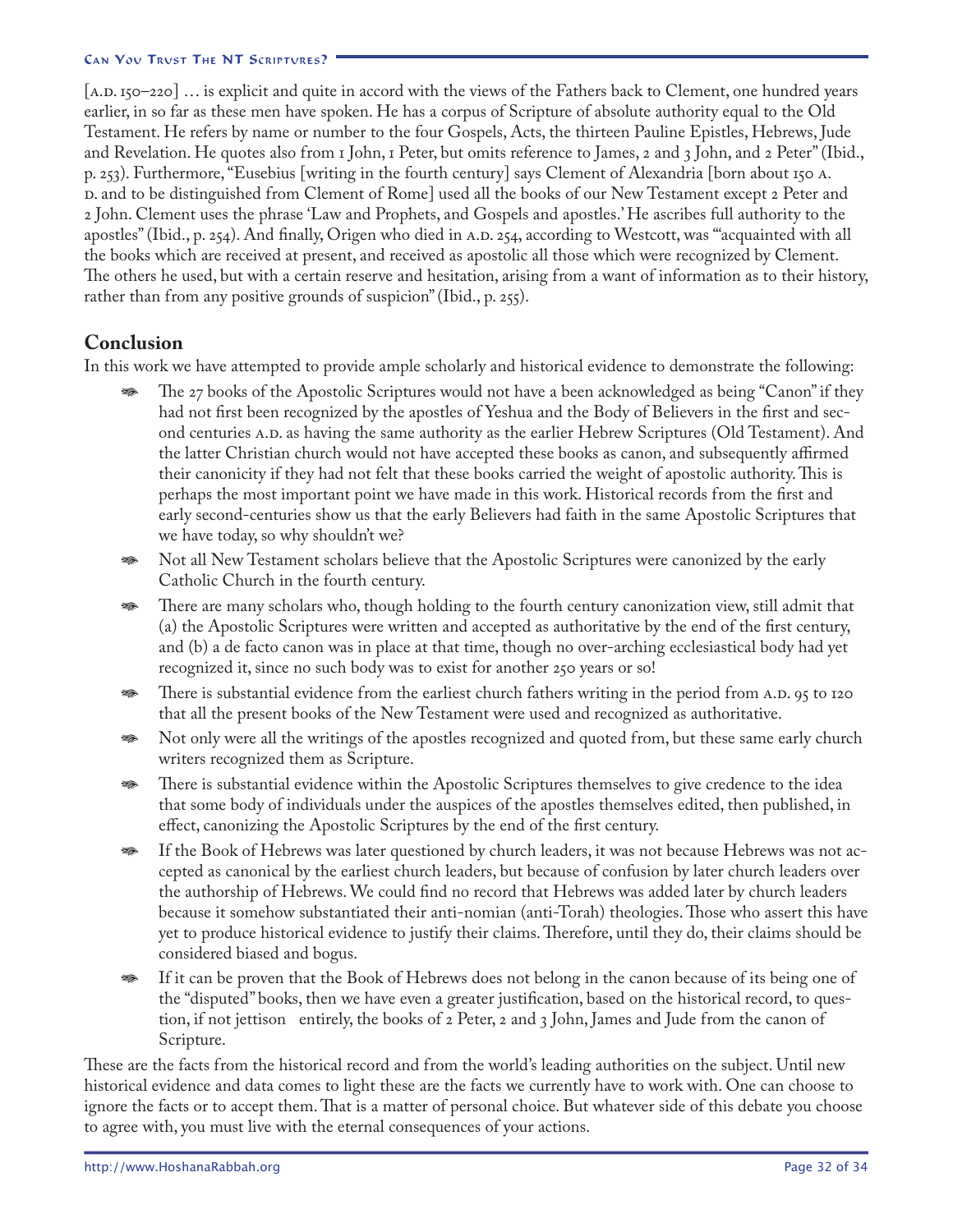As a former shepherd and defender of sheep from predators for many years on the family farm, and now as a shepherd (pastor) of YHVH's precious spiritual sheep, this author feels a great responsibility to be a watchman over YHVH's sheep and to defend them from spiritual predators (false teachers). If you have fallen under the influence of teachings currently circulating that question the books of the New Testament, and if you are at all toying with the notion of eviscerating portions of the New Testament, you are strongly urged to reconsider. This is a very serious issue. Admittedly, in most of our English Bibles there are some anti-Torah translation-bias issues that need correction, but that does not justify removing books from the canon of Scripture.

What your responsibility is, therefore, in light of these issues is to roll your sleeves up, get to work as a good Berean, search out the Scriptures and study them to show yourself approved as a good workman learning to rightly interpret YHVH's Word. Study the original languages. Pray for wisdom and discernment from the Father above. Then never forget one thing: If you do not understand a passage of Scripture, the problem is not with the Scripture (unless it has been poorly translated from the original language), it is with your understanding of it! Never, ever abdicate to someone else, no matter how anointed they may seem or how popular they may be, your responsibility before your Creator and Judge to study the issues yourself.

We conclude with these scriptural warnings about false teachers in the last days:

Now the Spirit speaks expressly, that in the latter times some shall depart from the faith, giving heed to seducing spirits, and doctrines of devils; Speaking lies in hypocrisy; having their conscience seared with a hot iron.  $(I Tim. 4:I-2)$ 

For the time will come when they will not endure sound doctrine; but after their own lusts shall they heap to themselves teachers, having itching ears; And they shall turn away their ears from the truth, and shall be turned unto fables.  $(z \text{ Tim. } 4:3-4)$ 

But there were false prophets also among the people, even as there shall be false teachers among you, who privily shall bring in damnable heresies, even denying the Lord that bought them, and bring upon themselves swift destruction. And many shall follow their pernicious ways; by reason of whom the way of truth shall be evil spoken of. And through covetousness shall they with feigned words make merchandise of you: whose judgment now of a long time lingers not, and their damnation slumbers not.  $(2$  Pet.  $2:1-3)$